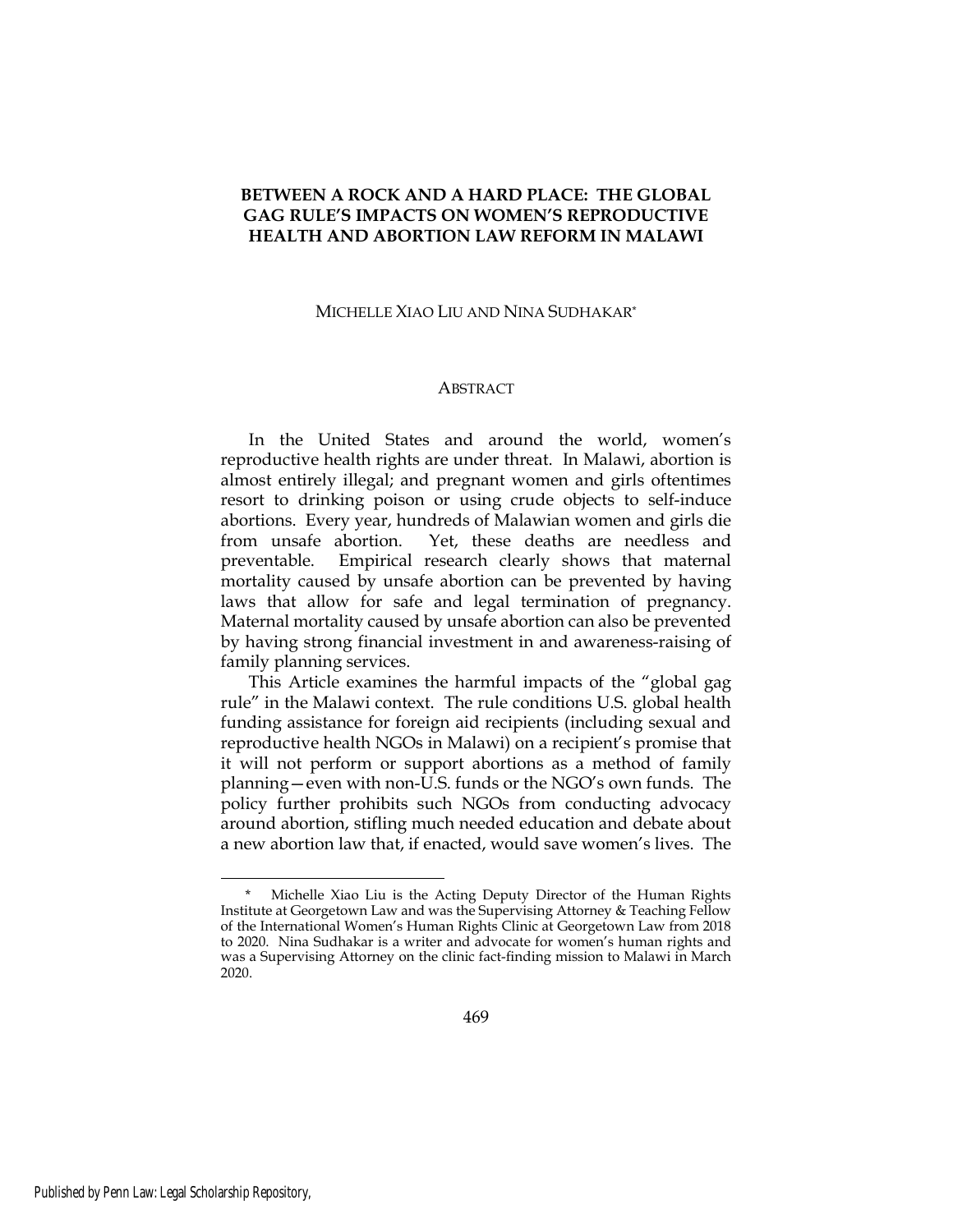policy has been rescinded by every Democratic president and reinstated by every Republican president, subjecting the rights and the lives of countless women and girls in Malawi and around the world to the political winds in the United States. This Article argues that legislation must be enacted to stop the policy once and for all.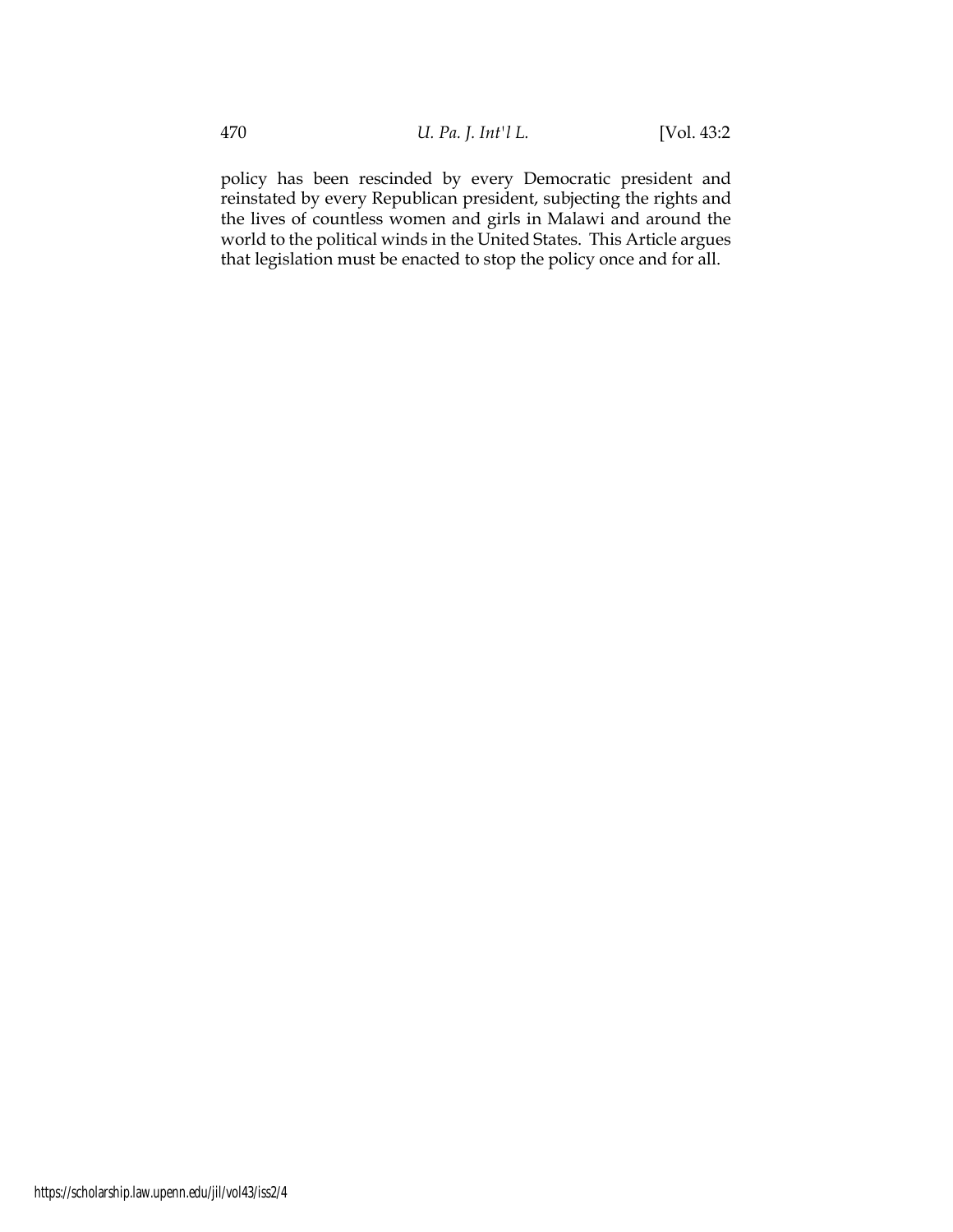# TABLE OF CONTENTS

| a. The Global Gag Rule in the Context of the U.S. Foreign Aid     |
|-------------------------------------------------------------------|
|                                                                   |
| b. The Introduction of the Global Gag Rule and Its Evolution 478  |
| c. The Fallacy of "Protecting Life" by Prohibiting Abortion482    |
| III. Malawi's Restrictive Law on Abortion and Its Negative Health |
|                                                                   |
| a. The Penal Code Criminalizes Abortion in Nearly Every           |
|                                                                   |
| b. The Criminalization of Abortion Drives Women and Girls to      |
|                                                                   |
| c. Maternal Death Rates from Unsafe Abortion Drew Attention       |
| from International Human Rights Bodies490                         |
| IV. Government Review of the Law on Abortion and the              |
| Introduction of the Termination of Pregnancy Bill492              |
| a. The Malawi Government Laid the Groundwork for Reviewing        |
| and Reforming the Law on Abortion When the Global                 |
|                                                                   |
| b. The Law Commission Concluded that the Current Law on           |
|                                                                   |
| i. The Law Commission Recognized the Sheer Magnitude              |
| of the Abortion Problem in Malawi and                             |
| the Government's Inability to Reach Its                           |
| Target MMR Without Liberalizing the                               |
|                                                                   |
| ii. The Law Commission Recognized that the Issue of               |
| Abortion is Intrinsic to Various Women's                          |
| Human Rights and that the Current Law                             |
| on Abortion is Inconsistent with                                  |
|                                                                   |
| c. The Law Commission Introduced a Termination of Pregnancy       |
| Bill that Would Enable More Women and Girls to Access             |
|                                                                   |
| V. Derailment of Malawian Abortion Law by the 2017                |
|                                                                   |
| a. The Malawian Abortion Law Reform Effort Came to a Halt         |
| After 2016 Despite Initial Momentum 502                           |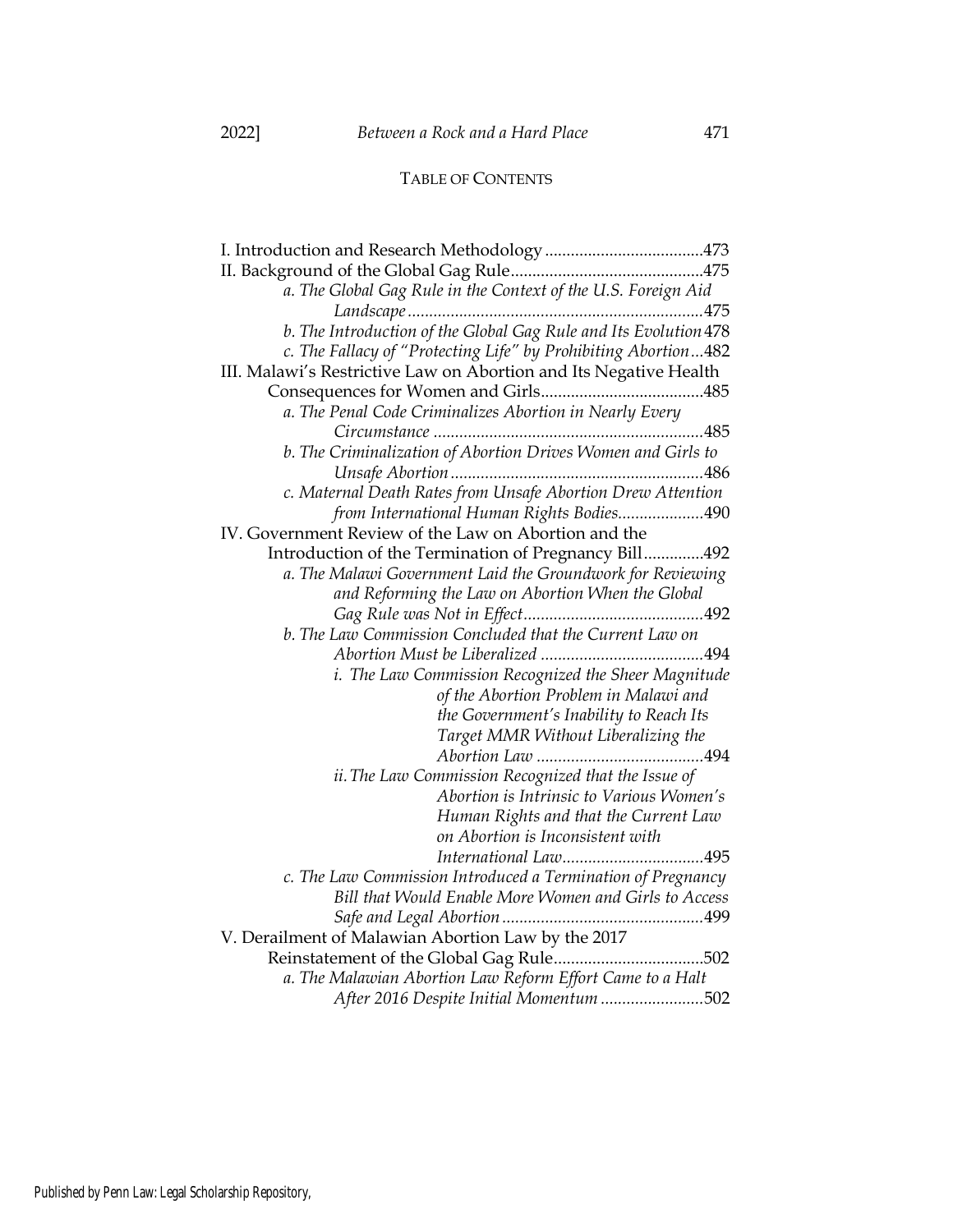| b. The Global Gag Rule Contributed to the Curtailment of         |
|------------------------------------------------------------------|
| Malawi's Legal Reform Effort by Prohibiting Lobbying             |
| by NGOs and Forcing Difficult Funding Choices505                 |
| i. The Global Gag Rule Restricted Malawian NGOs from             |
| Advocating or Lobbying for Abortion Law                          |
| Reform and Maintaining Momentum for                              |
| the TOP Bill's Passage505                                        |
| ii. The Global Gag Rule Occasioned a Funding Crunch              |
| for Family Planning Services,                                    |
| Exacerbating the Problems of Unintended                          |
| Pregnancies and Unsafe Abortion510                               |
| c. The Global Gag Rule Had an Indirect Negative Impact on        |
| Malawi's Abortion Law Reform Effort by Exerting                  |
| Pressure on NGOs and Government Officials to Not                 |
| .512                                                             |
| i. The Global Gag Rule Creates a Culture of Uncertainty          |
| that Resulted in a Chilling Effect on                            |
|                                                                  |
| ii. The Global Gag Rule is Part of a Broader Funding             |
| Relationship that Made Malawian                                  |
| Government Leaders Reluctant to                                  |
| Challenge U.S. Policy Priorities. 513                            |
| VI. Assessing the Harms Caused by the Global Gag Rule515         |
| a. The Global Gag Rule Leads to Poor Health Outcomes for         |
| 516                                                              |
| b. The Global Gag Rule Intrudes on Foreign Nations'              |
| 518                                                              |
| VII. U.S. Legislation To Permanently Prevent the Global Gag Rule |
|                                                                  |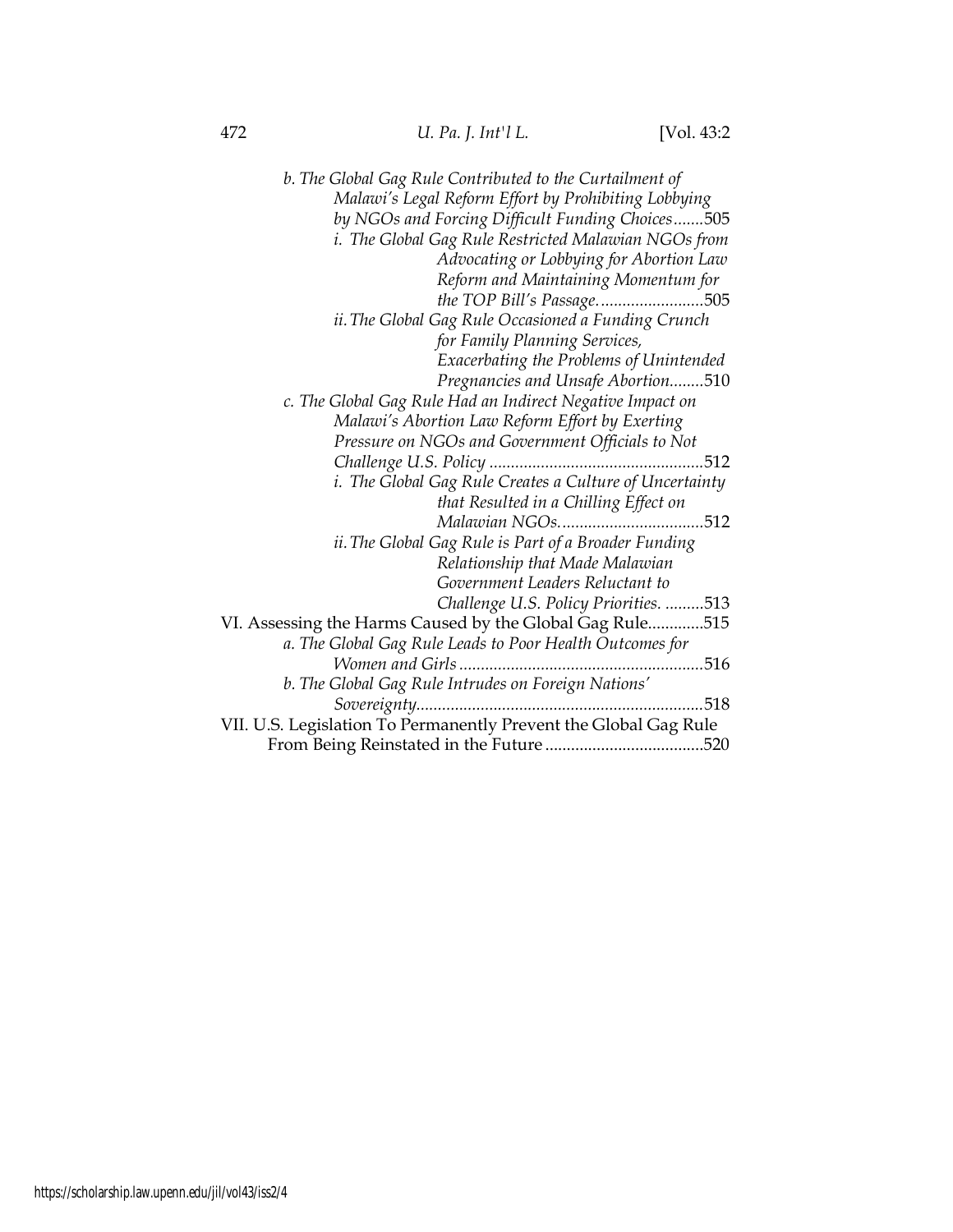### I. INTRODUCTION AND RESEARCH METHODOLOGY

This Article documents the harmful impacts of the global gag rule on Malawian women's ability to access safe abortion. In particular, it analyzes the country's efforts to reform its 160-year-old law on abortion in order to legalize it under certain circumstances. The authors conducted desk research on the history of the Mexico City Policy, otherwise known as the "global gag rule," with a view to examining whether the intended and stated purpose of the rule to protect life—is actually borne out by its implementation. The authors also studied the criminal provisions for the law on abortion in Malawi (which prohibits abortion in nearly every circumstance) and the restrictive law's impacts on the incidence of unsafe abortion and maternal mortality.

In March 2020, the authors travelled to Malawi to conduct a human rights fact-finding investigation on the current domestic law's real-life impact on women and girls. As part of this investigation, the authors also learned about the decades-long effort to liberalize the abortion law against the backdrop of ever-changing U.S. foreign policy on the subject. The fact-finding mission was sponsored and organized by the International Women's Human Rights Clinic at Georgetown Law.1 Together with other faculty and students in the International Women's Human Rights Clinic, the authors interviewed over seventy stakeholders on women's sexual and reproductive health rights, including: affected persons, medical and health professionals, community leaders, lawmakers, magistrates and judges, law enforcement personnel, government officials, women's and children's rights advocates, teachers, academics, leaders of non-governmental organizations and international organizations, and other experts on the subject. <sup>2</sup>

<sup>&</sup>lt;sup>1</sup> The clinic faculty designed this mission in accordance with the International Human Rights Fact-Finding Guidelines (The Lund-London Guidelines) that were developed by the International Bar Association's Human Rights Institute and the Raoul Wallenberg Institute. See generally The Lund-London Guidelines, RAOUL WALLENBERG INST. (2009), https://www.ibanet.org/Fact\_Finding\_Guidelines.aspx [https://perma.cc/2MFF-GRMC] (elucidating guidelines "to contribute to good practice in the conduct of fact-finding visits and in the compilation of reports"). The research protocol was approved by the Georgetown University Institutional Review Board ("IRB") and the Malawi National Committee on Research Ethics in Social Sciences and Humanities ("NCRSH").

<sup>&</sup>lt;sup>2</sup> To protect interviewees, Clinic faculty and student advocates implemented an extensive informed consent process. Interviewees were informed that no direct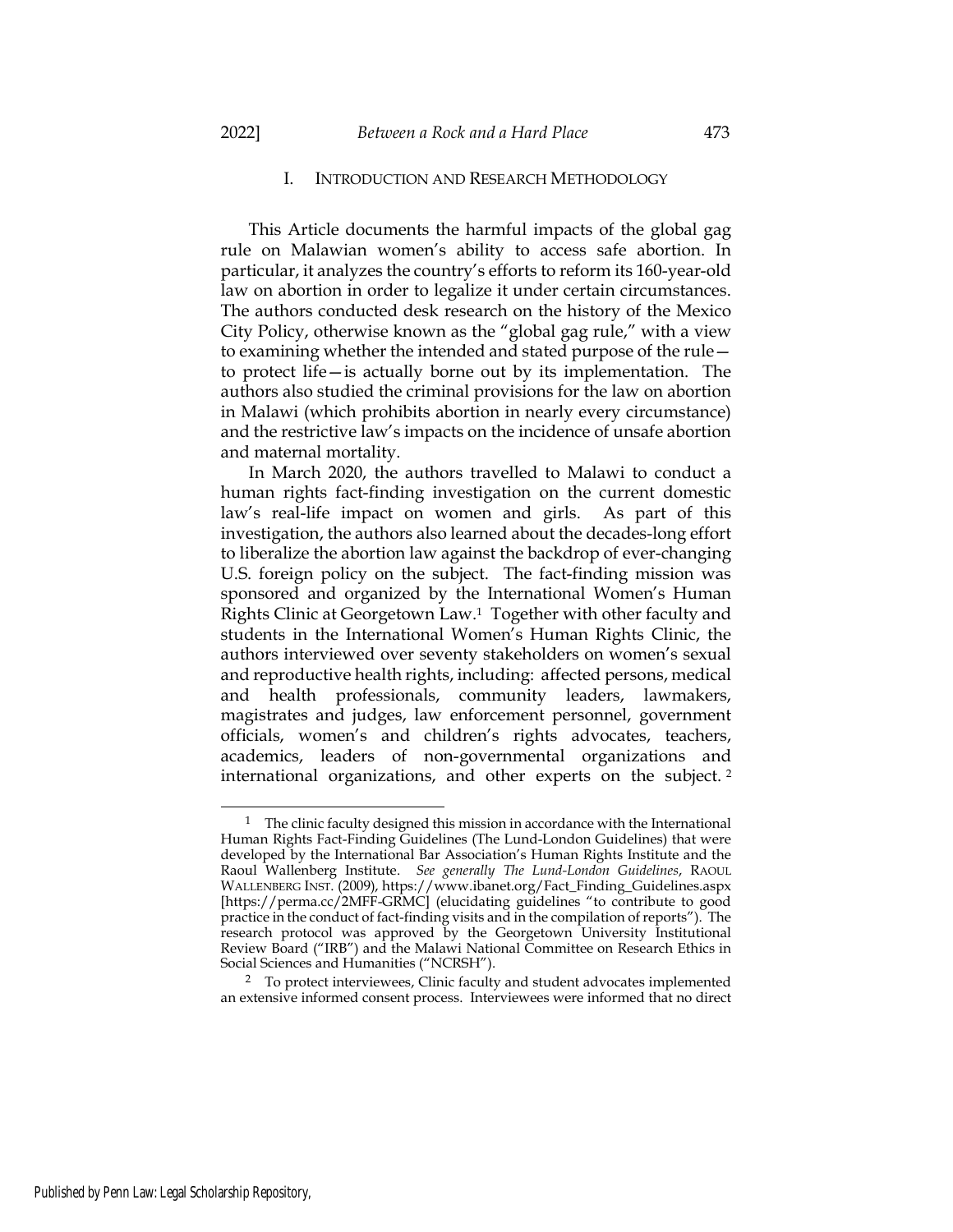Lawyers and paralegals from Women Lawyers Association Malawi and Women and Law in Southern Africa–Malawi accompanied the clinic team members and provided cultural support and translation services where needed.

This Article presents an up-close look at the urgent need for abortion law reform in Malawi, as well as the ways that the global gag rule stymied the process. This Article begins with some background on the evolution of the global gag rule and its role in the greater context of U.S. foreign aid assistance. This Article then analyzes how Malawi's restrictive law on abortion contributes to the country's high maternal mortality rates, and it provides an overview of the legislative reform efforts to liberalize the law. Finally, this Article argues that the global gag rule stifled much-needed community education and debate about the new Termination of Pregnancy Bill—a draft law that, if enacted, would have made abortion safe and legal for many women and girls in Malawi. Due to being "gagged," NGOs seeking to promote women's reproductive health in Malawi had little hope of wearing down the religious and cultural resistance to liberalizing the current law on abortion. In effect, the global gag rule's reinstatement in 2017 contributed to the process for law reform stopping dead in its tracks. This report draws on a combination of the desk research and the fact-finding interviews<sup>3</sup> to highlight the far-reaching and severe consequences of the global gag rule on Malawian women's rights to sexual and reproductive health, including access to safe abortion, as well as on the country's ability to make, debate, and enact its own law on abortion. As to whether the intended and stated purpose of the global gag rule—to protect life—is borne out by its

benefit would arise from their participation in the interview and no harm would come to them if they chose not to participate. Additionally, all interviews were conducted in private locations. Interview notes and audio recordings were stored on secured devices, separate from any identifying information of the interviewee. References to interviewees in this report comply with the precise descriptor approved by the interviewee, including some instances where the interviewee chose to be referred to by a pseudonym or "anonymous" rather than any specific identifier. References also comply with the NCRSH's request that no individual's name or identifying job title be used in the article. For those interviewees who requested during the informed consent process that researchers contact them prior to use in the final report, that approval was sought and received prior to researchers' use herein.

<sup>&</sup>lt;sup>3</sup> While the small number of interviews prohibits the researchers from drawing any conclusions regarding any statistical significance, the interviews provided extensive insight into—including first-hand accounts of—the realities on the ground.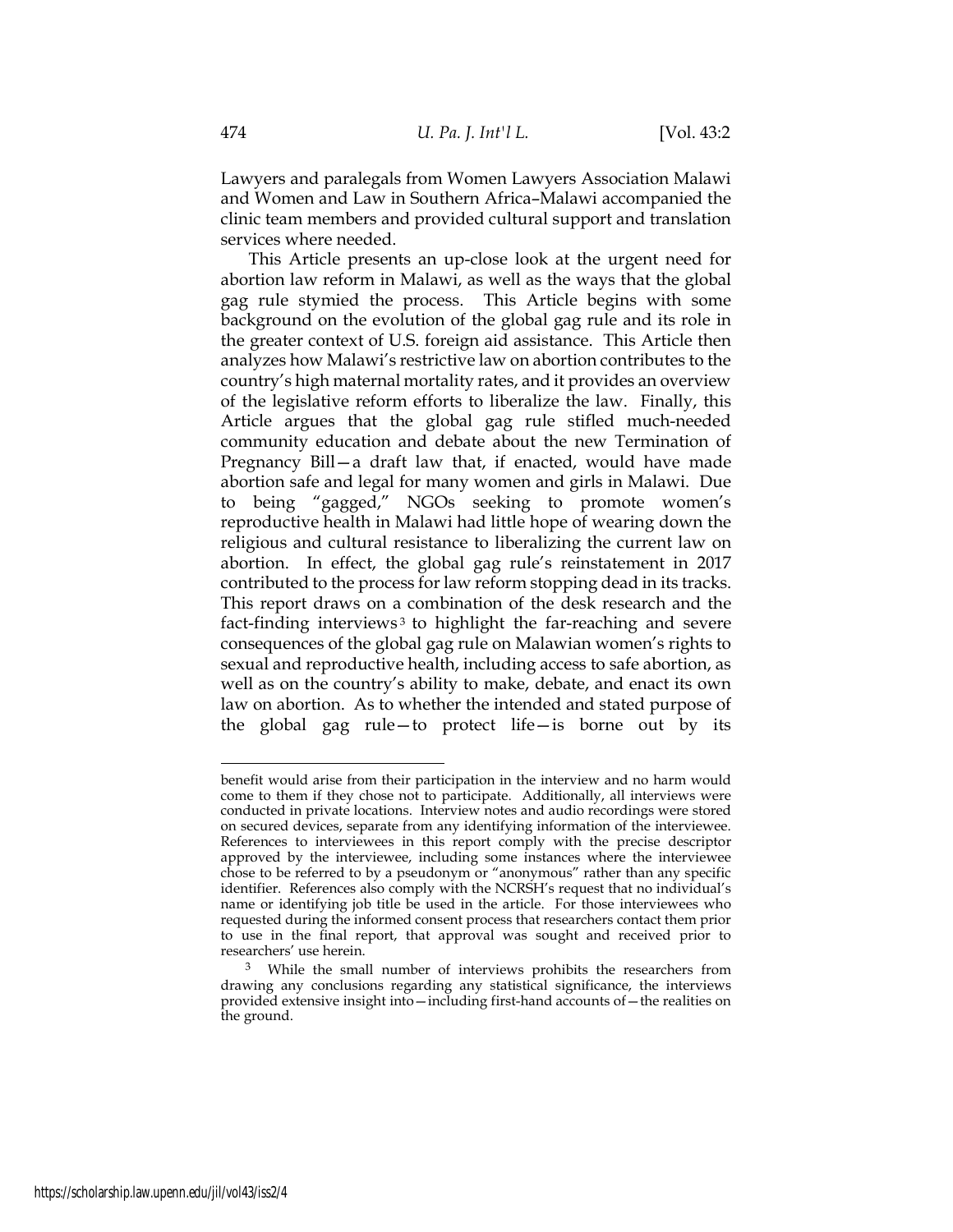### II. BACKGROUND OF THE GLOBAL GAG RULE

## a. The Global Gag Rule in the Context of the U.S. Foreign Aid Landscape

For much of our country's history, the United States has committed to assisting people in developing countries to "improve their living standards, to realize their aspirations for justice, education, dignity, and respect as individual human beings, and to establish responsible governments." <sup>4</sup> By enacting the Foreign Assistance Act of 1961—the cornerstone of U.S. law on foreign aid— Congress authorized permanent financial assistance to foreign countries and specifically provided for development assistance relating to population and health.5 This authorization to provide foreign aid is appropriated annually to various government agencies, such as the United States Agency for International Development ("USAID"), through the enactment of a foreign assistance bill.<sup>6</sup> Among other concerns, the Foreign Assistance Act recognized that "poor health conditions and uncontrolled population growth can vitiate otherwise successful development efforts,"7 and the law as enacted did not prohibit the use of U.S. funds for abortions performed in aid recipient countries.<sup>8</sup>

However, in the wake of Roe v. Wade and the subsequent moral outrage of conservative groups over the liberalization of abortion

- <sup>7</sup> Foreign Assistance Act § 104(a) (as amended through 2002).
- <sup>8</sup> Foreign Assistance Act § 102 (as enacted).

<sup>4</sup> Foreign Assistance Act of 1961, Pub. L. No. 87-195, § 102, 75 Stat. 424 (as enacted).

 $5$  Id.:

Accordingly, the Congress hereby affirms it to be the policy of the United States to make assistance available, upon request, under this part in scope and on a basis of long-range continuity essential to the creation of an environment in which the energies of the peoples of the world can be devoted to constructive purposes, free from pressure and erosion by the adversaries of freedom.

See also Foreign Assistance Act Part I and § 104 Population and Health (as amended through 2002).

<sup>6</sup> See e.g., H.R. 2839, 116th Cong. (2019).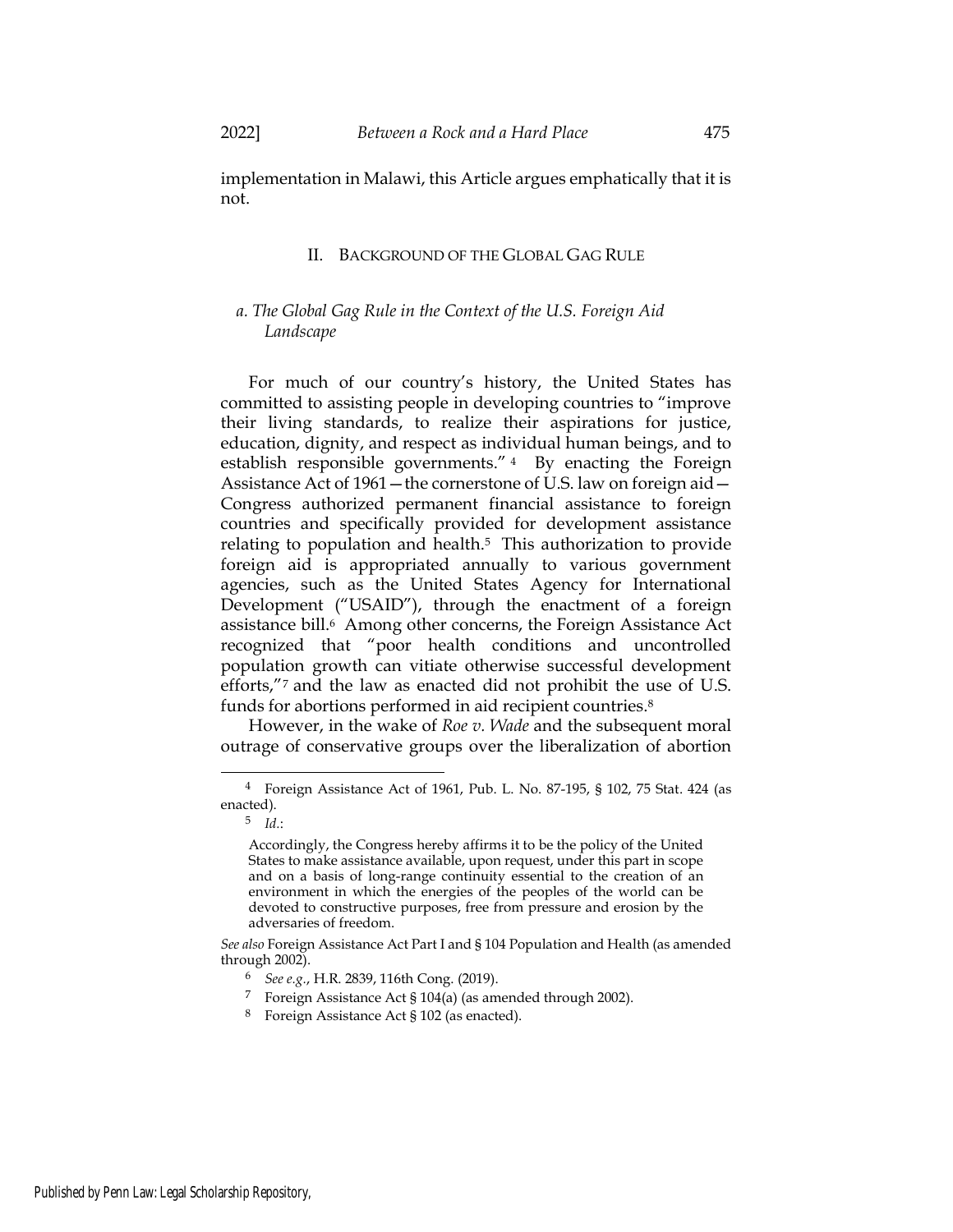law in the United States, Congress passed an amendment to the Foreign Assistance Act in 1973 that specifically restricts funding for abortions. <sup>9</sup> The amended Foreign Assistance Act thus added a provision stating that "[n]one of the funds made available . . . shall be used to pay for the performance of abortions as a method of family planning or to motivate or coerce any person to practice abortions."10 This "Helms Amendment," the namesake of Senator Jesse Helms (R-NC) who introduced the bill, applies to all foreign development assistance activities authorized by the Foreign Assistance Act. The Helms Amendment dealt a financial blow to aid recipients in that they could no longer use U.S. funds for the performance of abortions in their home countries. However, the Helms Amendment stopped short of prohibiting these recipients from using their own funds or funds from other countries to perform abortions, provided they kept that money separate from U.S. development assistance.<sup>11</sup>

Over the next decade, Congress enacted more laws that would further restrict abortion-related development assistance. 12 Of particular relevance to this Article, Congress passed the Siljander Amendment to the Foreign Assistance and Related Programs Appropriations Act of 1982, specifying that no U.S. funds could be

Roe v. Wade, 410 U.S. 113 (1973); Foreign Assistance Act of 1973 § 114 (amending the Foreign Assistance Act of 1961).

<sup>10</sup> Foreign Assistance Act § 114.

<sup>11</sup> Rebecca Oas, What is the Real Purpose of the Helms Amendment to the Foreign Assistance Act?, CTR. FOR FAM. & HUM. RTS., Nov. 15, 2019, at 4, https://cfam.org/definitions/what-is-the-real-purpose-of-the-helms-amendment-to-theforeign-assistance-act/[https://perma.cc/29SX-97QP]:

The Helms Amendment restricts the use of U.S. funds to support abortion internationally, by prohibiting the commingling of funds. In other words, organizations that perform abortions are still eligible for U.S. funding, but the funding streams they use for abortion must be kept separate from their other work that receives U.S. government support.

<sup>&</sup>lt;sup>12</sup> Subsequent amendments to the Foreign Assistance Act also prohibited the use of funds for involuntary sterilizations and biomedical research relating to abortion or involuntary sterilizations. See Foreign Assistance Act  $\S 104(f)(2)$  (as amended by § 104 of the International Development and Food Assistance Act of 1978, Pub. L. No. 95-424, , 92 Stat. 946); Foreign Assistance Act § 104(f)(3) (as amended by § 302(b) of the International Security and Development Act of 1981, Pub. L. No. 97-113, , 95 Stat. 1532). See also CONG. RSCH. SERV., R41360, ABORTION AND FAMILY PLANNING-RELATED PROVISIONS IN U.S. FOREIGN ASSISTANCE LAW AND POLICY 3-9 (2020), https://fas.org/sgp/crs/row/R41360.pdf [https://perma.cc/49HH-QC9P].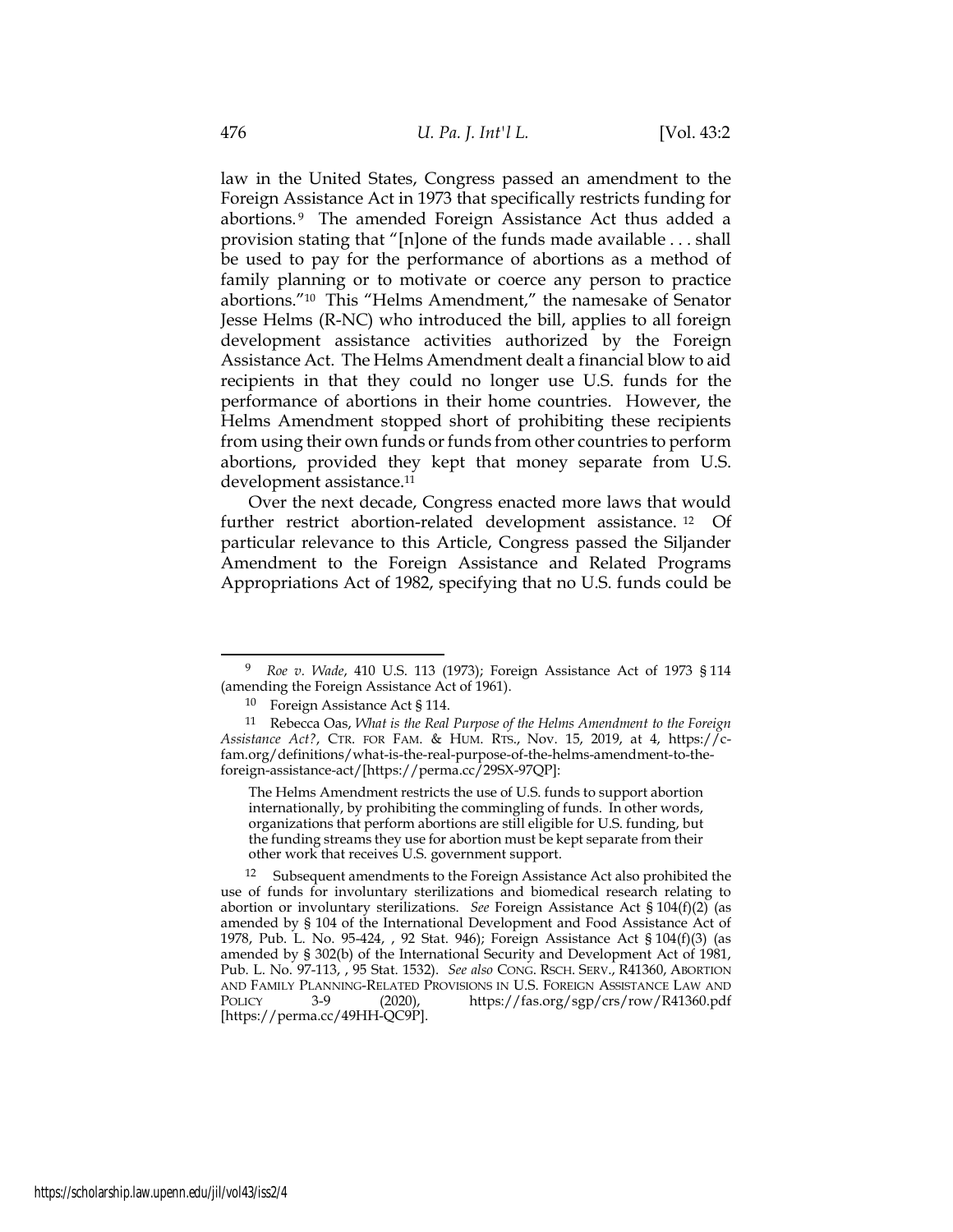used by development assistance recipients to lobby for abortion.<sup>13</sup> Since then, this provision has been included in all but two annual foreign operations appropriations acts. <sup>14</sup> Like the Helms Amendment, the Siljander Amendment did not prohibit development assistance recipients, such as sexual and reproductive health NGOs, from using their own funds or other countries' funds to lobby for abortion in their home countries.<sup>15</sup>

While these statutory provisions prohibited the use of U.S. development assistance for the performance of abortion or for abortion-related lobbying, their impact and reach paled in comparison to a new executive policy that came into effect in 1984 the Mexico City Policy. <sup>16</sup> Whereas the Helms and Siljander Amendments refrained from instructing foreign NGOs on how to use (or not to use) their own money or other countries' money, the Mexico City Policy required foreign NGOs to certify that they would neither perform nor promote abortion as a method of family planning (with U.S. funds or otherwise) as a condition to receiving U.S. family planning funds in the first place.17 In essence, the policy forced a difficult choice on NGOs working to promote family

<sup>13</sup> Foreign Assistance and Related Programs Appropriations Act of 1982, Pub. L. No. 97-121, § 525, 95 Stat. 1657. The Siljander Amendment originally prohibited lobbying for abortion but was later changed to also prohibit lobbying against abortion. The U.S. Government and International Family Planning  $\mathcal E$  Reproductive Health: Statutory Requirements and Policies, KAISER FAM. FOUND. (May 13, 2021), https://www.kff.org/global-health-policy/fact-sheet/the-u-s-government-andinternational-family-planning-reproductive-health-statutory-requirements-andpolicies/ [https://perma.cc/2MSD-H49P].

<sup>&</sup>lt;sup>14</sup> CONG. RSCH. SERV., supra note 12, at 5 n.19. The Siljander Amendment's language did not appear in foreign operations appropriations acts for fiscal years 1994 and 1995.

<sup>15</sup> CONG. RSCH. SERV., supra note 12, at 11.

<sup>16</sup> Policy Statement of the United States of America at the United Nations Int'l Conf. on Population (Second Session), 5 (Aug. 6-13, 1984), https://www.uib.no/sites/w3.uib.no/files/attachments/mexico\_city\_policy\_198 4.pdf [https://perma.cc/3YAU-PYL5].

<sup>17</sup> CONG. RSCH. SERV., supra note 12, at 11; see also The Mexico City Policy: An Explainer, KAISER FAM. FOUND. (Jan. 28, 2021) (citing U.S. AGENCY FOR INT'L DEV., STANDARD PROVISIONS FOR U.S. NONGOVERNMENTAL ORG.: A MANDATORY REFERENCE FOR ADS CHAPTER 303, 303maa, partial revision (May 18, 2020)) [hereinafter KAISER FAM. FOUND.], https://www.kff.org/global-health-policy/fact-sheet/mexico-citypolicy-explainer/ [https://perma.cc/3UDG-4SAU] (discussing that "Foreign NGOs" include international and regional NGOs that are based outside the United States and local NGOs in assisted countries); U.S. AGENCY FOR INT'L DEV., STANDARD PROVISIONS FOR NON-U.S. NONGOVERNMENTAL ORG.: A MANDATORY REFERENCE FOR ADS CHAPTER 303, 303mab, partial revision (Aug. 18, 2020) [hereinafter USAID], https://web.archive.org/web/20201018171104/https://www.usaid.gov/sites/d efault/files/documents/303mab.pdf [https://perma.cc/H292-3PGX].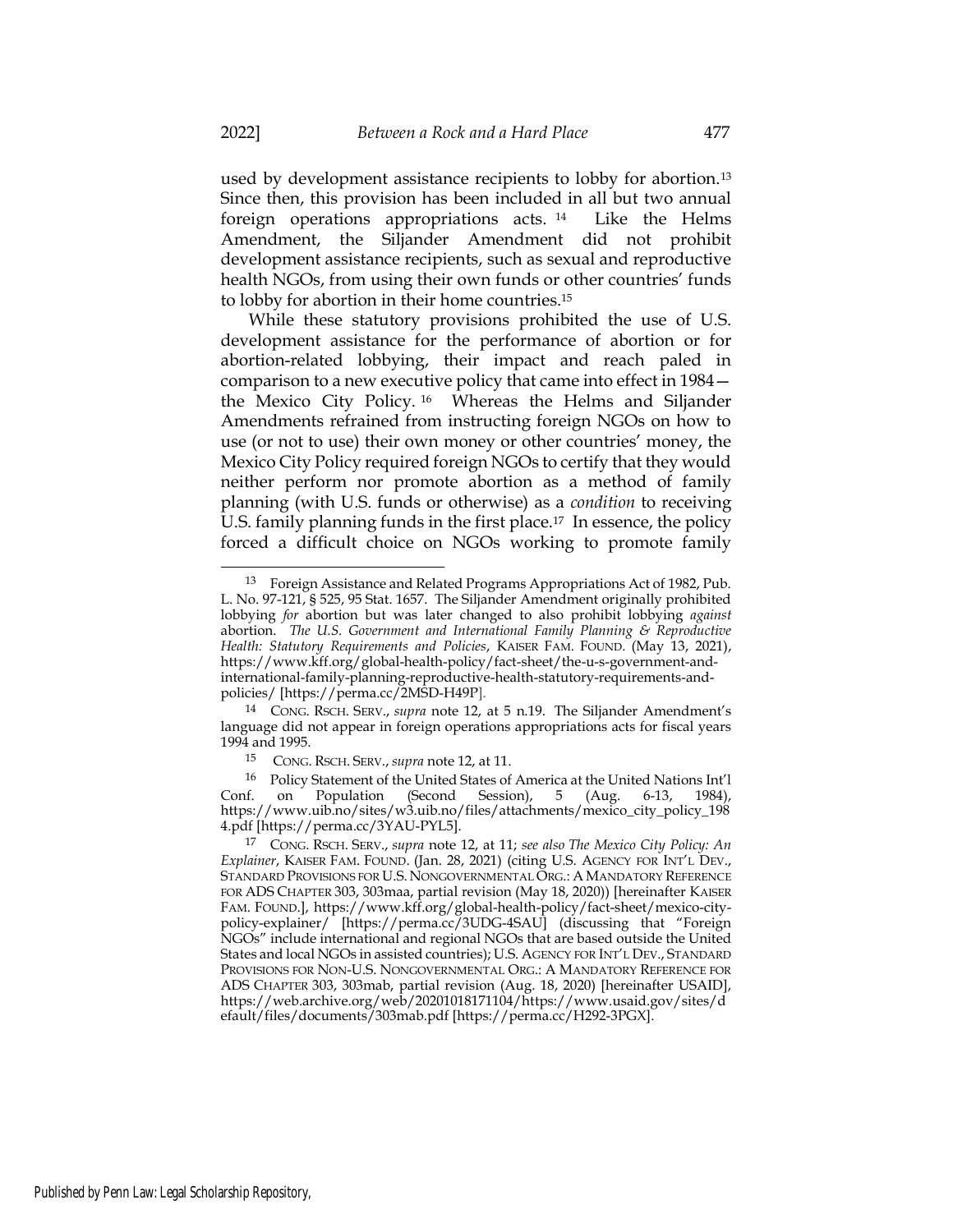planning and the sexual and reproductive health rights of women and girls in their home countries: either terminate any and all abortion-related activity (even if legal in their home countries and even if conducted using non-U.S. funds) or be disqualified entirely from receiving U.S. development assistance from USAID. It is these restrictions on a foreign NGO's activities that have earned the Mexico City Policy its more colloquial moniker of the "global gag rule."<sup>18</sup>

The global gag rule represented a significant shift in U.S. development assistance policy and, for reasons that will be discussed in detail, would severely impact the operations of familyplanning and sexual and reproductive health NGOs in developing countries such as Malawi. Indeed, at the time of the policy's announcement, the United States was the largest donor to countries and agencies operating family planning programs.<sup>19</sup>

### b. The Introduction of the Global Gag Rule and Its Evolution

"Attempts to use abortion . . . in family planning must be shunned, whether exercised against families within a society or against nations within the family of man."<sup>20</sup>

In 1984, representatives from 147 countries convened in Mexico City for the United Nations International Conference on Population.21 Whereas the United States' previous position was that "rapid population growth was a serious impediment to development," the United States now viewed population as a "neutral phenomenon for development." <sup>22</sup> Furthermore, James Buckley, the head of the United States delegation, declared that "[a]ttempts to use abortion . . . in family planning must be shunned," and he outlined a new policy declaring that "the United

<sup>&</sup>lt;sup>18</sup> KAISER FAM. FOUND., supra note 17.

<sup>19</sup> Susan F. Rasky, Reagan Restrictions on Foreign Aid for Abortion Programs Lead to a Fight, N.Y. TIMES, (Oct. 14, 1984), https://www.nytimes.com/1984/10/14/world/reagan-restrictions-on-foreignaid-for-abortion-programs-lead-to-a-fight.html [https://perma.cc/DH2W-H65G].

<sup>&</sup>lt;sup>20</sup> Policy Statement at U.N. conference, *supra* note 16, at 4.

<sup>21</sup> U.N. Conferences on Population, U.N. DEP'T OF ECON. & SOC. AFFS., https://www.un.org/en/development/desa/population/events/conference/in dex.asp [https://perma.cc/ZWB6-JTM3].

<sup>22</sup> Id.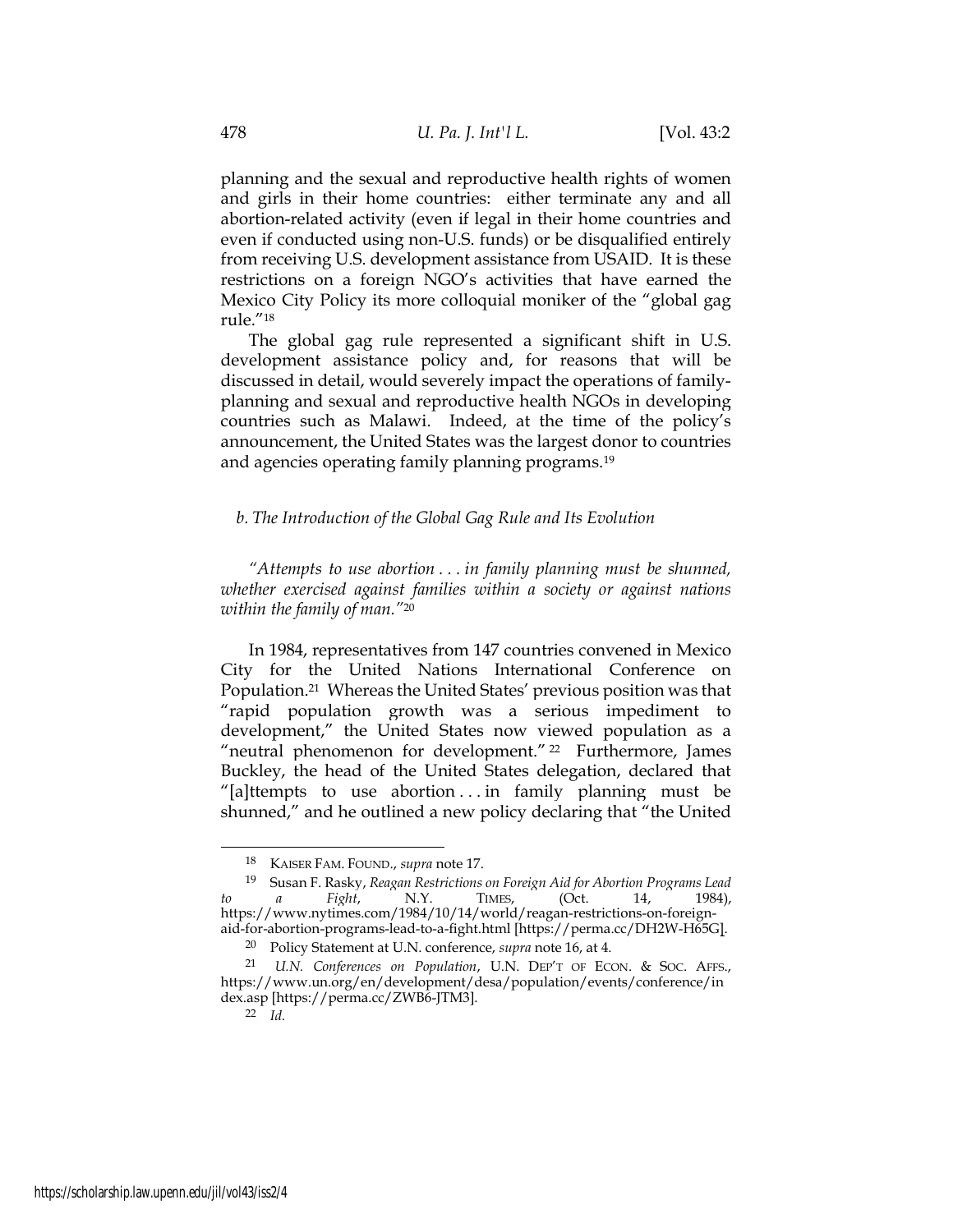States will no longer contribute to separate nongovernmental organizations which perform or actively promote abortion as a method of family planning in other nations."23 In effect, the policy prohibited foreign NGOs from using any money (whether U.S. federal money or not) to perform or promote abortion, if they wanted to receive U.S. development assistance for family planning programs.24 This conditional eligibility for U.S. funding shocked international family planning agencies, development experts, and some members of Congress, who viewed the new policy as a "significant departure from the principles that [had] guided United States involvement" in family planning efforts abroad for the previous two decades.25 In addition, opponents of the new policy argued that it was "unworkable, unconstitutional and poorly thought out  $\dots$ ."26

What is more, the policy could be revoked or reinstated at the will of each U.S. president, and following the first iteration of the global gag rule in 1984 under President Reagan's administration, there has been a continual back-and-forth pattern of Republican administrations implementing the policy and Democratic ones revoking it.27 Whereas the Foreign Assistance Act represents the will of Congress to "take the lead" in mobilizing resources that would help developing countries "to improve the quality of life for their people,"28 the global gag rule places these resources out of the reach of many sexual and reproductive health NGOs with the stroke of a president's pen.<sup>29</sup>

<sup>23</sup> Policy Statement at UN conference, supra note 16, at 5.

<sup>24</sup> KAISER FAM. FOUND., supra note 17.

<sup>25</sup> Rasky, supra note 19.

<sup>26</sup> Rasky, supra note 19.

 $27$  As the policy is contained in a presidential memorandum, presidents can revoke, amend, and reinstate the policy as they wish. See VIVIAN S. CHU & TODD GARVEY, CONG. RSCH. SERV., RS20846, EXECUTIVE ORDERS: ISSUANCE, MODIFICATION, AND REVOCATION 2-3, 7 (2014), https://sgp.fas.org/crs/misc/RS20846.pdf [https://perma.cc/4AV9-H6Q7] (noting that the distinction between executive orders and presidential memoranda seems to be a matter more "of form than of substance," with memoranda often used to direct agencies to implement laws that are presidential priorities, and that a President is free to revoke, modify, or supersede their own orders or those issued by a predecessor).

<sup>28</sup> Foreign Assistance Act § 102(a) (as amended through 2002), .

<sup>29</sup> Although such conditionality is technically permitted under the Foreign Assistance Act, the global gag rule offends the Act's core principles of promoting "good health conditions" and respecting another country's "right to determine its own policies with respect to population growth." Id. at  $\frac{1}{5}$  104(a).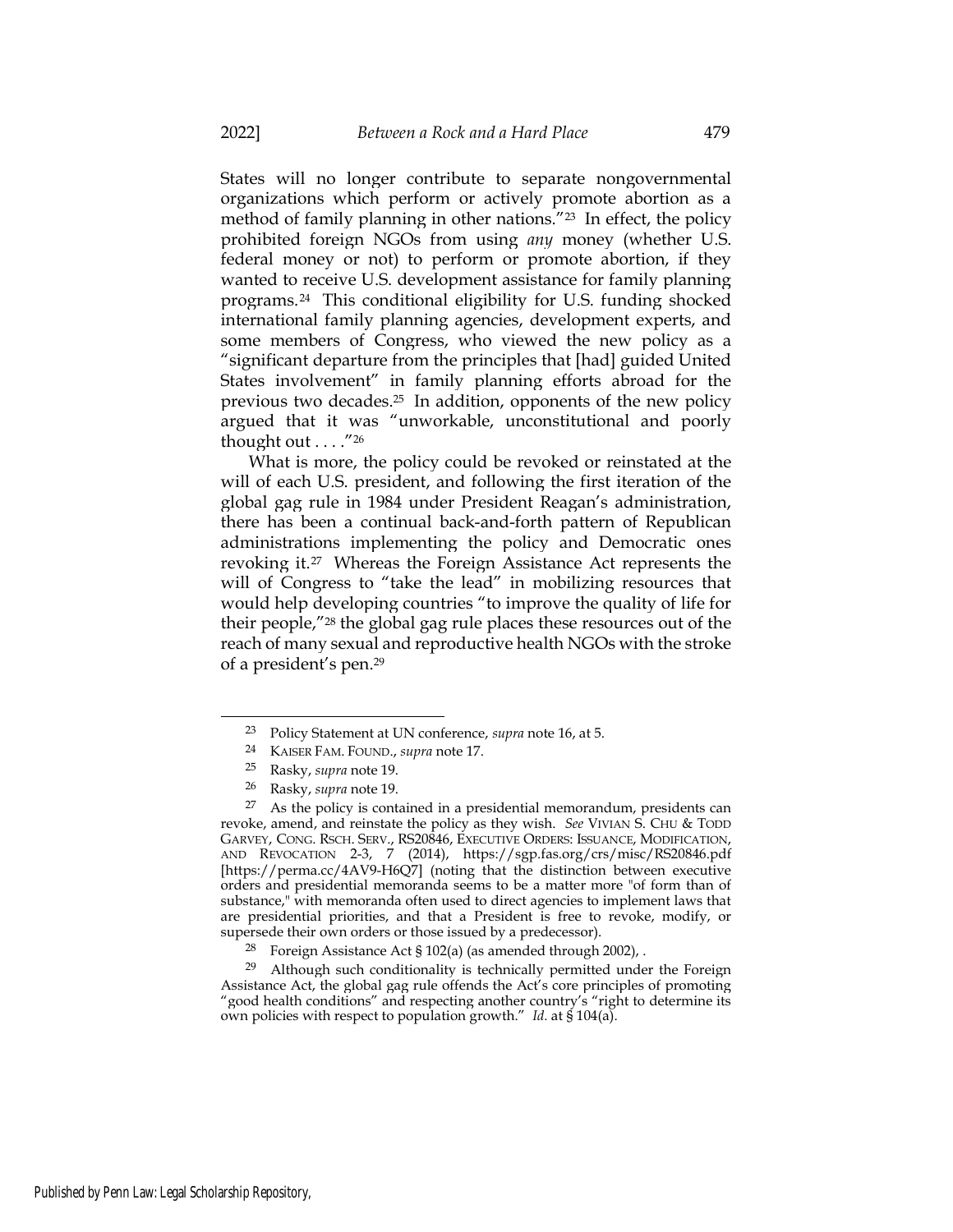Thus, the first iteration of the Mexico City Policy remained in place until 1993. The Clinton administration revoked it, finding that "[t]hese excessively broad anti-abortion conditions are unwarranted . . . [and] undermine[] efforts to promote safe and efficacious family planning programs in foreign nations." <sup>30</sup> However, within two days of taking office on January 20, 2001, President George W. Bush reinstated President Reagan's global gag rule in full, noting his own conviction that "taxpayer funds should not be used" to pay for or promote abortion either in the United States or abroad.<sup>31</sup>

President Bush, as well as some later presidents, would go on to amend the terms and scope of the policy, in many cases expanding its implementation. Not long after President Bush reinstated the policy, he issued another memo introducing a broad definition for what is meant by "actively promote abortion," restricting such activities as:

Lobbying a foreign government to legalize or make available abortion as a method of family planning or lobbying such a government to continue the legality of abortion as a method of family planning; and . . . [c]onducting a public information campaign in USAID-recipient countries regarding the benefits and/or availability of abortion as a method of family planning.<sup>32</sup>

Finally, President Bush expanded the global gag rule even further in 2003 when he extended the policy to family planning funding granted by the U.S. Department of State.<sup>33</sup>

Eight years after President Obama revoked all three of President Bush's memoranda, President Trump's "Protecting Life in Global

<sup>&</sup>lt;sup>30</sup> Memorandum on the Mexico City Policy, 29 WEEKLY COMP. PRES. DOC. 88 (Jan. 22, 1993).

<sup>31</sup> Memorandum on Restoration of the Mexico City Policy, 37 WEEKLY COMP. PRES. DOC. 216 (Jan. 22, 2001). Notably, the construction of President Bush's statement seems to imply that the global gag rule is the reason why U.S. taxpayer funds could not be used to pay for or to promote abortion, which would be a misunderstanding of the rule. That restriction is already written into the text of the Foreign Assistance Act and does not change with or without the global gag rule in place. And as will be discussed infra, one of the consequences of the waxing and waning of this executive policy is its propensity to cause confusion about its scope and restrictions.

<sup>32</sup> Memorandum of March 28, 2001—Restoration of the Mexico City Policy, 66 Fed. Reg. 17,311 (Mar. 29, 2001) (emphasis added).

<sup>33</sup> Memorandum on Assistance for Voluntary Population Planning, 68 Fed. Reg. 52,323 (Aug. 29, 2003).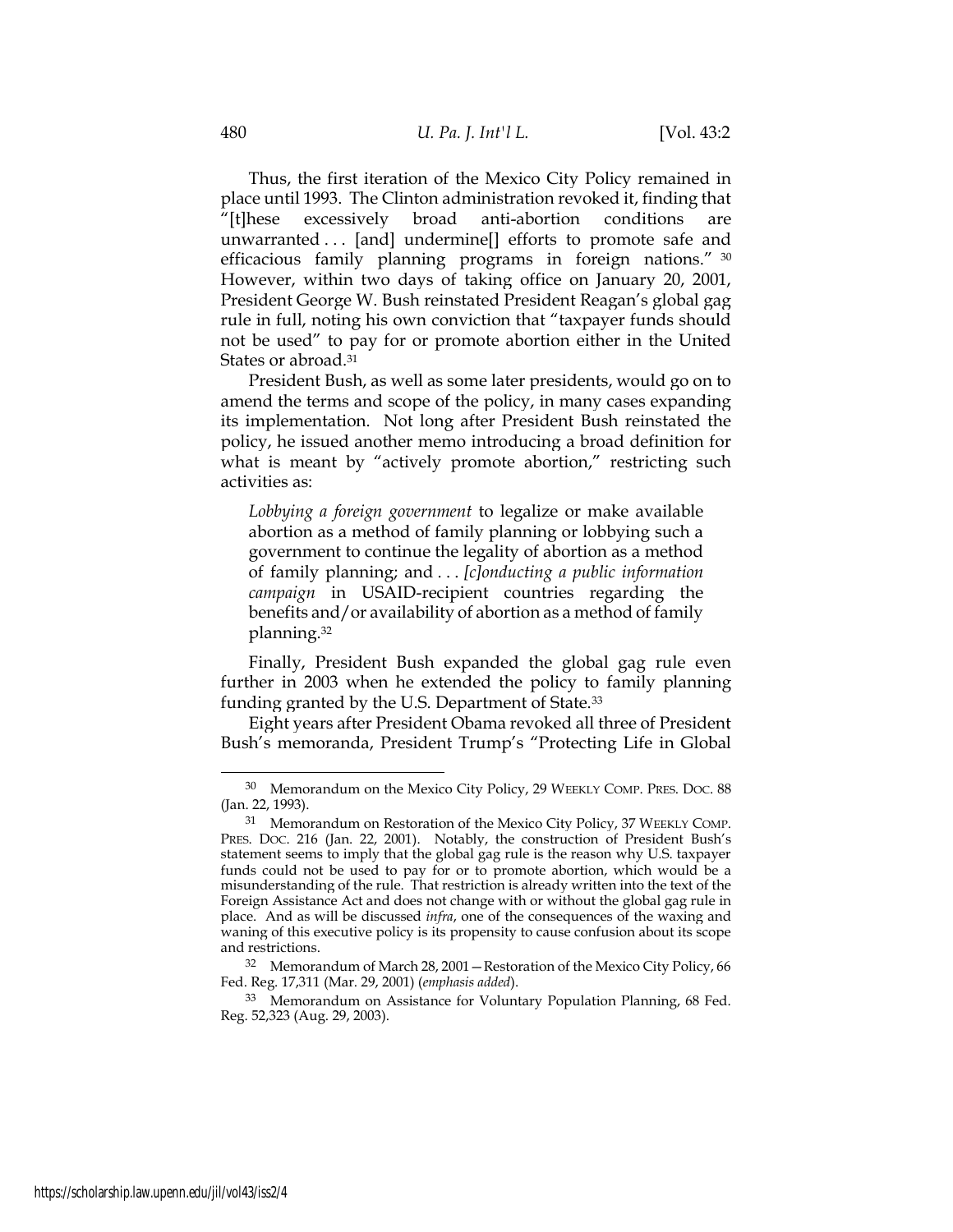Health Assistance" policy (or the "PLGHA") reinstated President Bush's first memorandum (i.e., President Reagan's original global gag rule) and expanded its scope in two significant ways.34 Whereas previously the policy applied to foreign NGOs receiving family planning funds from USAID, the Trump administration extended the policy to foreign NGOs receiving global health funds from all departments and agencies. <sup>35</sup> The effect of this expanded policy is that foreign NGOs that continue to perform or actively promote abortion (or that give any money to other NGOs that do) would become ineligible to receive not only family planning financial assistance from USAID (or the Department of State, as had been added later by President Bush) but also other global health financial assistance unrelated to family planning from all U.S. departments and agencies.

In monetary terms, the Trump administration's policy put at stake around twelve billion dollars of global health funding including for programs unrelated to family planning—such as for maternal and child health, malaria, water sanitation, nutrition, and HIV/AIDS, tuberculosis, and other infectious diseases. All of this funding suddenly became conditional on a foreign NGO's promise that it does not and will not perform or actively promote abortion as a method of family planning (or give any money to other NGOs that do).36 By comparison, family planning assistance accounted for \$600 million of this total in fiscal year 2020.37 President Trump's policy is a twenty-fold increase in potential monetary impact. With a stroke of his pen, President Trump held all of this aid hostage from NGOs serving vulnerable and marginalized people whose health and lives depended on it.

<sup>34</sup> Memorandum Regarding the Mexico City Policy, 82 Fed. Reg. 8495 (Jan. 23, 2017). The PLGHA was first applied to grants and cooperative agreements issued by USAID, the Department of State, the Department of Defense, and the Department of Health and Human Services in May 2017. See U.S. GOV'T ACCOUNTABILITY OFF., GAO-20-347, GLOBAL HEALTH ASSISTANCE: AWARDEES' DECLINATIONS OF U.S. PLANNED FUNDING DUE TO ABORTION-RELATED RESTRICTIONS (2020).

<sup>35</sup> U.S. GOV'T ACCOUNTABILITY OFF., supra note 34, at 5.

<sup>36</sup> Zara Ahmed, The Unprecedented Expansion of the Global Gag Rule: Trampling Rights, Health and Free Speech, 23 GUTTMACHER POL'Y REV. 13, 13 (2020).

<sup>37</sup> Id.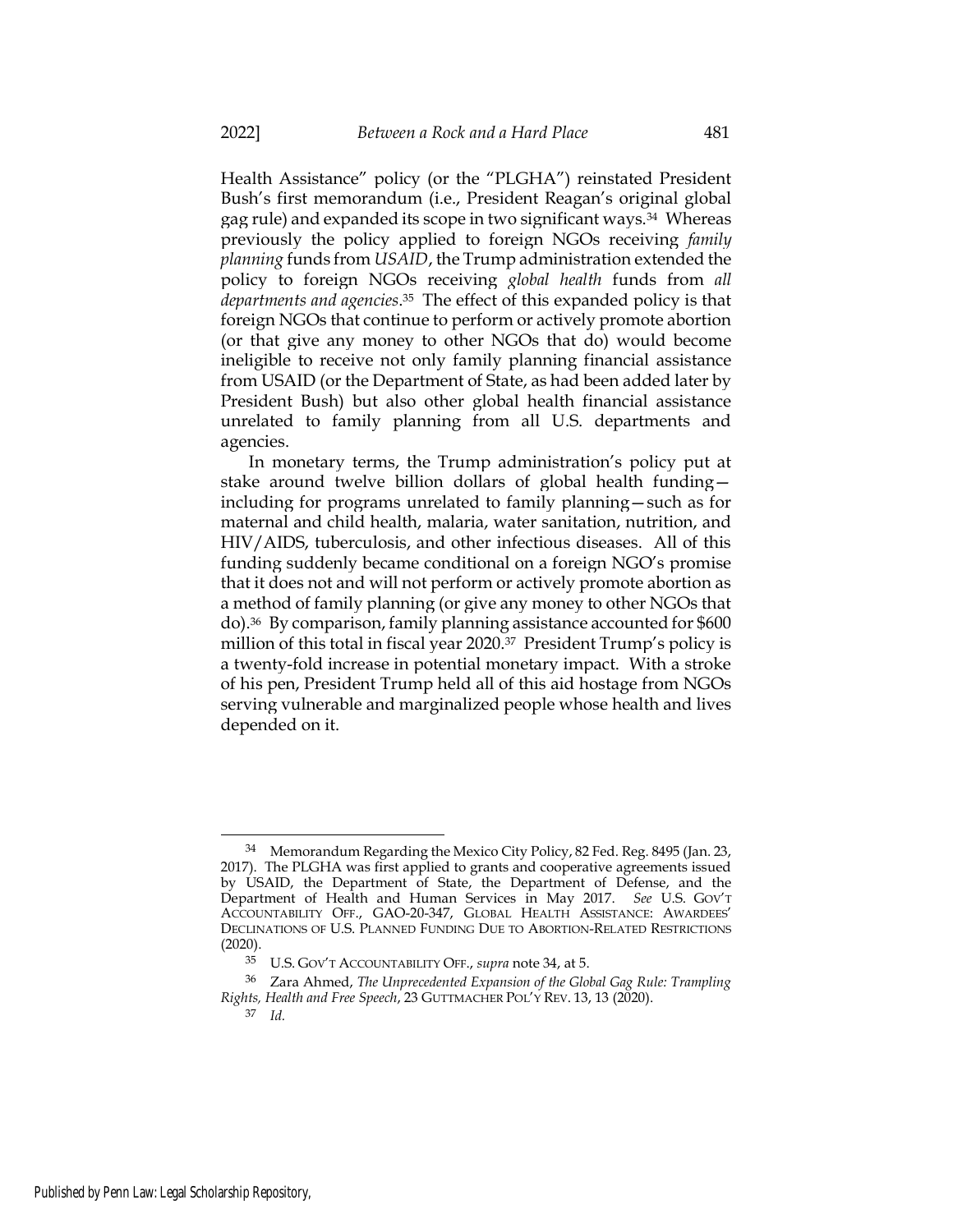## c. The Fallacy of "Protecting Life" by Prohibiting Abortion

## "You'd rather accept GGR than crash[] as a country."<sup>38</sup>

The Trump administration's policy was installed under the guise of "Protecting Life in Global Health Assistance," but the policy's new label could not conflict more with the policy's (and its predecessors') actual impact on life and health. The global gag rule has not reduced the number of abortions where it is implemented. In fact, a study published by the World Health Organization shows the opposite relationship: that women in countries that were highly "exposed" to the impacts of the global gag rule had more than two and a half times the odds of experiencing an induced abortion during the years when the global gag rule was in place than when it was not.<sup>39</sup> In these high exposure countries, the rate of induced abortion grew noticeably after the global gag rule was reinstated in 2001 and the increase was more pronounced after 2002.40 Indeed, the researchers in the study found "robust empirical patterns suggesting that the Mexico City Policy is associated with increases in abortion rates in sub-Saharan African countries." <sup>41</sup> "When the policy is in force," the study stated, "family planning organizations that ordinarily provide (or promote) abortion face a stark choice

 $38$  Interview with a gender activist in Lilongwe, Malawi (Mar. 10, 2020).

<sup>39</sup> See generally Eran Bendavid, Patrick Avila, & Grant Miller, United States Aid Policy and Induced Abortion in Sub-Saharan Africa, 89 BULL. WORLD HEALTH ORG. 873 (2011). This study analyzed the likelihood that a woman of reproductive age would experience an induced abortion during the years when the global gag rule was in effect versus not when it was not. It used data from twenty countries for the years 1994 through 2008. "Exposure" means the amount of foreign aid provided to a country by the United States for family planning and reproductive health during the years when the policy was not being applied. The increase in probability of having an induced abortion was controlled for other non-global gag rule factors, including fixed effects relating to the country and the year of reporting, the women's place of residence and educational level, the use of modern contraceptives, and the receipt of funding from non-U.S. countries.

 $40$  Id. at 877 (While the researchers were not able to draw conclusions about the underlying cause of the increase, they noted that "the complex interrelationships between family planning services and abortion may be involved. In particular, if women consider abortion as a way to prevent unwanted births, then policies curtailing the activities of organizations that provide modern contraceptives may inadvertently lead to an increase in the abortion rate.").

<sup>41</sup> Id. (emphasis added.)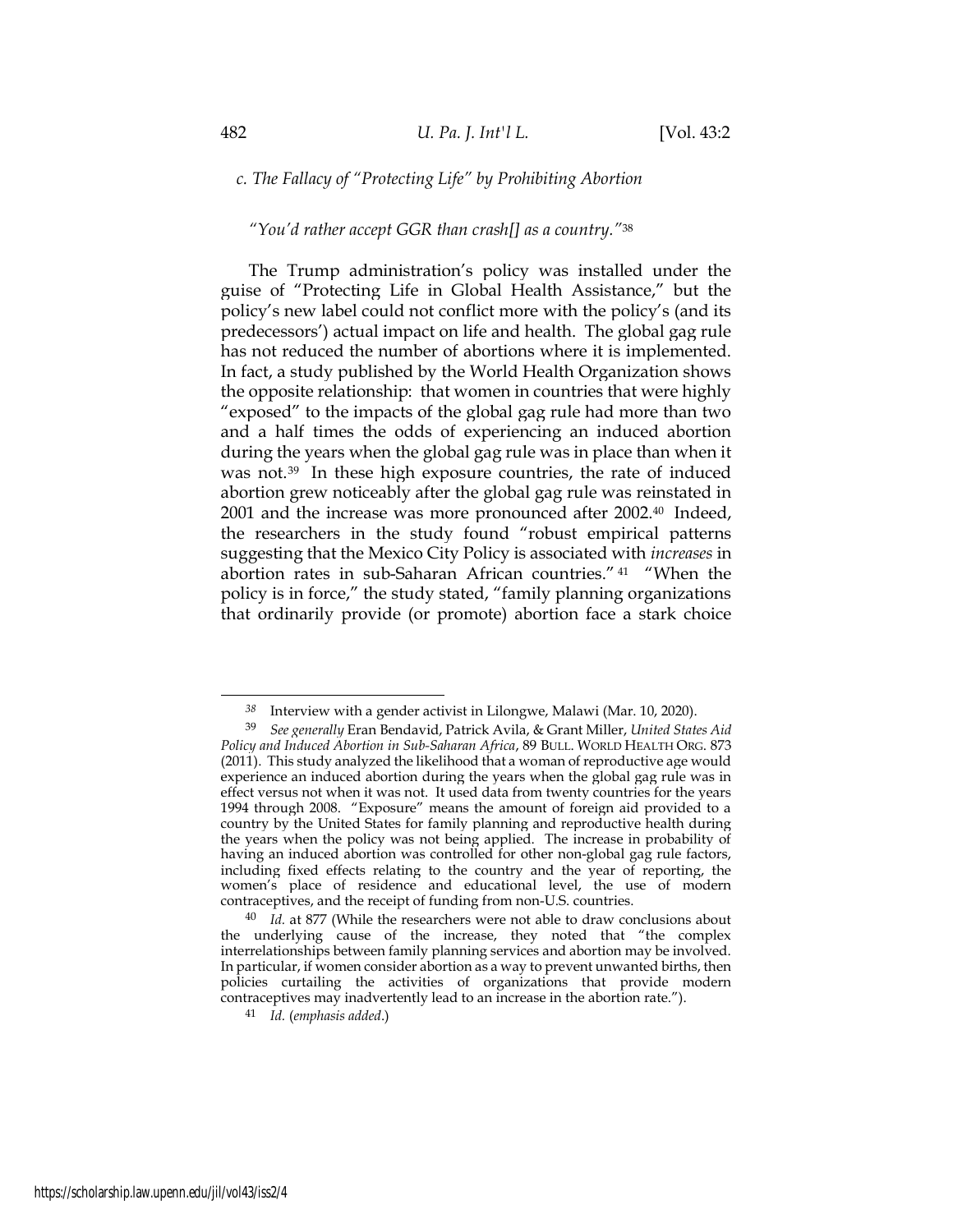between receiving United States government funding and conducting abortion-related activities."<sup>42</sup>

The global gag rule also limits access to healthcare generally, especially where NGOs cannot disentangle abortion-related services from other health services. <sup>43</sup> Marie Stopes International and International Planned Parenthood Federation declined to comply with the global gag rule in 2018, and they chose to forego a combined \$79,407,000 of USAID funding.44 Even for these relatively large and well-funded international organizations, the loss of U.S. funding resulted in reductions in family planning services and also hurt programs that supported maternal and child health and HIV/AIDS.<sup>45</sup>

Finally, in resource-poor countries with high maternal mortality rates caused by illegal and unsafe abortion, such as Malawi, the global gag rule forces NGOs to choose between a lesser of two evils: abandon any and all abortion services and advocacy, or see your country's entire health system collapse. The global gag rule's impacts in Malawi have been particularly devastating. The maternal mortality rate in Malawi is one of the highest in the world—349 women died from pregnancy- or childbirth-related complications out of every 100,000 women who gave birth in 2017.46 Furthermore, unsafe abortion contributes up to eighteen percent of all maternal deaths.47 The large number of abortion-related maternal deaths is caused in large part by the country's 160-year-old law on abortion,<sup>48</sup>

- <sup>44</sup> U.S. GOV'T ACCOUNTABILITY OFF., supra note 34, at 16-17.
- <sup>45</sup> U.S. GOV'T ACCOUNTABILITY OFF., supra note 34, at 16-17.

<sup>46</sup> See generally Maternal mortality, UNICEF (Sept. 2019), https://data.unicef.org/topic/maternal-health/maternal-mortality/ [https://perma.cc/4YUP-DXEF] (analyzing the "[t]rends in estimates of maternal mortality (MMR), maternal deaths, and lifetime risk of maternal death, 2000–2017" and finding that the global maternal mortality ratio was 211 deaths per 100,000 live births in 2017, and the top 116 countries with "very low" ratios together average twenty-nine deaths per 100,000 live births).

<sup>47</sup> Judith Daire, Maren O. Kloster, & Katerini T. Storeng, Political Priority for Abortion Law Reform in Malawi: Transnational and National Influences, 20 HEALTH & HUM. RTS. J. 225, 226 (2018) (citing NAT'L STAT. OFF. OF MALAWI, MALAWI MDG ENDLINE SURVEY 2014 REPORT (2015)).

<sup>48</sup> See PENAL CODE, §§ 149-151, 243 (as amended to 2012) (Malawi); see also Clandestine and Unsafe Abortion Common in Malawi, GUTTMACHER INST. (Apr. 4, 2017), https://www.guttmacher.org/news-release/2017/clandestine-and-unsafeabortion-common-malawi [https://perma.cc/NEP6-BZND] (quoting Dr. Chisale

Mhango, a senior lecturer at the University of Malawi College of Medicine and

<sup>42</sup> Id. at 873.

<sup>43</sup> U.S. GOV'T ACCOUNTABILITY OFF., supra note 34, at 1.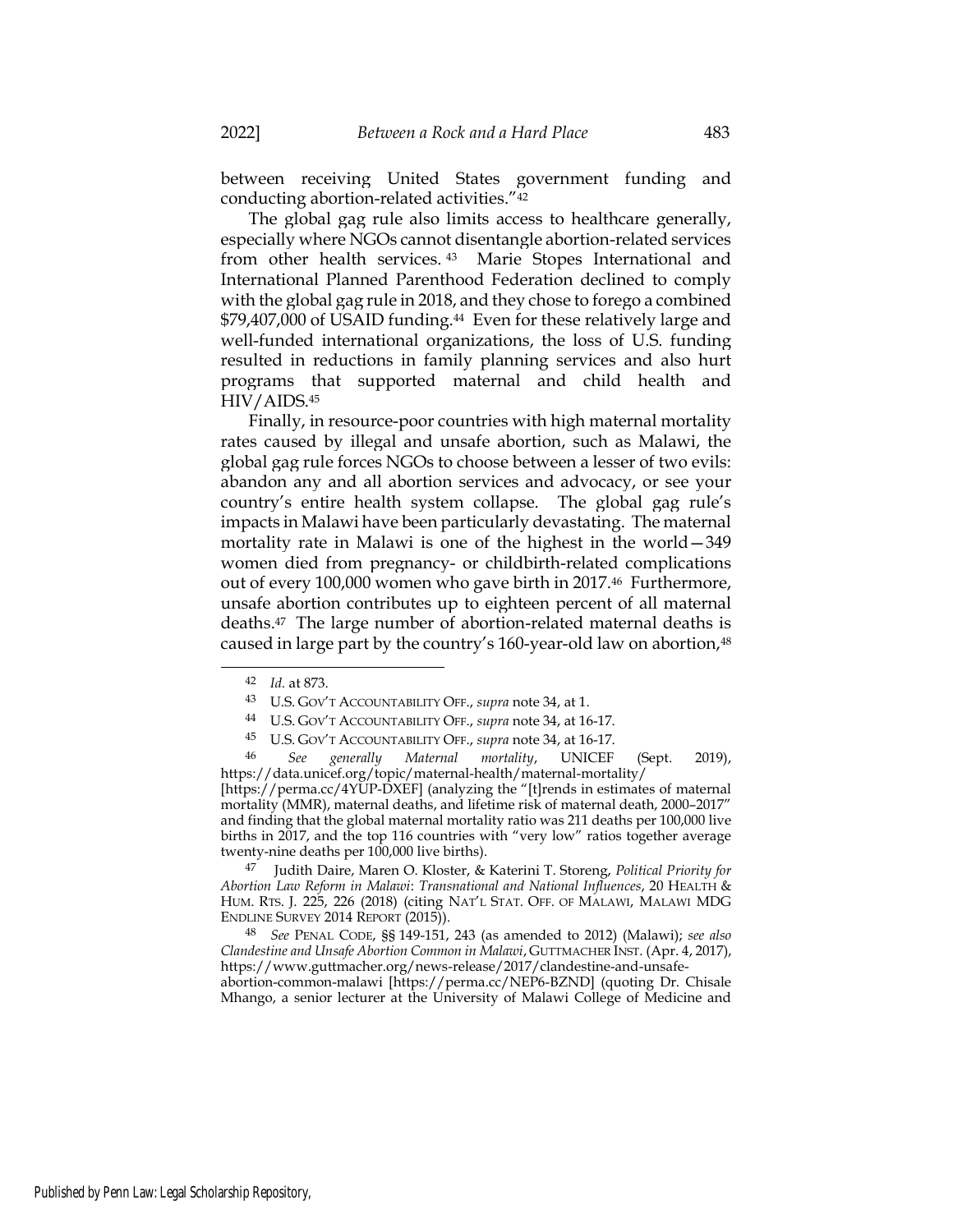which is also one of the most restrictive criminal abortion laws in the world. <sup>49</sup> Because abortion is a felony crime under nearly all circumstances, women and girls resort to drinking poison, using sharp objects, and employing other dangerous methods in secret to terminate unwanted pregnancies.50 On the other hand, Malawi is also one of the top ten recipients of health assistance funding that is subject to the global gag rule,<sup>51</sup> which makes the choice of declining U.S. health assistance funding virtually unthinkable. Of the Malawian NGOs that were slated to receive funding under existing awards in 2018, all of them chose to comply with the Trump administration's policy rather than lose that funding.52 As a result of choosing compliance, however, these NGOs certified that they would not lobby their own government to make abortion safe and legal, nor would they sensitize their community stakeholders to the need for law reform. Furthermore, in the face of strong religious and cultural opposition to liberalizing the current abortion law, NGOs were hamstrung by the policy to challenge any uninformed or misinformed views about the need for and scope of legal change. In the end, women and girls continue to die and suffer serious health consequences as a result of the criminal abortion ban.

former director of the National Reproductive Health Service, who claims, "[r]estrictive abortion laws do not stop abortion from occurring, they just drive it underground, forcing women to resort to clandestine procedures, which are often unsafe").

<sup>49</sup> See The World's Abortion Laws, CTR. FOR REPROD. RTS., https://maps.reproductiverights.org/worldabortionlaws

<sup>[</sup>https://perma.cc/TW6Q-R6UG] (showing that Malawi's law criminalizes abortion except where it is performed to save the woman's life).

<sup>50</sup> GUTTMACHER INST., supra note 48 (explaining that a fifteen-year-old Malawian girl has a one in twenty-nine chance of dying from a pregnancy-related condition, and that unsafe abortion is one of the top causes of maternal mortality in the country and contributes to roughly six to eighteen percent of all maternal deaths); see infra notes 73, 75-76.

<sup>51</sup> See U.S. GOV'T ACCOUNTABILITY OFF., supra note 34, at 14.

<sup>52</sup> U.S. GOV'T ACCOUNTABILITY OFF., supra note 34, at 23. Table 11 shows that only one Malawi NGO declined the PLGHA conditions, but because there was no planned funding that was forthcoming under that contract, the NGO's decision did not reduce its funding intake. Id.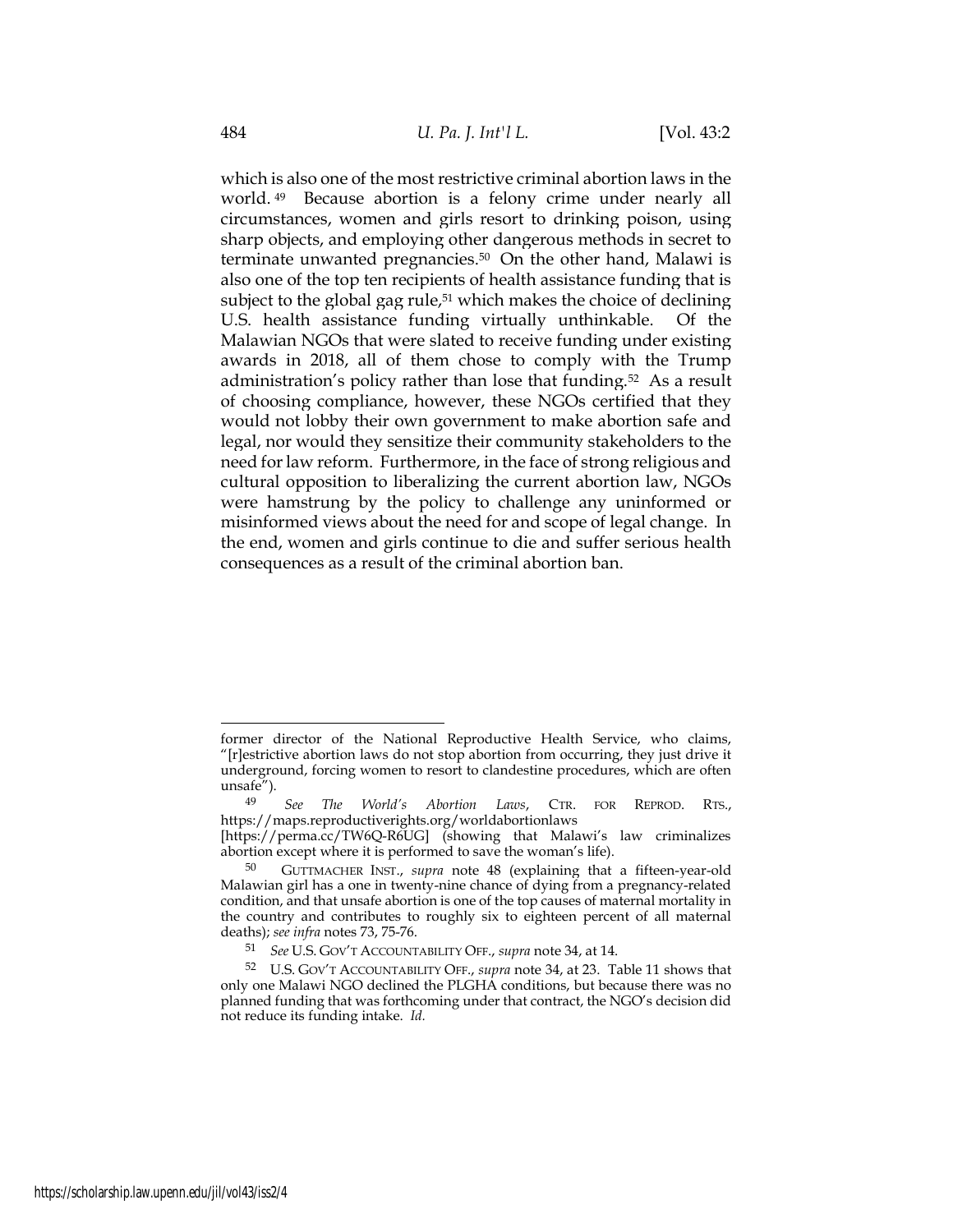### III. MALAWI'S RESTRICTIVE LAW ON ABORTION AND ITS NEGATIVE HEALTH CONSEQUENCES FOR WOMEN AND GIRLS

"The difference between America and us is that in America, even if a law is difficult, you don't die. But here, we are dying. That's a big difference."<sup>53</sup>

## a. The Penal Code Criminalizes Abortion in Nearly Every **Circumstance**

Malawi has one of the most restrictive abortion laws in the world. As a former British colony, Malawi adopted its current abortion law from England's 1861 Offences Against the Person Act<sup>54</sup>; and the law has not been changed since it was adopted. As one Chief Resident Magistrate noted, "these laws were made in a time [when] women's rights were not issues at all."<sup>55</sup>

Under sections 149 to 151 of the Penal Code, abortion is a felony crime in nearly every circumstance. <sup>56</sup> A pregnant woman who "procures her own miscarriage" using poison, force, or any other means may face seven years imprisonment.57 A person who gives to or who causes any woman to take any poison or who uses force or any other means, intending to procure a miscarriage, may face fourteen years imprisonment. <sup>58</sup> And a person who supplies anything to a pregnant woman, knowing that the thing is intended to be used for abortion, may face three years imprisonment.59 Only one legal exception exists to the criminalization of abortion. Section 243 of the Penal Code states that a "person is not criminally responsible for performing in good faith and with reasonable care

<sup>53</sup> Interview with an obstetrician and gynecologist, University of Malawi College of Medicine, in Blantyre, Malawi (Mar. 13, 2020).

<sup>54</sup> See LAW COMM'N, No. LC/01/56, REPORT OF THE LAW COMMISSION ON THE REVIEW OF THE LAW ON ABORTION, 12 GAZETTE EXTRAORDINARY (Mar. 15, 2016) https://www.lawcom.gov.mw/sites/default/files/Law%20Commission%20Rep ort%20on%20the%20Review%20of%20the%20Law%20on%20Abortion.pdf [https://perma.cc/YP3T-BWQH]; see Offences Against the Person Act 1861, 24 & 25 Vict. c. 100, §§ 58-59 (Eng., Wales, and N. Ir.).

<sup>55</sup> Interview with a Chief Resident Magistrate in Malawi (Mar. 11, 2020).

<sup>56</sup> PENAL CODE §§ 149-151.

<sup>57</sup> Id. § 150.

<sup>58</sup> Id. § 149.

<sup>59</sup> Id. § 151.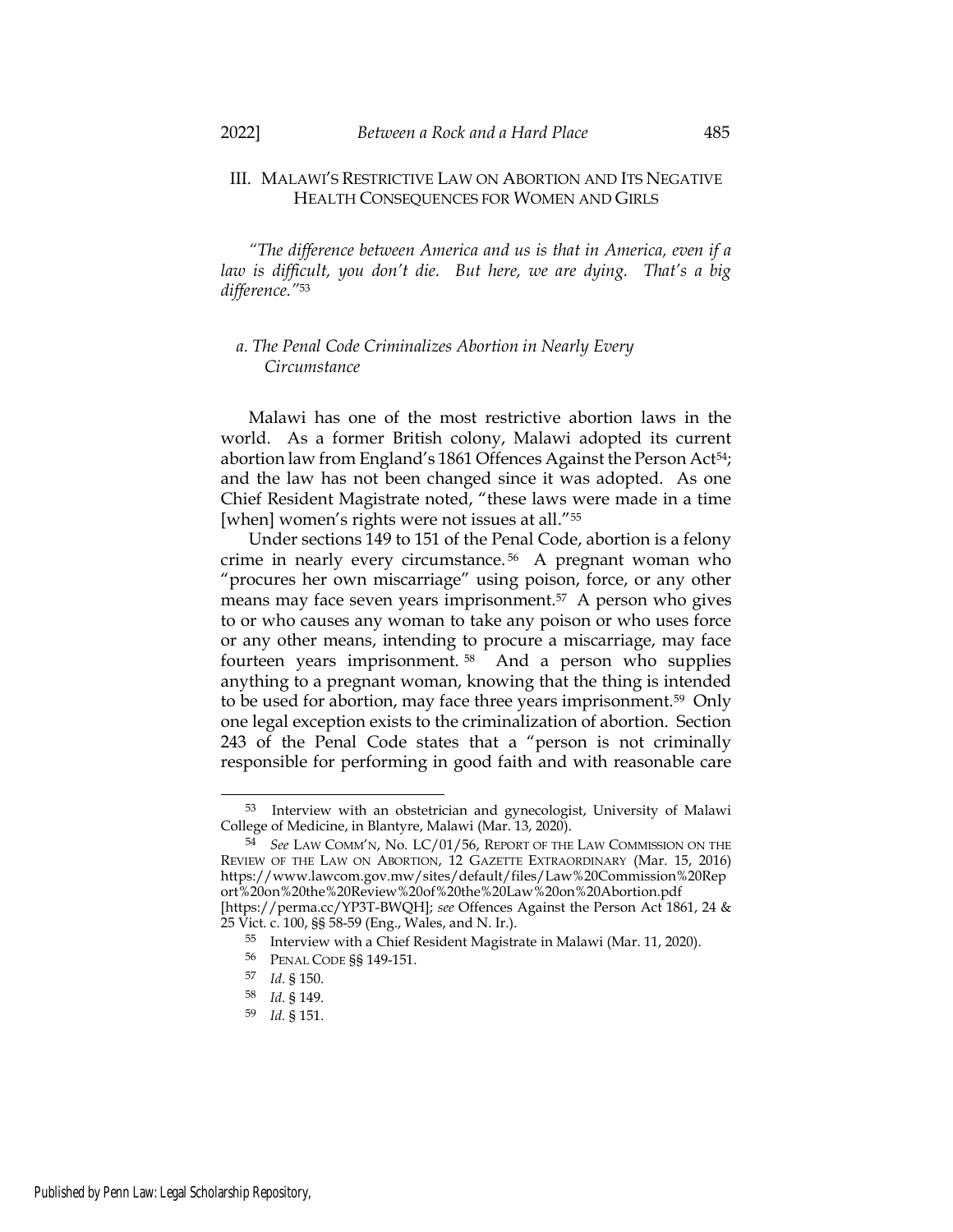and skill a surgical operation  $\ldots$  upon an unborn child for the preservation of the mother's life . . . ."60 However, the "exception is so narrow that even providers themselves are not sure when they're protected,"61 said a representative of the Gender and Justice Unit in Lilongwe. "They don't know when it's illegal and the assumption is that it's illegal."<sup>62</sup>

## b. The Criminalization of Abortion Drives Women and Girls to Unsafe Abortion

Notwithstanding the criminalization of nearly all instances of abortion, termination of pregnancy is prevalent and commonplace in Malawi. Based on a study published in 2017, sexual and reproductive health researchers estimated that over 141,000 abortions took place in 2015 alone. $63$  However, because the vast majority of women and girls are not permitted to seek safe and legal abortion, they must resort to clandestine and unsafe methods in order to terminate an unwanted or unplanned pregnancy.64 Health researchers estimated that in 2015, "51,693 abortions result[ed] in complications requiring post-abortion care," with unsafe abortion ranking as one of the "top five direct causes" of maternal mortality.<sup>65</sup> Indeed, Malawi has one of the highest maternal mortality ratios ("MMRs") in the world in large part because of the criminalization of abortion in nearly all circumstances. By comparison, countries that allow legal abortion on request (with gestational limits) or that permit abortion on broad social or economic grounds, have significantly lower MMRs, some as low as two deaths per 100,000 births.<sup>66</sup>

<sup>60</sup> Id. § 243 (emphasis added).

 $61$  Interview with a representative of the Gender and Justice Unit in Lilongwe, Malawi (Mar. 9, 2020).

<sup>62</sup> Id.

<sup>63</sup> Chelsea B. Polis et al., Incidence of Induced Abortion in Malawi, 2015, PLOS ONE, Apr. 3, 2017, at 9, https://journals.plos.org/plosone/article?id=10.1371/journal.pone.0173639 [https://perma.cc/6RWJ-XEGR].

<sup>64</sup> See James Chavula, Govt escalates draft abortion bill, THE NATION (May 30, 2017), https://www.mwnation.com/govt-escalates-draft-abortion-bill/ [https://perma.cc/9ZWW-W8XU].

<sup>65</sup> Daire, Kloster & Storeng, supra note 47, at 226.

<sup>&</sup>lt;sup>66</sup> Compare UNICEF, supra note 46, with CTR. FOR REPROD. RTS., supra note 49.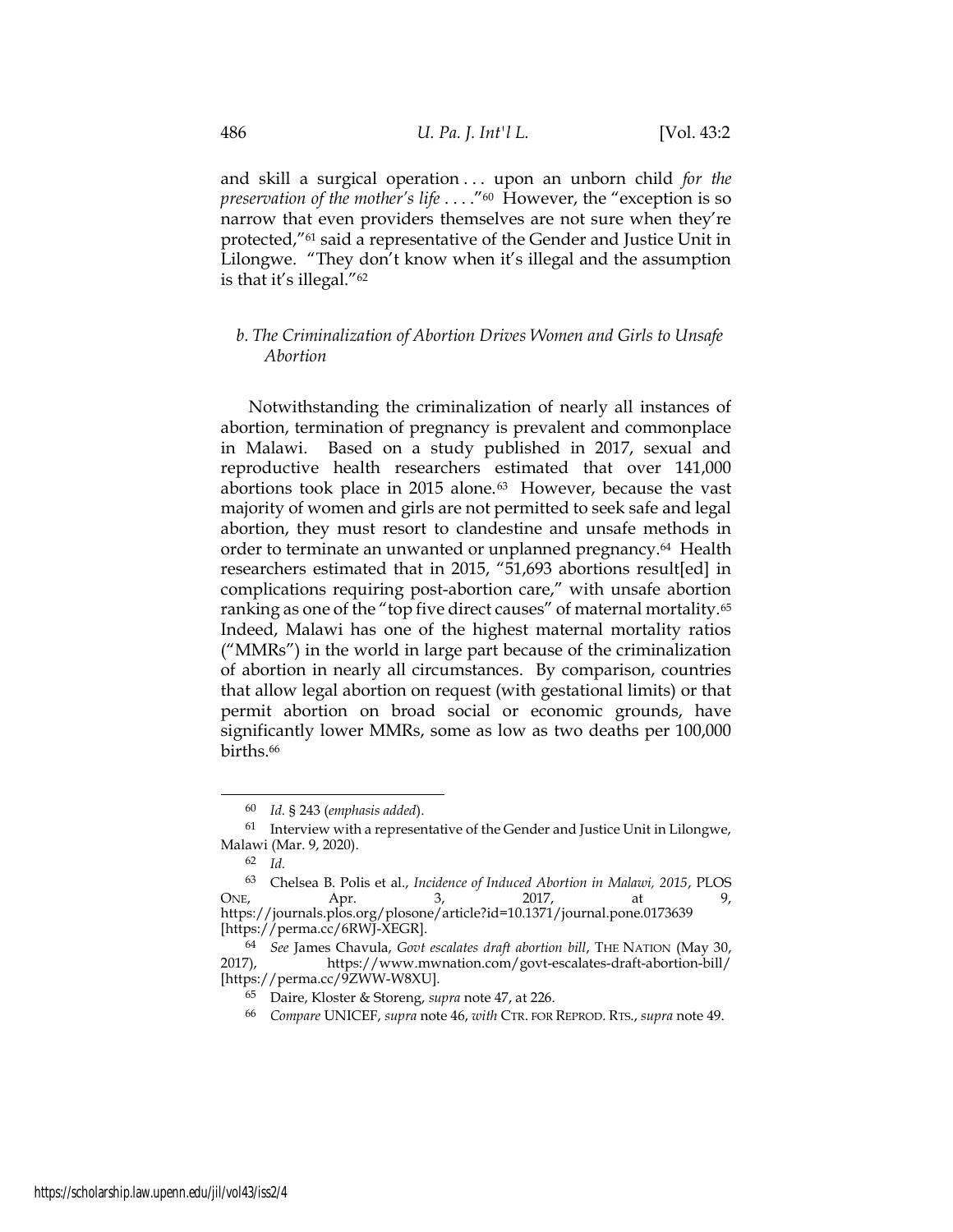Young women and girls are most at risk of experiencing an incident of unsafe abortion $67$  and in the Covid-19 era the rate of pregnancy for this age group has surged.68 Due to the pandemic, schools in Malawi were closed in March 2020.<sup>69</sup> In the Mangochi district alone, over 7,000 girls became pregnant between January and June 2020; in Phalombe, more than 5,000 cases of teenage pregnancy were reported.70 School closures and other Covid-19 related circumstances exacerbate pre-existing problems of lack of access to contraceptives and sexual and reproductive health services, including a lack of or misinformation about pregnancy prevention. <sup>71</sup> In the face of an unwanted pregnancy that could threaten her education, her future, or even her life, a girl or woman "will use all means, and mostly unsafe means of terminating this pregnancy."<sup>72</sup>

The methods used by women and girls to terminate an unwanted pregnancy are dangerous and alarming. "They will use all sorts of things,"73 said a women's rights lawyer and a member of the Coalition for Prevention of Unsafe Abortion ("COPUA") in Lilongwe. "Some have used cassava sticks. Some have used bicycle

<sup>67</sup> Interview with a manager of Chipembere Community Development Organization, in Blantyre, Malawi (Mar. 13, 2020) ("Mostly, they are ages from 12 up to 18. These are the ages you might find that these issues of abortion are very much common."); Interview with a scholar on women's reproductive health in Lilongwe, Malawi (Mar. 8, 2020) ("What tends to happen because the law is so restrictive is people just use whatever they can, whatever means they have. Then others who don't have the resources or connections, especially the younger persons, they'll use the most unsafe methods.").

<sup>&</sup>lt;sup>68</sup> See Agency, Teen pregnancies surged during the pandemic, Malawi authorities ral, STAR (July 29, 2020, 12:00 PM MYT), reveal, STAR (July 29, 2020, 12:00 PM MYT), https://www.thestar.com.my/lifestyle/family/2020/07/29/teen-pregnancieshave-surged-during-the-pandemic-malawi-authorities-reveal [https://perma.cc/FFB6-G2RE].

<sup>69</sup> Id.

<sup>70</sup> Id.

<sup>71</sup> Interview with a communications official at SheDecides Malawi, a movement advocating for safe abortion in Malawi, in Lilongwe, Malawi (Mar. 10, 2020) ("I have been to places where people are up the mountains and they don't have access to SRHR . . . . They actually have never heard of condoms before.").

<sup>72</sup> Interview with a sexual and reproductive health specialist, Centre for Reproductive Health at the University Malawi College of Medicine, in Blantyre, Malawi (Mar. 12, 2020).

<sup>73</sup> Interview with a women's rights lawyer and a member of COPUA in Lilongwe, Malawi (Mar. 9, 2020).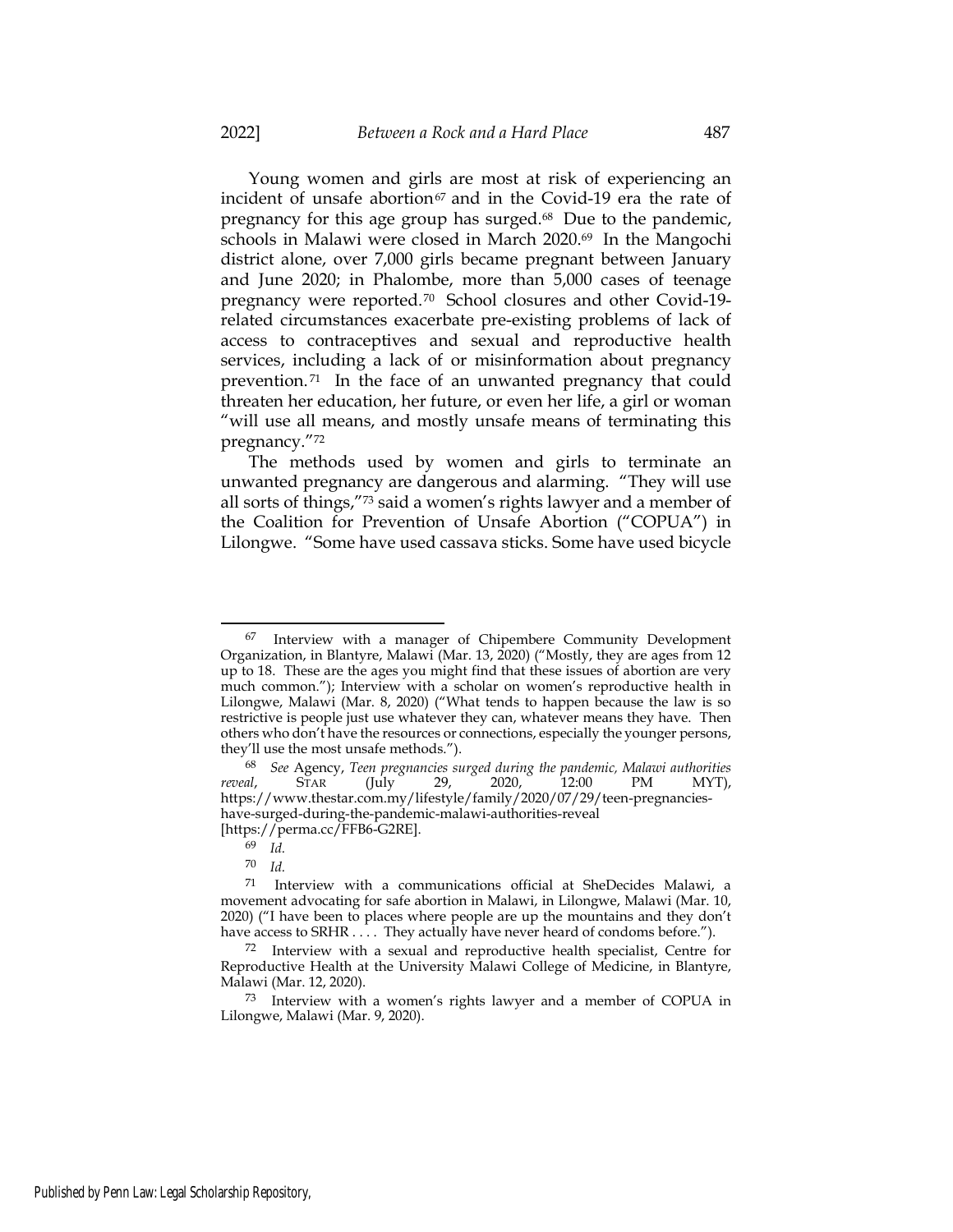spokes." <sup>74</sup> Others might create homemade concoctions from whatever substances or pills might be available, like "soap and salt and medicines."75 Some have even ingested crushed glass.76 As a result of these crude methods, many women and girls experience significant health complications, such as long term abdominal pains<sup>77</sup> or even losing their uteruses in the course of treatment.<sup>78</sup> "I lived through hell," <sup>79</sup> said a young girl who self-induced an abortion. "After I started taking the medicine I started bleeding heavily. Then things got worse. I couldn't work. They had to fetch me in an ox cart to take me to the hospital and when I was in hospital, they removed my uterus." 80 In the most severe cases, women and girls die from the experience.<sup>81</sup>

Furthermore, the cost of funding post-abortion care is a significant financial burden on the country's national health system, <sup>82</sup> much of which relies on international donor support, including the United States. According to Ipas, an international reproductive health rights organization, public health facilities in

<sup>&</sup>lt;sup>74</sup> Id.; see also Facts and figures lead more of Malawi's religious leaders to support abortion law reform, INT'L CAMPAIGN FOR WOMEN'S RIGHT TO SAFE ABORTION (Apr. 20, 2016), https://www.safeabortionwomensright.org/news/facts-and-figures-leadmore-of-malawis-religious-leaders-to-support-abortion-law-reform/

<sup>[</sup>https://perma.cc/C9A7-B66N] (citing original story by Cynthia Okoroafor & Brian Ligomeka). Cassava is a common root vegetable in Malawi. Its stems are long, hard, and knobby.

 $75$  Interview with a man who works on sexual and reproductive health rights services in Lilongwe, Malawi (Mar. 10, 2020) ("Like you take penicillin and mix it with ibuprofen, mix it with retroviral medicine. You mix something that you don't even actually know what you're creating out of it.").

<sup>76</sup> Interview with a women's rights lawyer and a member of COPUA, supra note 73.

<sup>77</sup> Interview with a representative of the Centre for Youth and Children's Affairs in Lilongwe, Malawi (Mar. 10, 2020).

<sup>78</sup> David McKenzie & Brent Swails, US foreign aid cuts could be a 'death sentence' to women in Malawi, CNN (July 27, 2017, 5:02 AM ET), https://www.cnn.com/2017/07/27/health/malawi-us-foreign-aidcuts/index.html [https://perma.cc/7ATD-DZ7D].

<sup>79</sup> Id.

<sup>80</sup> Id.

<sup>81</sup> See infra notes 94-98.

<sup>82</sup> Abortion and Postabortion Care in Malawi, GUTTMACHER INST. (Apr. 2017), https://www.guttmacher.org/fact-sheet/abortion-malawi

<sup>[</sup>https://perma.cc/25F7-3CVV] (citing Janie Benson et al., Costs of Postabortion Care in Public Sector Health Facilities in Malawi: A Cross-Sectional Survey, 15 BMC HEALTH SERVS. RSCH., Dec. 17, 2015, at 4-5.).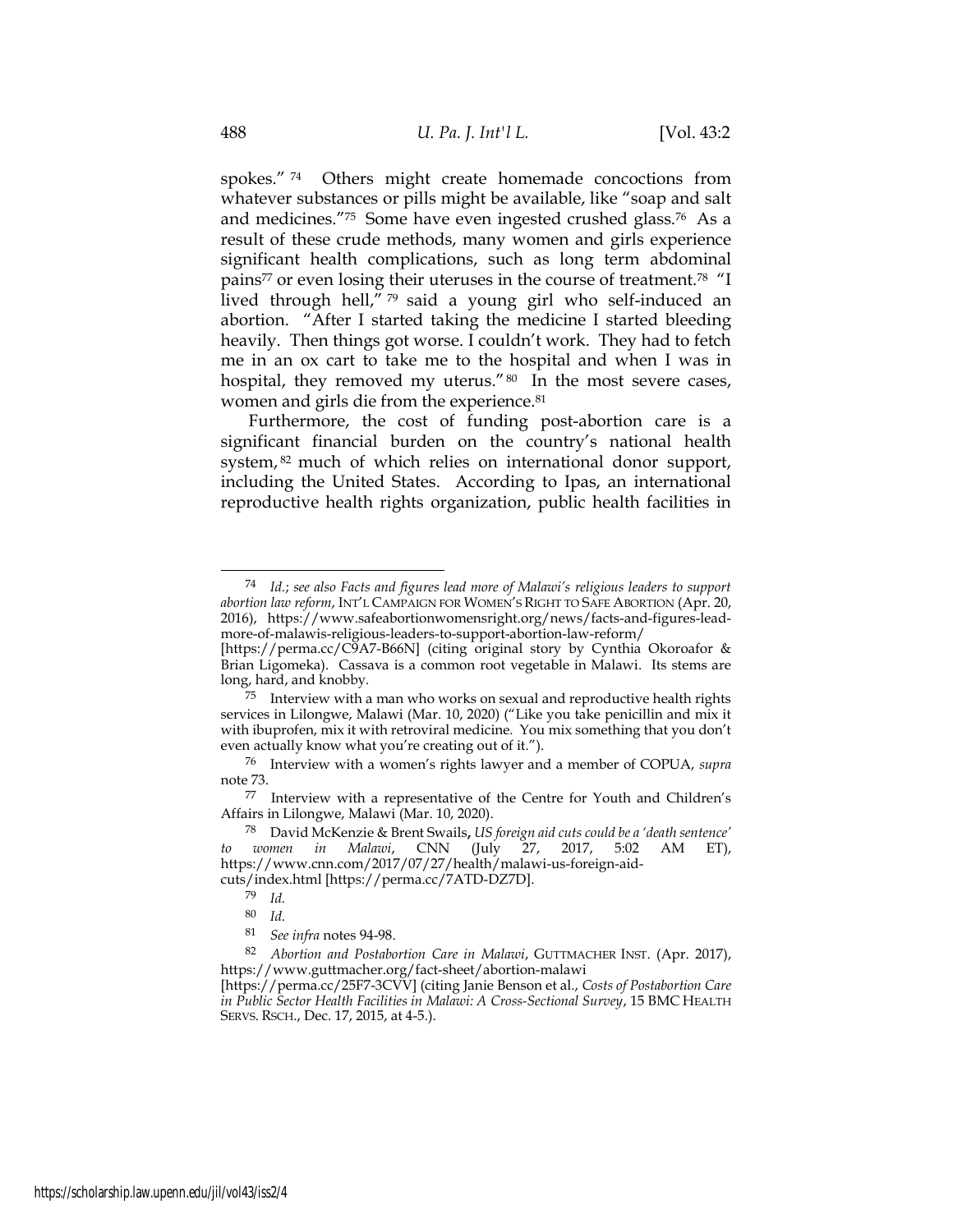Malawi spend about \$314,000 a year on post-abortion care.83 Ipas also found that changing the law to make abortion legal and safe would reduce postabortion care costs by twenty to thirty percent.<sup>84</sup> "Treating complications is more expensive than just providing alternatives where women can have safe abortion services,"85 said a sexual and reproductive health specialist at the Centre for Reproductive Health at the University of Malawi College of Medicine. "Health is very much dependent on donor support,"<sup>86</sup> explained a social science researcher at the University of Malawi. The Malawi government contributes merely twenty percent of the total public health expenditure.87 "What this means is that without donor support, the country's health sector would more or less collapse,"88 added the researcher.

The situation in Malawi illustrates what sexual and reproductive health and rights advocates already know to be true: that restrictive abortion laws do not stop women and girls from getting abortions,<sup>89</sup> it only makes them more vulnerable and forces them to go for unsafe abortions. <sup>90</sup> "I don't think Malawi is any exception," <sup>91</sup> said a representative of UNFPA, a United Nations agency working to improve reproductive and maternal health and rights around the world. "Whether it's legal or illegal, safe or unsafe, usually most women with an unintended pregnancy are going for it to manage

<sup>83</sup> In Malawi, access to safe, legal abortion could lower health system costs, IPAS (Jan. 20, 2016), https://www.ipas.org/news/in-malawi-access-to-safe-legal-abortioncould-lower-health-system-costs/ [https://perma.cc/7QHS-PXWT]; see also LAW COMM'N, supra note 54, at 26.

<sup>84</sup> IPAS, supra note 83.

<sup>85</sup> Interview with a sexual and reproductive health specialist, supra note 72.

<sup>86</sup> Interview with a social science researcher based out of Chancellor College at the University of Malawi in Blantyre, Malawi (Mar. 12, 2020).

<sup>87</sup> Id.

<sup>88</sup> Id.

<sup>89</sup> Jonathan Bearak et al., Unintended Pregnancy and Abortion by Income, Region, and the Legal Status of Abortion: Estimates from a Comprehensive Model for 1990–2019, 8 LANCET GLOB. HEALTH e1152, e1152 (2020) ("Our findings indicate that individuals seek abortion even in settings where it is restricted.").

 $90$  Interview with a manager at Medical Rights Watch, a health organization that promotes the protection and preservation of rights and responsibilities of patients and health workers, in Blantyre, Malawi (Mar. 13, 2020) ("[E]vidence shows that having restrictive laws or banning abortion completely does not stop the woman from procuring an abortion. What that does is . . . push the woman to go and get [an] unsafe abortion[].").

 $91$  Interview with a representative of UNFPA in Lilongwe, Malawi (Mar. 10, 2020).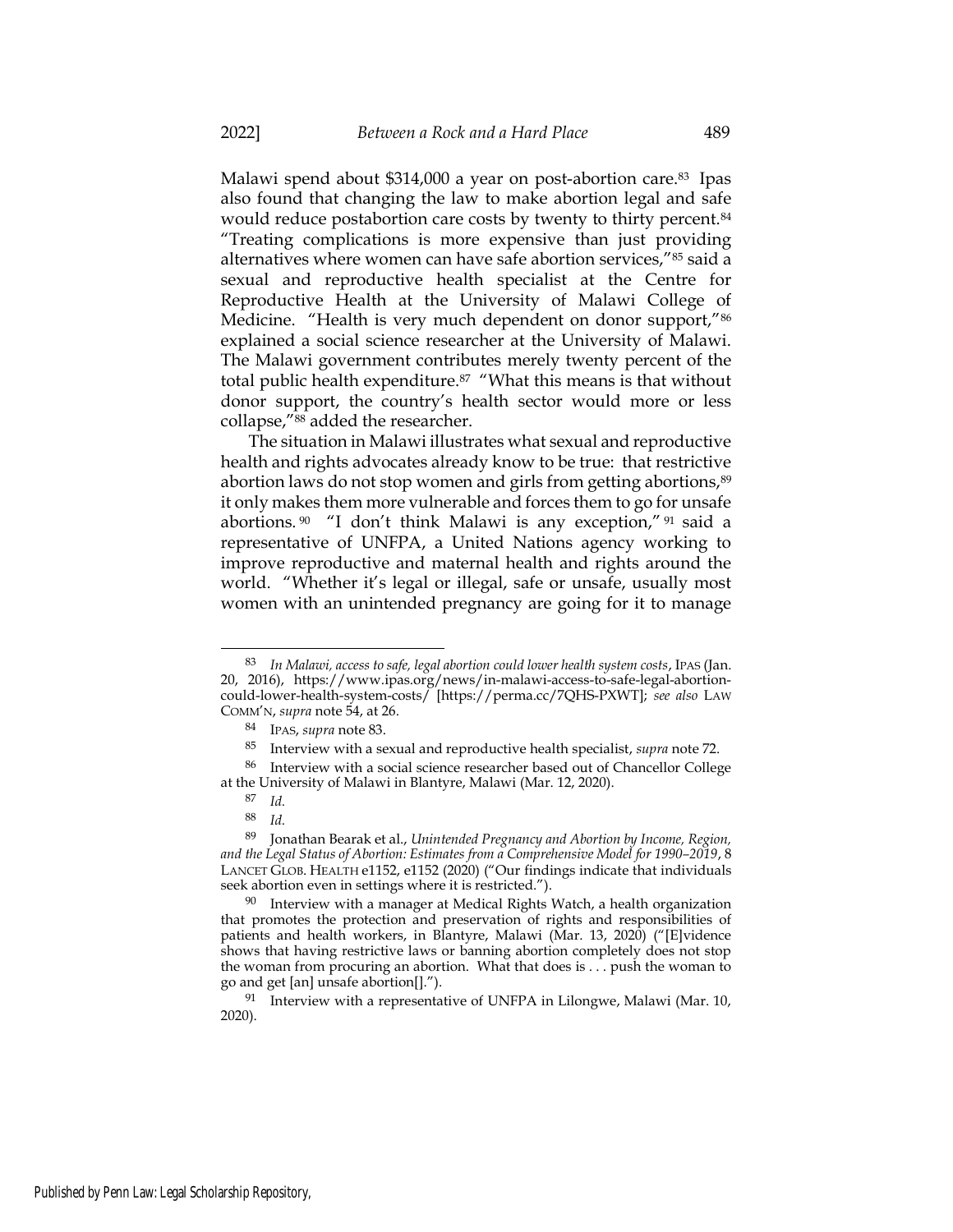the consequences of that unintended and, at times, forced pregnancy."<sup>92</sup>

The restrictive abortion law currently in force plays a central role in the prevalence of unsafe abortion. When asked why women and girls are choosing unsafe abortions, a religious leader replied that "not all doctors will perform an abortion because legally it is not allowed. If the doctors are reported, the chances are they can be disciplined."93 A gender activist in Lilongwe recounted an instance where a husband and his pregnant wife were turned away by a clinic officer after seeking to terminate her pregnancy.<sup>94</sup> The clinic officer refused to perform a safe abortion on the woman, noting that it was illegal for him to do so under the law.95 The family went away and sought an unsafe abortion elsewhere.<sup>96</sup> The next time the clinic officer saw them was when the husband brought his wife back after "everything had gone seriously wrong."97 The woman ended up dying from her clandestine and unsafe abortion.<sup>98</sup> "When a woman has decided to abort," said the gender activist, "nobody is going to stop [her]."<sup>99</sup>

## c. Maternal Death Rates from Unsafe Abortion Drew Attention from International Human Rights Bodies

The harms associated with unsafe abortion have plagued Malawi for decades, and the government has been called out by human rights treaty monitoring bodies repeatedly for failing to remedy the source of the problem. In its 2006 Concluding Observations on Malawi's periodic report, the Committee on the Elimination of Discrimination against Women ("CEDAW Committee") was "alarmed at the persistent high maternal mortality rate, particularly the number of deaths resulting from unsafe

<sup>92</sup> Id.

<sup>93</sup> Interview with a religious leader in Blantyre, Malawi (Mar. 13, 2020).

<sup>&</sup>lt;sup>94</sup> Interview with a gender activist, *supra* note 38.

<sup>&</sup>lt;sup>95</sup> Interview with a gender activist, *supra* note 38.

<sup>&</sup>lt;sup>96</sup> Interview with a gender activist, *supra* note 38.

 $97$  Interview with a gender activist, supra note 38.

<sup>&</sup>lt;sup>98</sup> Interview with a gender activist, *supra* note 38.

Interview with a gender activist, supra note 38.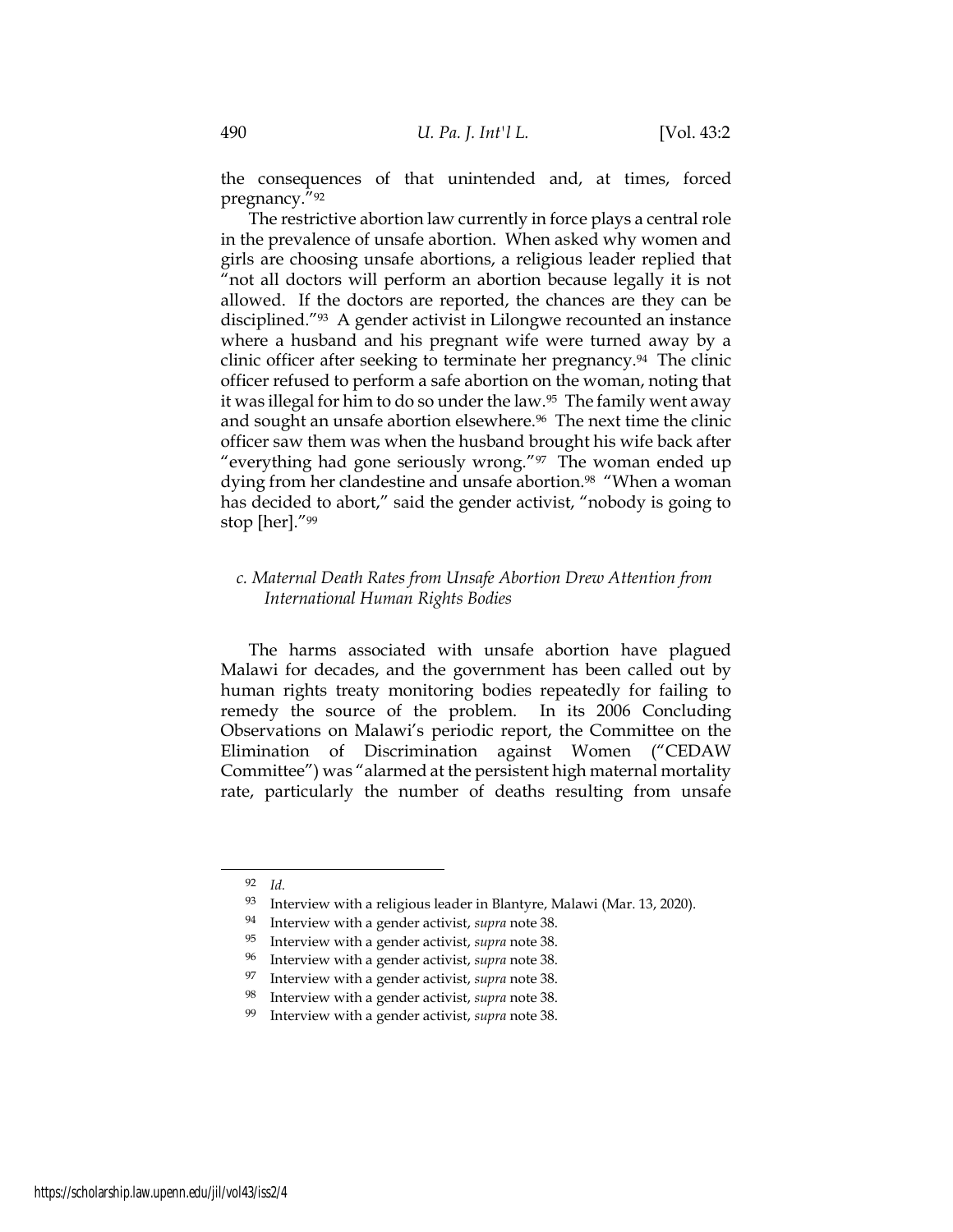abortions . . . ." <sup>100</sup> Four years later, in the face of government inaction on the matter, the CEDAW Committee expressed "regret[] that most of the concerns raised and the recommendations made in its previous concluding observations in 2006 have been insufficiently addressed"101 and specifically noted that the high rate of maternal mortality as a result of unsafe abortions was one of these issues. <sup>102</sup> Furthermore, the CEDAW Committee specifically recommended that Malawi review its Penal Code law on abortion "with a view to removing the punitive provisions imposed on women who undergo an abortion . . . ."<sup>103</sup>

In 2015, a joint statement by a panel of United Nations and regional human rights experts stated that the "criminalization of . . . abortion ... constitute[s] discrimination based on sex, and is impermissible."104 These experts called on all member states to consider the harmful public health effects of criminal abortion laws and to legalize abortion, "at the very minimum," in cases of sexual assault, rape, incest, and where the continued pregnancy endangers the physical and mental health of the woman or the life of the fetus.<sup>105</sup>

<sup>100</sup> Committee on the Elimination of Discrimination against Women, Concluding Comments of the Committee on the Elimination of Discrimination against Women: Malawi (35th Sess., 2006), ¶ 31, U.N. Doc. CEDAW/C/MWI/CO/5 (Feb. 3, 2006).

<sup>101</sup> Committee on the Elimination of Discrimination against Women, Concluding Observations of the Committee on the Elimination of Discrimination against Women (45th Sess., 2010), ¶ 8, U.N. Doc. CEDAW/C/MWI/CO/6 (Feb. 5,  $2010$ ).

<sup>102</sup> Id. ¶ 36.

<sup>103</sup> Id. ¶ 37.

<sup>104</sup> Joint Statement by UN Human Rights Experts, the Rapporteur on the Rights of Women of the Inter-American Commission on Human Rights and the Special Rapporteurs on the Rights of Women and Human Rights Defenders of the African Commission on<br>Human and Peoples' Rights, U.N. (Sept. 24, 2015), Human and Peoples' Rights, U.N. (Sept. 24, 2015), https://www.ohchr.org/EN/NewsEvents/Pages/DisplayNews.aspx?NewsID=1 1649 [https://perma.cc/82MM-5F7C].

<sup>105</sup> Id.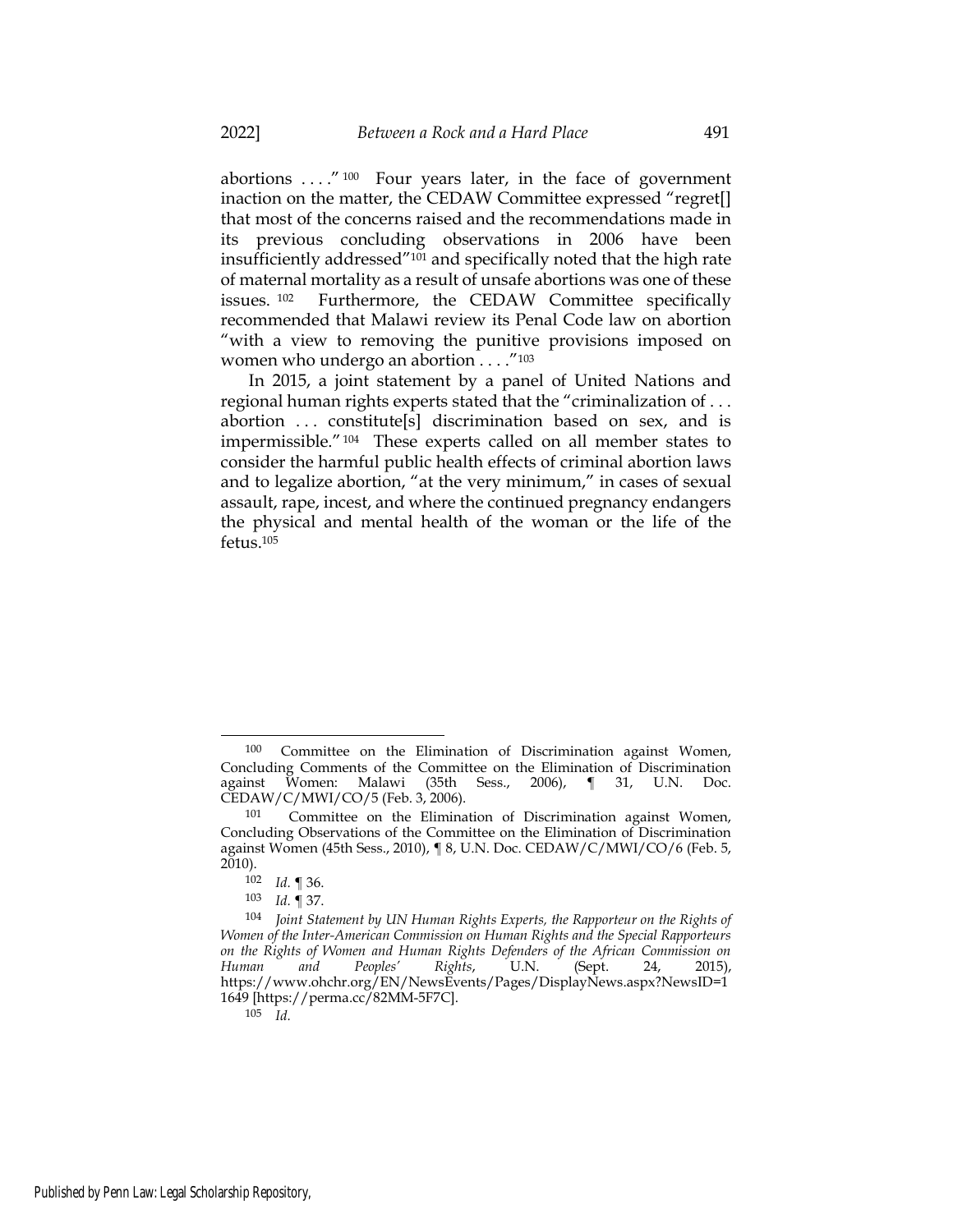### IV. GOVERNMENT REVIEW OF THE LAW ON ABORTION AND THE INTRODUCTION OF THE TERMINATION OF PREGNANCY BILL

# a. The Malawi Government Laid the Groundwork for Reviewing and Reforming the Law on Abortion When the Global Gag Rule was Not in Effect

Having bemoaned the prevalence of maternal mortality for a long time, and with the causal link between the restrictive law on abortion and the high maternal death rates becoming increasingly clear, the Malawi government could no longer ignore the public health disaster resulting from clandestine and unsafe abortion.<sup>106</sup> First, in 2000 (during the Clinton administration and when the global gag rule was not in effect), a special Law Commission reviewed the Penal Code and recommended that a separate law on abortion be enacted to provide for legal termination of pregnancy on "appropriate grounds."107 However, there was little done to carry forward this recommendation from 2001 to early 2009 during the Bush administration in the United States, when the gag rule was reinstated and expanded.<sup>108</sup>

Nearly a decade after the review of the Penal Code, in 2009 (and during President Obama's administration), the Ministry of Health conducted a national strategic assessment of abortion in Malawi with the World Health Organization and Ipas Malawi.109 Informed

<sup>106</sup> LAW COMM'N, supra note 54.

<sup>107</sup> Id.; see also MALAWI LAW COMM'N, REPORT OF THE LAW COMMISSION ON CRIMINAL JUSTICE REFORM ON THE REVIEW OF THE PENAL CODE (CAP. 7:01) (Mar. 31, 2000).

<sup>108</sup> While NGOs such as Ipas Malawi have been working to improve treatment for post-abortion care since 2005, it wasn't until after President Obama was elected that Ipas Malawi helped to establish COPUA, which "educates the public on unsafe abortion and builds grassroots momentum for law reform." Malawi, IPAS, https://www.ipas.org/where-we-work/malawi/ [https://perma.cc/J2AD-D7F3]. The provision of post-abortion care is not circumscribed by the global gag rule or the Foreign Assistance Act. See, e.g., Protecting Life in Global Health Assistance, I.(10)(ii), HEALTH & HUM. SERVS.-STANDARD PROVISION (May 2017), https://grants.nih.gov/sites/default/files/HHS%20Standard%20%20Provision\_ ProtectingLifeinGlobalAssistance\_HHS\_May%202017.pdf

<sup>[</sup>https://perma.cc/25ZE-FQ8P]. Excluded from the definition of "to perform abortions" is the treatment of injuries or illnesses caused by legal or illegal abortions, for example, post-abortion care. Id.

<sup>109</sup> Malawi, supra note 108.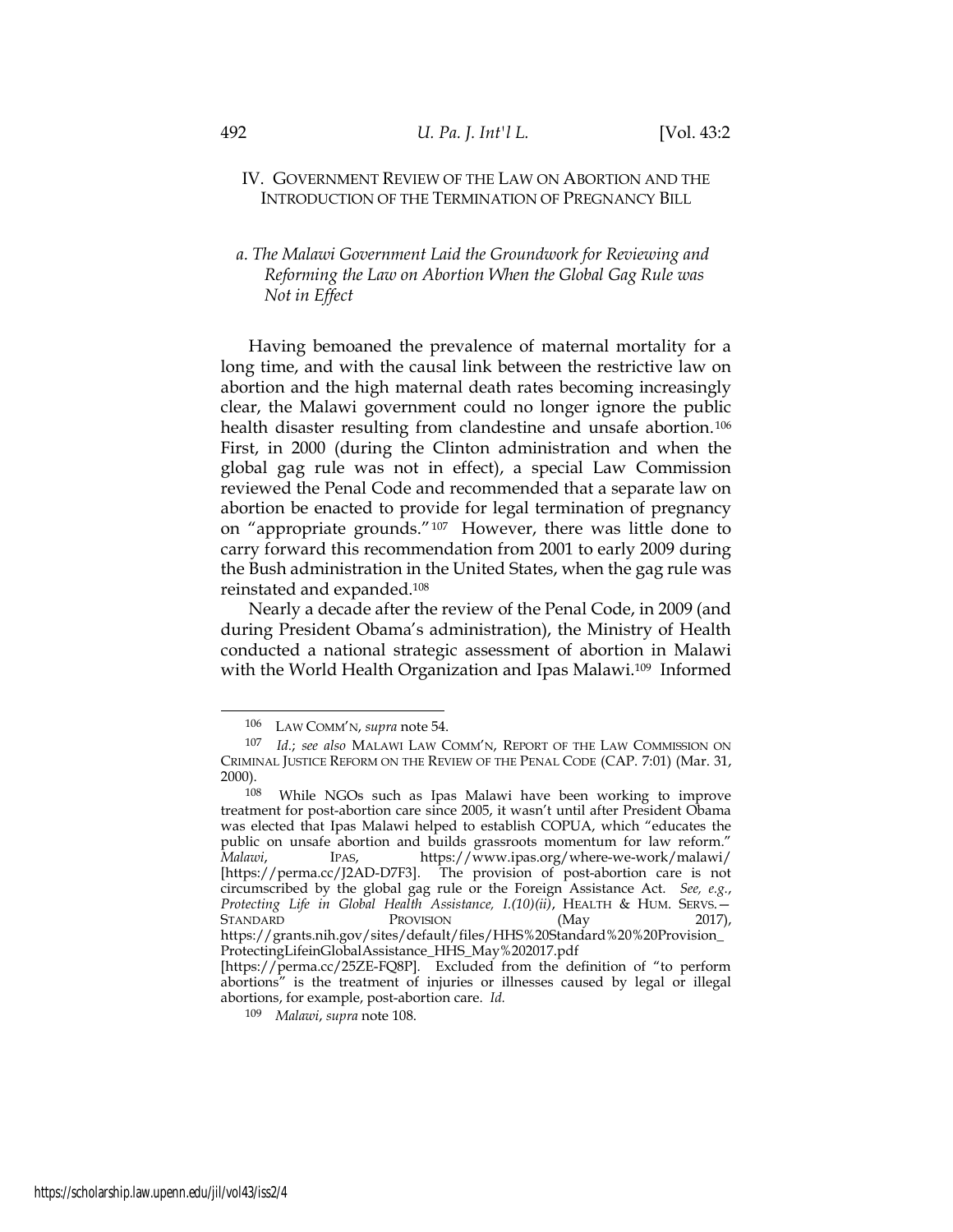by these findings, as well as prodded by yet another special Law Commission to "carefully scrutinise the issues of unsafe termination of pregnancy and make immediate plans" to review and amend the current laws on abortion, the Ministry of Health and other government agencies began to call for a thorough review of the Penal Code sections on abortion with a view to reforming the law.<sup>110</sup> Thus, in 2013, the Malawi government empaneled a Law Commission on the Review of the Law on Abortion in order to effectuate meaningful legislative change.111 Also during this time, NGO groups such as Ipas Malawi became highly active in developing grassroots initiatives calling for law reform, ultimately creating a Coalition for Prevention of Unsafe Abortion ("COPUA") to educate the public on unsafe abortion.<sup>112</sup>

This Law Commission's challenge was formidable: to understand the magnitude of unsafe abortion in Malawi and to review the law on abortion to ensure its conformity with the constitution, international human rights law, and the government's policies on family planning and abortion.113 The Law Commission itself noted the "emotive" nature of the subject and the potential for "mixed reactions and perceptions" from various groups within society.114 Indeed, the religious and cultural opposition to abortion is pervasive and strong in Malawi society. <sup>115</sup> To fortify public confidence in its findings and recommendations, the Law Commission comprised high-level representatives from the Ministry of Health; the Ministry of Justice; the judiciary; traditional leaders; religious groups such as the Catholic Church, the Malawi Council of Churches, and the Muslim Association of Malawi; the Malawi College of Medicine; and the Law Society.<sup>116</sup>

<sup>110</sup> LAW COMM'N, supra note 54, at 9 (emphasis added).

<sup>111</sup> LAW COMM'N, supra note 54, at 9.

<sup>112</sup> Malawi, supra note 108.

<sup>113</sup> LAW COMM'N, supra note 54, at 9.

<sup>114</sup> LAW COMM'N, supra note 54, at 7.

<sup>115</sup> See, e.g., Charles Pensulo, Proposal to ease Malawi's strict abortion laws faces religious opposition, REUTERS (Sept. 30, 2020, 12:51 PM), https://www.reuters.com/article/malawi-women-abortion/proposal-to-easemalawis-strict-abortion-laws-faces-religious-opposition-idUSL5N2GK4XU [https://perma.cc/SL7Z-3TLY]. The leaders of some of the country's Christian and Muslim groups issued a statement saying, "[n]o institution including parliament, courts, executive arm of the government, Non-Governmental Organisations or foreign agencies have the legal right to terminate life except God." Id.

<sup>116</sup> LAW COMM'N, supra note 54, at 7, 9.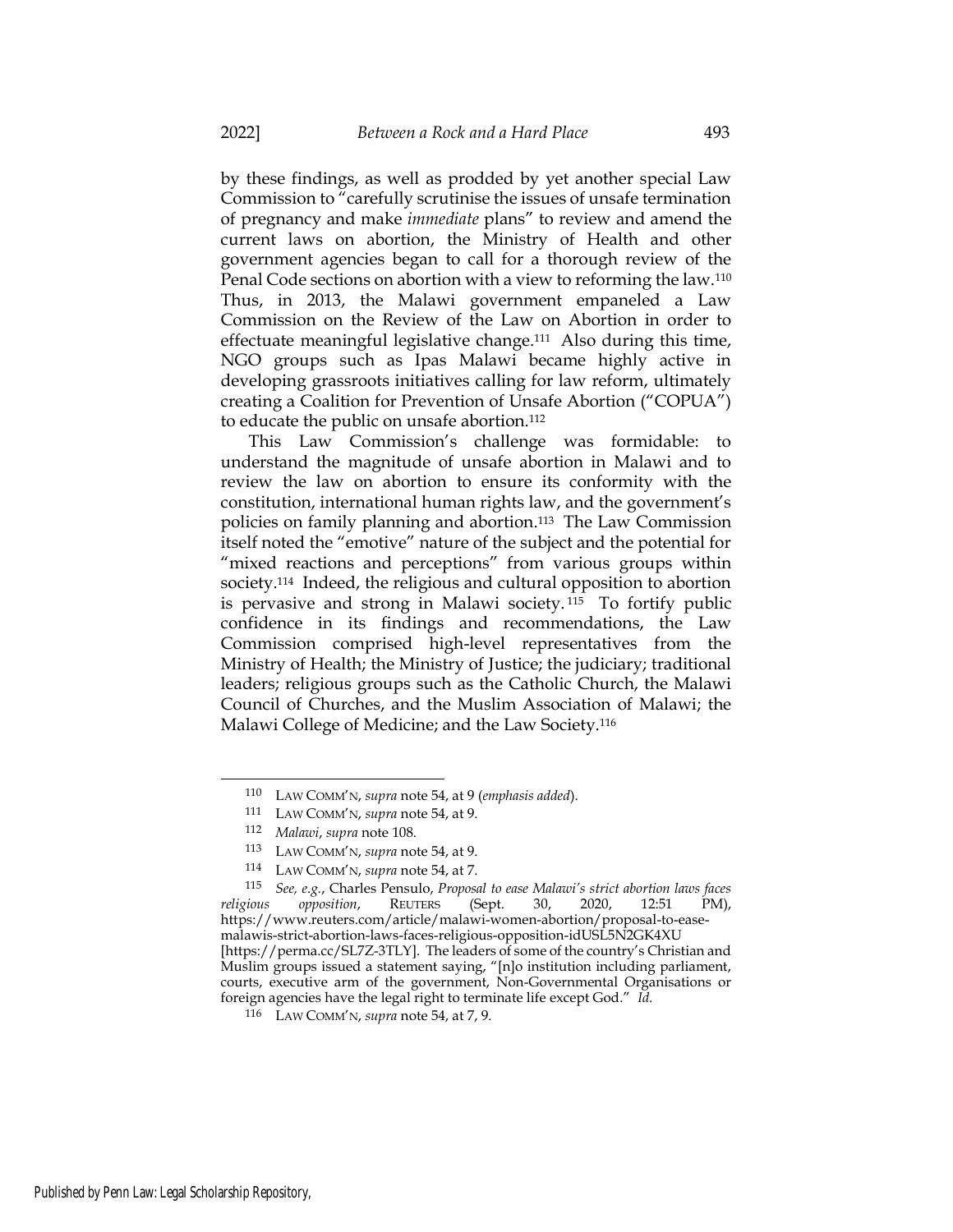Together, this diverse group of stakeholders, policymakers, and experts undertook a comprehensive law review and stakeholder consultation process. From June 2013 to July 2015, the Law Commission held a dozen meetings to scrutinize the Penal Code sections on abortion and to examine comparable statutes from other common law jurisdictions and regional neighbors. <sup>117</sup> The Commissioners also traveled to Ethiopia, Mauritius, and Zambia to gain firsthand knowledge of the harms of unsafe abortion and how to implement a new law on abortion. <sup>118</sup> In addition, the Law Commission held consultations in ten Malawi districts with stakeholders in the faith communities, officials from the Ministry of Health, the Ministry of Education, doctors and other medical practitioners, traditional healers, traditional birth attendants, police officers, health regulatory authorities, and the general public.<sup>119</sup>

- b. The Law Commission Concluded that the Current Law on Abortion Must be Liberalized
	- i. The Law Commission Recognized the Sheer Magnitude of the Abortion Problem in Malawi and the Government's Inability to Reach Its Target MMR Without Liberalizing the Abortion Law

The Law Commission had the opportunity to review several studies on the incidence of induced abortion in Malawi, which confirmed its belief that the restrictive abortion law was at the heart of the maternal mortality epidemic.120 It found that not only was the rate of abortion very high (nearly eleven abortions occurred for every 100 births), but the rate of complications resulting from unsafe abortion was also tragically high.121 The Law Commission stated that nearly seventeen percent of all maternal deaths were due to unsafe abortion, making it the fourth most common cause of maternal death in the country, after bleeding during and after

<sup>117</sup> LAW COMM'N, supra note 54, at 11.

<sup>118</sup> LAW COMM'N, supra note 54, at 11.

<sup>119</sup> LAW COMM'N, supra note 54, at 26 n.75 (the Law Commission held consultations in the districts of Chitipa, Nkhatabay, Nkhotakota, Mchinji, Dedza, Mangochi, Zomba, Chiradzulu, Mulanje, and Nsanje).

<sup>120</sup> LAW COMM'N, supra note 54, at 25.

<sup>121</sup> LAW COMM'N, supra note 54, at 25.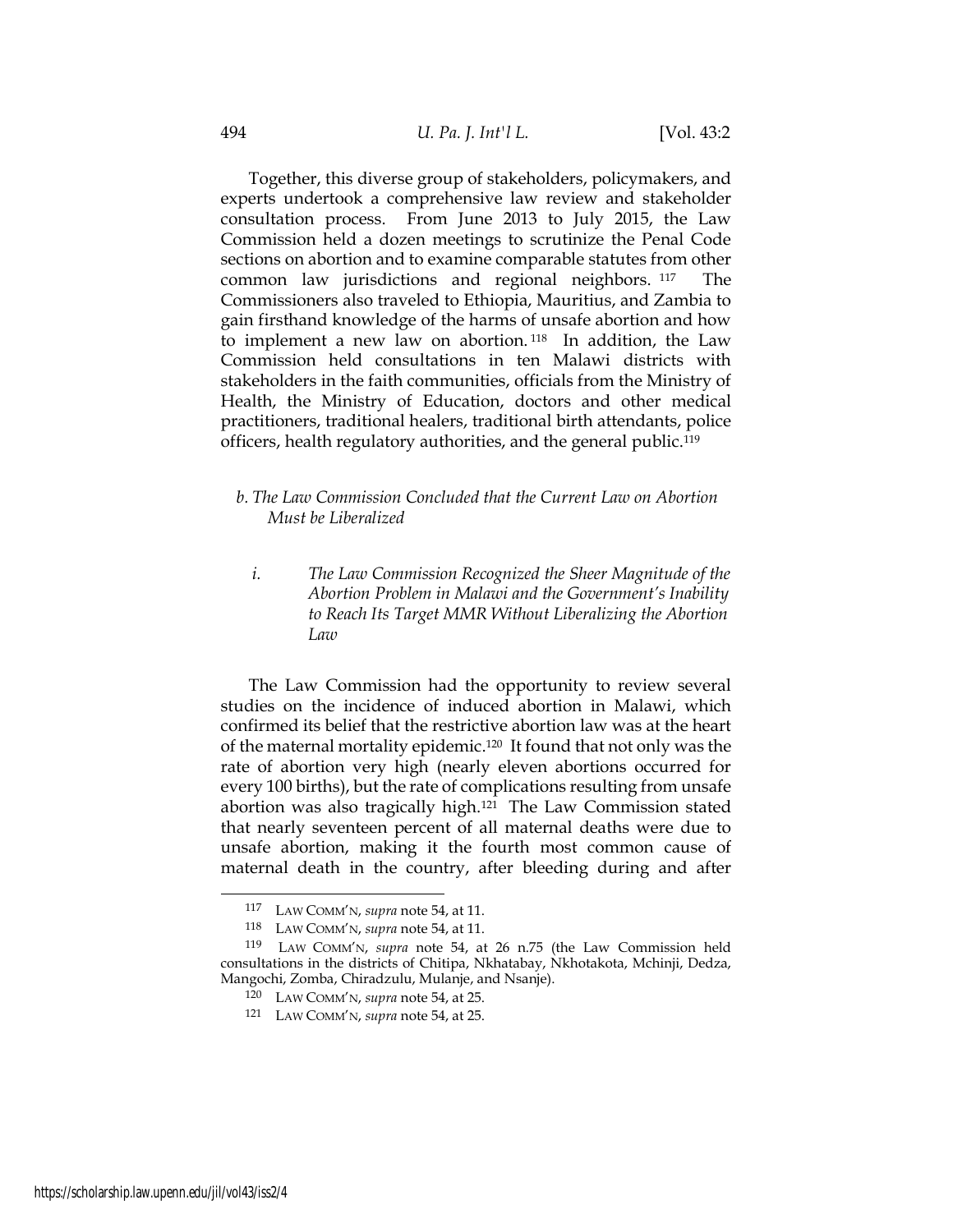childbirth, sepsis, and hypertension.122 In addition, "[s]ome women who procure abortion do not die but one in five of these women are maimed by severe complications," stated the Law Commission's report, "while another one in fourteen experience moderate complications, or have their reproductive organs so badly damaged that they cannot be pregnant again."<sup>123</sup>

The Law Commission also recognized that women and girls will seek an unsafe abortion despite knowing that the procedure is illegal and dangerous, and even if their religious faith counsels against it.<sup>124</sup> The Law Commission found, in fact, that a large percentage of patients receiving post-abortion care was of religious faiths that have historically opposed abortion, for example, 23.3% were Catholic women.<sup>125</sup>

These statistics, together with the knowledge that women will seek unsafe abortion even if it is illegal, dangerous, and against their religious beliefs, cast doubt on the government's ability to reach the United Nations' target maternal mortality rate of seventy deaths per 100,000 lives births by the year 2030 without reforming the law on abortion.<sup>126</sup>

# ii. The Law Commission Recognized that the Issue of Abortion is Intrinsic to Various Women's Human Rights and that the Current Law on Abortion is Inconsistent with International Law

The Law Commission recognized that the restrictive law at the source of the high rate of unsafe abortion threatened several of the

<sup>122</sup> LAW COMM'N, supra note 54, at 25.

<sup>123</sup> LAW COMM'N, supra note 54, at 25.

<sup>124</sup> LAW COMM'N, supra note 54, at 26.

<sup>125</sup> LAW COMM'N, supra note 54, at 26 (28.5% were Protestant/Presbyterian, 22.7% were of another Christian faith, 14.5% were of a different faith, and 10.3% were Muslim, while less than one percent of women seeking postabortion care identified with no religion.).

<sup>126</sup> Interview with an official in the Ministry of Health, Reproductive Health Directorate, in Lilongwe, Malawi (Mar. 10, 2020). This target refers to the United Nations Sustainable Development Goal. See UN, Transforming Our World: The 2030 Agenda for Sustainable Development, A/RES/70/1, Goal 3.1, https://daccessods.un.org/access.nsf/GetFile?OpenAgent&DS=A/RES/70/1&Lang=E&Type=D OC [https://perma.cc/K6K9-6ENB].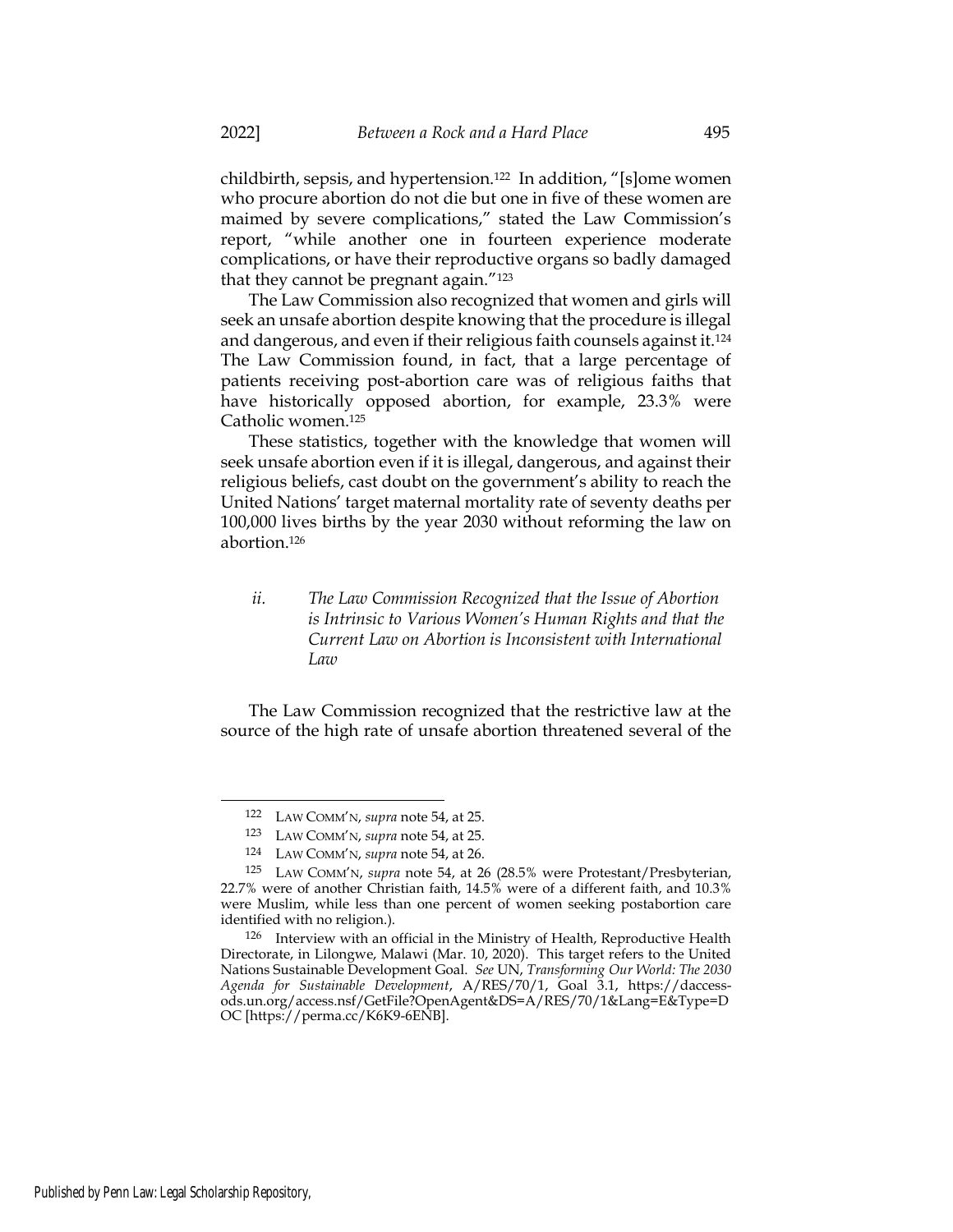fundamental human rights accorded to women and girls under international law and the constitution.<sup>127</sup>

First, the Law Commission noted that the right to health is guaranteed by several human rights treaties, and that treaty monitoring bodies have specifically identified unsafe abortion as a barrier to realizing this right.<sup>128</sup> For example, article 12(1) of the Convention on the Elimination of All Forms of Discrimination against Women ("CEDAW") requires Malawi, a state party, to ensure that men and women have access to family planning services on an equal basis.129 The CEDAW Committee has interpreted this article to mean that laws that punish women for undergoing a medical service that only women need (like abortion) is a violation of their right to health.130 One U.N. Special Rapporteur on the right to health stated that criminal laws that restrict abortion are "paradigmatic examples of impermissible barriers to the realization of women's health" and "infringe women's dignity and autonomy by severely restricting decision-making by women in respect of their sexual and reproductive health."131 Furthermore, the Committee on Economic, Social and Cultural Rights has established that "[h]ealth is a fundamental human right indispensable for the exercise of other

<sup>127</sup> LAW COMM'N, supra note 54, at 27-30.

<sup>128</sup> LAW COMM'N, supra note 54, at 27-28.

<sup>129</sup> Convention on the Elimination of All Forms of Discrimination Against Women, Dec. 18, 1979, 1249 U.N.T.S. 13, 19 I.L.M. 33 (entered into force Sept. 3, 1981) [hereinafter CEDAW],

https://www.ohchr.org/EN/ProfessionalInterest/Pages/CEDAW.aspx [https://perma.cc/SQH5-NDT9], acceded to by Malawi on Mar. 12, 1987. Article 16(1)(e) of CEDAW also requires Malawi to ensure that women have the right "to decide freely and responsibly on the number and spacing of their children and to have access to the information, education and means to enable them to exercise these rights." Id. at  $16(1)(e)$ .

<sup>130</sup> Committee on the Elimination of Discrimination against Women, General Recommendation No. 24 on Article 12 of the Convention (Women and Health), ¶¶ 8, 14 U.N. Doc CEDAW/C/GC/24 (1999),

https://tbinternet.ohchr.org/Treaties/CEDAW/Shared%20Documents/1\_Global /INT\_CEDAW\_GEC\_4738\_E.pdf [https://perma.cc/M3MV-5AKG] ("Other barriers to women's access to appropriate health care include laws that criminalize medical procedures only needed by women punish women who undergo those procedures."), cited in LAW COMM'N, supra note 54, at 28-29.

<sup>&</sup>lt;sup>131</sup> Special Rapporteur of the Human Rights Council, Interim Report of the Special Rapporteur on the right of everyone to the enjoyment of the highest attainable standard of physical and mental health (66th Sess., 2011), ¶ 21, U.N. Doc. A/66/254 (2011), https://daccess-

ods.un.org/access.nsf/GetFile?OpenAgent&DS=A/66/254&Lang=E&Type=DOC [https://perma.cc/YC6Z-ZBKR], cited in LAW COMM'N, supra note 54, at 28.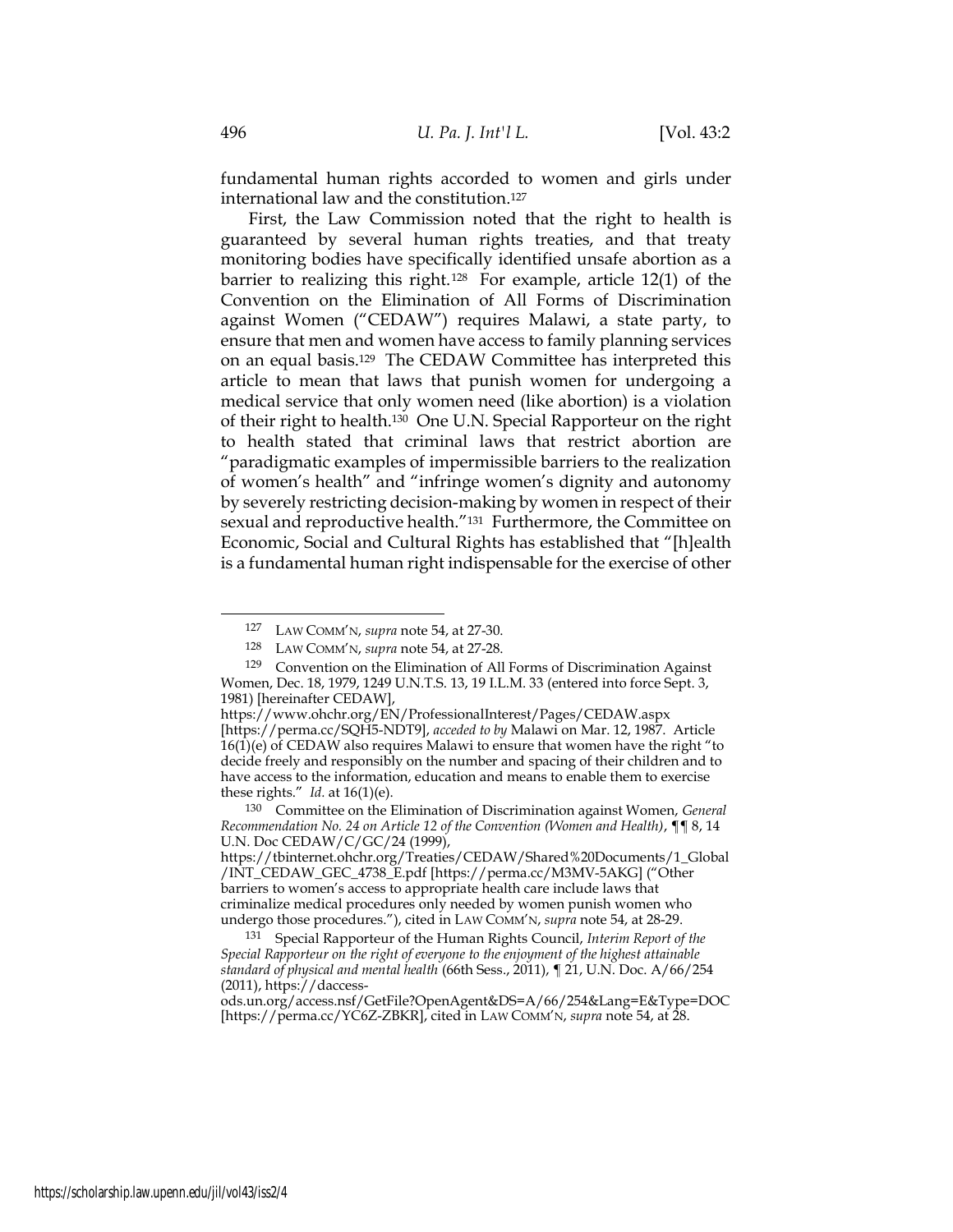human rights." <sup>132</sup> And the Law Commission noted that high maternal mortality from unsafe abortion "signifies the inadequate enjoyment by women of their right to the highest attainable standard of health."<sup>133</sup>

The Law Commission noted that while the constitution does not expressly guarantee a right to health, other constitutional rights (such as the right to life, dignity, equality and non-discrimination, freedom of conscience, and freedom from torture and degrading treatment) have the effect of binding the State to protecting and respecting women's reproductive health rights—including by providing access to safe abortion.<sup>134</sup>

Second, the Law Commission stated that the debate over the fetal right to life and a woman's right to choose was a central point of its consultations. Some participants, including members of the Catholic Church, argued that life begins at conception and that legalizing abortion would be morally wrong because it involves killing an innocent human being.135 However, the Law Commission noted that many courts around the world have avoided taking a direct stance on whether a fetus has a right to life.<sup>136</sup> Even where fetal rights are expressly safeguarded by national law, such as in Germany by its constitution, courts have noted that "criminal law is not an effective solution" for protecting fetal life. <sup>137</sup> Because pregnancy affects women "in ways more profound than any other 'normal' human function," stated the Law Commission, the prochoice argument is that "the pregnant woman, not the State, is the

<sup>132</sup> Committee on Economic, Social and Cultural Rights, General Comment No. 14 (The right to the highest attainable standard of health) (22nd Sess., 2000), ¶ 1, U.N. Doc. E/C.12/2000/4 (2000),

http://docstore.ohchr.org/SelfServices/FilesHandler.ashx?enc=4slQ6QSmlBEDz FEovLCuW1AVC1NkPsgUedPlF1vfPMJ2c7ey6PAz2qaojTzDJmC0y%2B9t%2BsAt GDNzdEqA6SuP2r0w%2F6sVBGTpvTSCbiOr4XVFTqhQY65auTFbQRPWNDxL [https://perma.cc/WN8U-GA2Q], cited in LAW COMM'N, supra note 54, at 27.

<sup>133</sup> LAW COMM'N, supra note 54, at 27 (referencing Tinyade Kachika, Bioethics, Human Rights, the Law and Maternal Mortality in Malawi (2007) (unpublished manuscript) (on file with author)).

<sup>134</sup> LAW COMM'N, supra note 54, at 13.

<sup>135</sup> LAW COMM'N, supra note 54, at 19-20.

<sup>136</sup> LAW COMM'N, supra note 54, at 18. For example, the European Commission on Human Rights in Paton v. United Kingdom, declined to consider whether the right to life guaranteed by article 2 of the European Convention on Human Rights protects a fetus or not. LAW COMM'N, supra note 54, at 18 (citing Paton v. United Kingdom (1980), 3 EHRR 408). Furthermore, the U.S. Supreme Court in Roe v. Wade also expressly refrained from determining when life begins. Id. (citing Roe v. Wade, 410 U.S. 113, 164 (1973)).

<sup>137</sup> LAW COMM'N, supra note 54, at 19.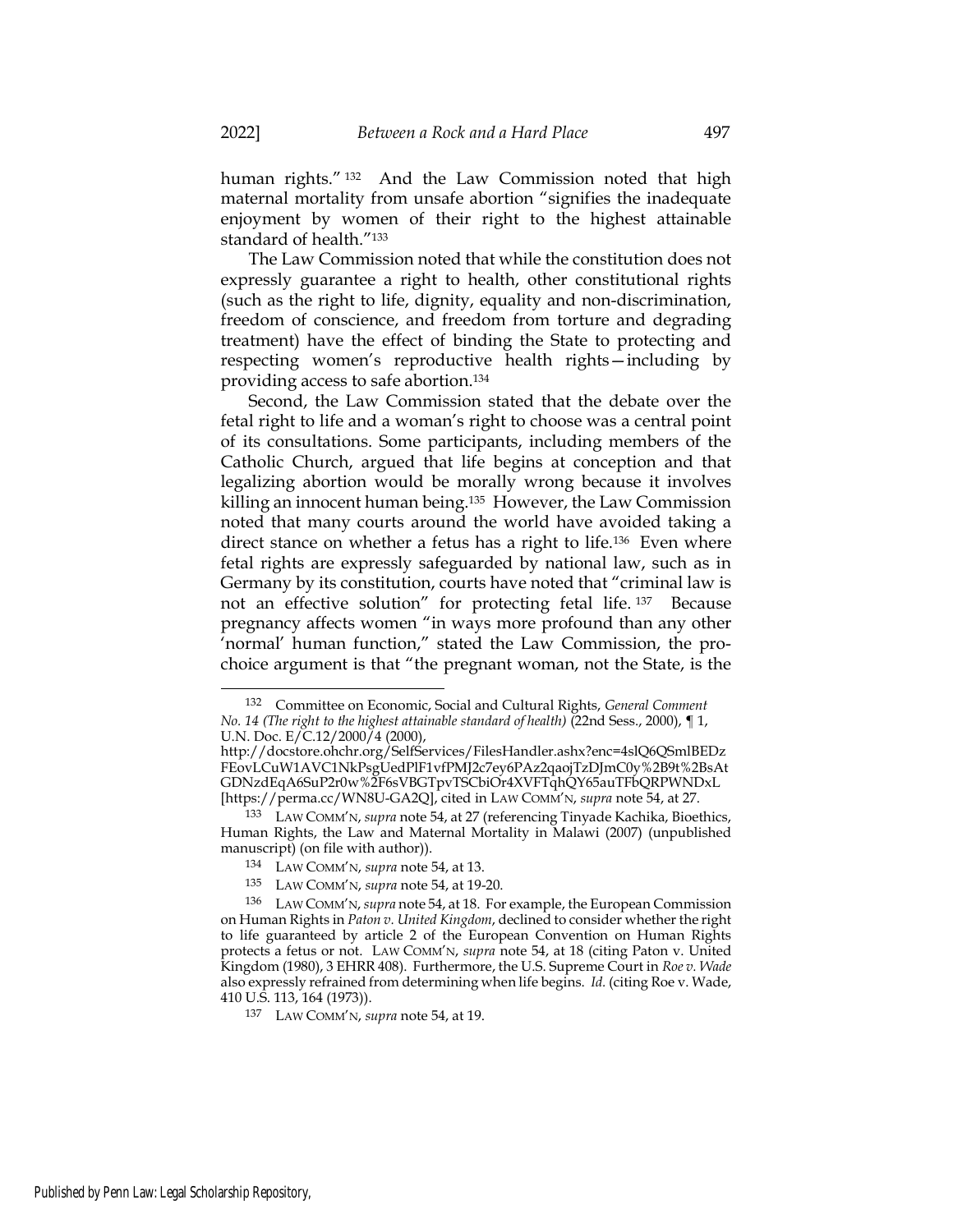most appropriate person to make decisions about the foetus."<sup>138</sup> Furthermore, the Law Commission noted that, in many cases of unsafe abortion, the ultimate choice is not whether a fetus lives or dies, but rather whether a pregnant woman also loses her life.139 The Law Commission observed that article 6(1) of the International Covenant on Civil and Political Rights protects the right to life, and the Human Rights Committee has interpreted this right to include the right of women to not have to undergo life threatening, clandestine abortions.<sup>140</sup>

Finally, the Protocol to the African Charter on Human and Peoples' Rights on the Rights of Women in Africa (the "Maputo Protocol") obligates States Parties to authorize legal abortion in cases of sexual assault, rape, incest, where the pregnancy would endanger the physical or mental health or life of the pregnant woman or would endanger the life of the fetus.141 Furthermore, the Law Commission noted that the Maputo Plan of Action requires all African Union members to move towards the goal of universal access to sexual and reproductive health services, including by implementing policy measures and encouraging advocacy to reduce the rate of unsafe abortion.<sup>142</sup>

<sup>141</sup> Protocol to the African Charter on Human and Peoples' Rights on the Rights of Women in Africa, art.  $14(2)(c)$ , adopted by the 2nd Ordinary Session of the Assembly of the African Union General Assembly in 2003 in Maputo, CAB/LEG/66.6 (2003), entered into force Nov. 25, 2005 [hereinafter Maputo Protocol], https://au.int/en/treaties/protocol-african-charter-human-andhttps://au.int/en/treaties/protocol-african-charter-human-andpeoples-rights-rights-women-africa [https://perma.cc/NTV9-L2HN], acceded to by Malawi on May 20, 2005 ("States Parties shall take all appropriate measures to protect the reproductive rights of women by authorizing medical abortion in cases of sexual assault, rape, incest, and where the continued pregnancy endangers the mental and physical health of the mother or the life of the mother or the foetus."), cited in LAW COMM'N, supra note 54, at 29-30.

<sup>142</sup> African Union Commission, Maputo Plan of Action for the Operationalisation of the Sexual and Reproductive Health and Rights Continental Policy Framework, Sp/MIN/CAMH/5(I), ¶ 16-17, (Sept. 2006),

<sup>138</sup> LAW COMM'N, supra note 54, at 19.

<sup>139</sup> LAW COMM'N, supra note 54, at 19.

<sup>140</sup> International Covenant on Civil and Political Rights, art. 6(1), U.N. Doc. A/6316 (1966), 999 U.N.T.S. 171 (entered into force on Mar. 23, 1976) [hereinafter ICCPR], acceded to by Malawi on Dec. 22, 1993, cited in LAW COMM'N, supra note 54, at 27; Human Rights Committee, General Comment No. 28, Article 3 (The equality of rights between men and women) (68th Sess., 2000), ¶ 10, CCPR/C/21/Rev.1/Add.10  $(2000)$ ,

https://tbinternet.ohchr.org/\_layouts/15/treatybodyexternal/Download.aspx?s ymbolno=CCPR%2fC%2f21%2fRev.1%2fAdd.10&Lang=en

<sup>[</sup>https://perma.cc/2FTN-KE89], cited in LAW COMM'N, supra note 54, at 27.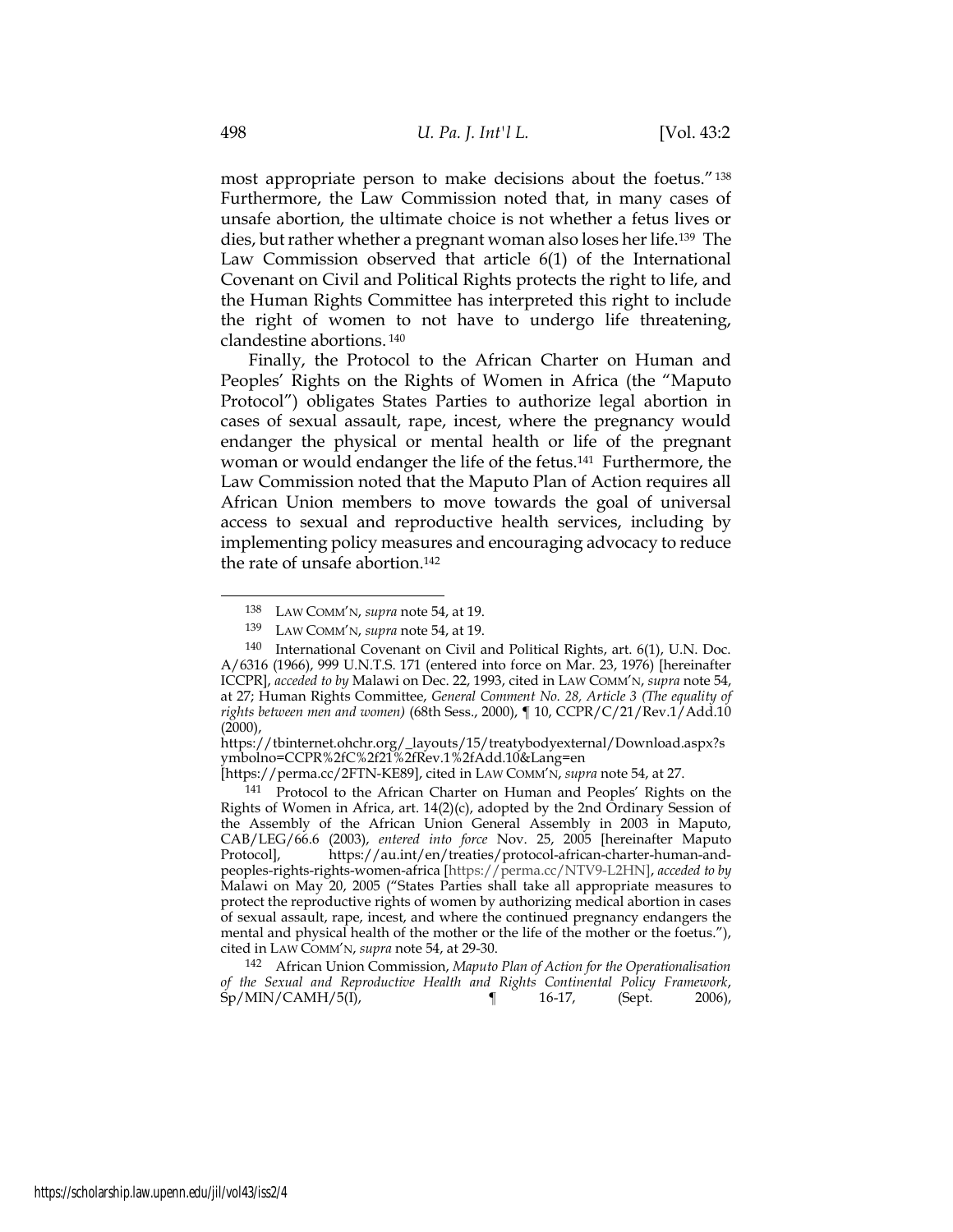As a result of these treaties and treaty body statements, the Law Commission recognized that the criminal law on abortion in Malawi violated the human rights of women and girls and must be liberalized under certain justifiable circumstances.<sup>143</sup>

## c. The Law Commission Introduced a Termination of Pregnancy Bill that Would Enable More Women and Girls to Access Safe and Legal Abortion

As part of its comprehensive report on the review of the abortion law, the Law Commission introduced a draft Termination of Pregnancy Bill ("TOP Bill") that, if enacted, would repeal sections 149 to 151 and 243 of the Penal Code and would expand the grounds upon which women and girls may access legal abortion.144 Under the TOP Bill, women and girls may seek a legal abortion if:

1. the continued pregnancy will endanger her life;

2. termination of the pregnancy is necessary to prevent injury to her physical or mental health;

3. there is severe malformation of the fetus which will affect its viability or compatibility with life; or

4. the pregnancy is a result of rape, incest, or defilement (i.e., statutory rape).<sup>145</sup>

Advocates for abortion law reform celebrated the TOP Bill because of its potential to prevent maternal deaths and other negative health consequences as a result of clandestine and unsafe abortion. A sexual and reproductive health specialist stated that "it would allow women easy access to abortion, safe abortion

http://carmma.org/resource/maputo-plan-action-mpoa-operationalizationsexual-and-reproductive-health-and-rights-srhr [https://perma.cc/6EWP-3EHU], cited in LAW COMM'N, supra note 54, at 30.

<sup>143</sup> The Law Commission also analyzed the country's obligations under international law and found that, while each of the human rights treaties is not justiciable (meaning the rights therein are not enforceable by law in court) unless the treaties are domesticated into national legislation, States Parties are nevertheless obligated to uphold the rights that are guaranteed by them. LAW COMM'N, supra note 54, at 30-32.

<sup>144</sup> LAW COMM'N, supra note 54, at 78.

<sup>145</sup> LAW COMM'N, supra note 54, at 78-79.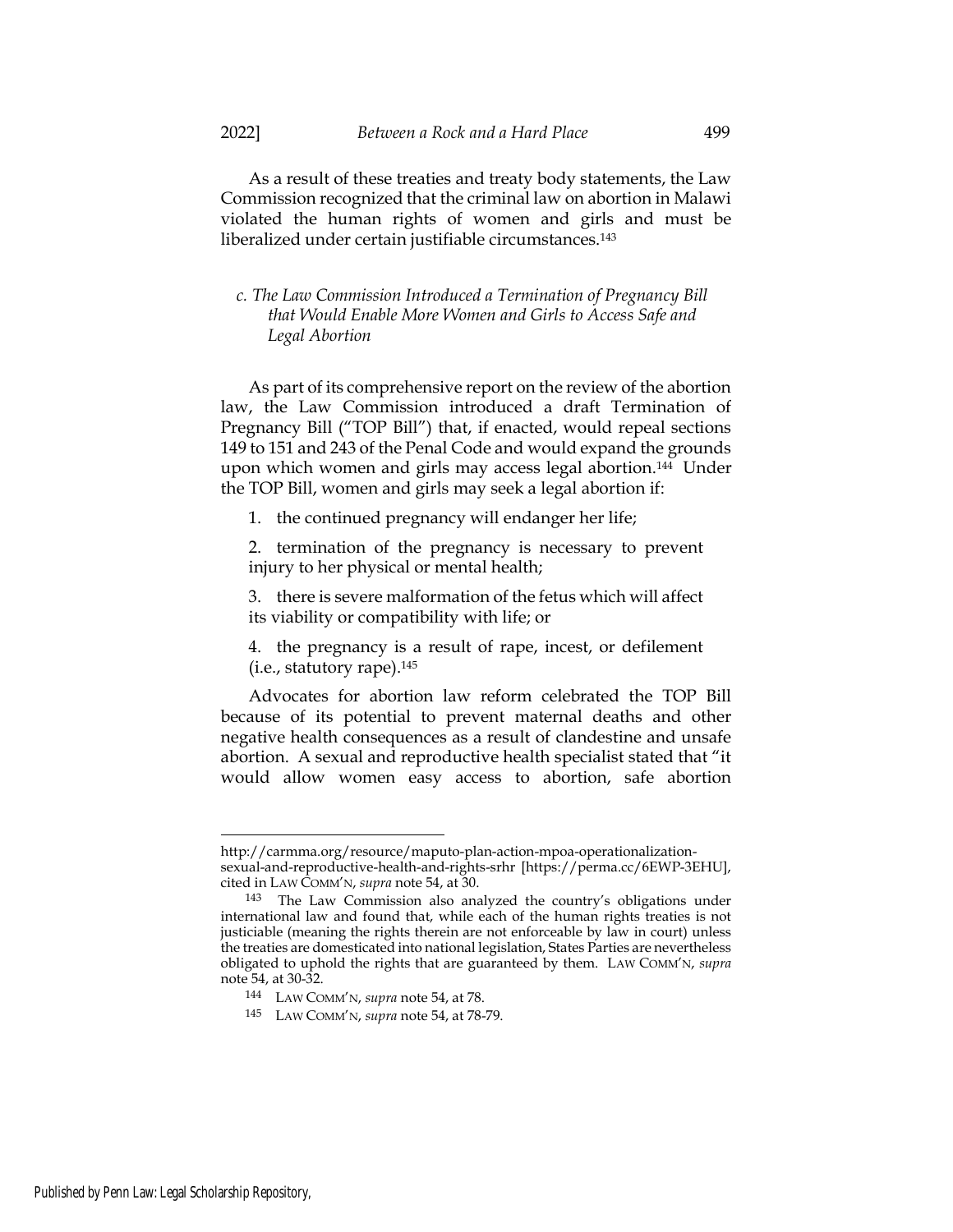services."<sup>146</sup> "They don't have to go to traditional healers or to use other means."147 And "if Parliament were to vote in favor of the Termination of Pregnancy Bill, . . . that would reduce the incidence of unsafe abortions in Malawi,"148 added an individual who works on sexual and reproductive health rights services. "It would reduce [them] at a great rate and by far."<sup>149</sup>

Even religious groups that have historically opposed abortion as a sin supported the TOP Bill because of its potential to stem the tide of needless deaths from unsafe abortion.150 One religious leader said he was "shocked" to learn that so many women and girls were hospitalized every year from getting an unsafe abortion.<sup>151</sup> "Why should a schoolgirl, who has been raped, be jailed for terminating her unwanted pregnancy?"<sup>152</sup> he asked. The Malawi Council of Churches, an umbrella organization for the country's largest grouping of Catholic and Protestant churches, publicly supported the change in law. "We will continue to preach that abortion is a sin but we appreciate government efforts to address maternal mortality caused by unwanted pregnancy,"153 said Reverend Alex Benson Maulana, the chairperson of the Malawi Council of Churches. The Council, together with members of the Law Commission representing various corners of Malawi society, approved the report and recommended its legislative proposals to the "Government, Parliament and the people of Malawi."<sup>154</sup>

These findings and recommendations were distributed to all members of Parliament, libraries, universities, and various government ministries in May 2015,155 and they were presented to

<sup>146</sup> Interview with a sexual and reproductive health specialist, supra note 72.

<sup>147</sup> Interview with a sexual and reproductive health specialist, supra note 72.

<sup>148</sup> Interview with a man who works on sexual and reproductive health rights services, supra note 75.

<sup>149</sup> Interview with a man who works on sexual and reproductive health rights services, supra note 75.

<sup>150</sup> Okoroafor & Ligomeka, supra note 74.

<sup>151</sup> Okoroafor & Ligomeka, supra note 74 (quoting Prophet Amos Tchuma of the Faith of God Ministries based in Mzuzu, Malawi).

<sup>152</sup> Okoroafor & Ligomeka, supra note 74.

<sup>153</sup> George Mhango, Malawi churches back abortion bill, DW (Nov. 1, 2016), https://www.dw.com/en/malawi-churches-back-abortion-bill/a-36222076 [https://perma.cc/VB6J-D7U7].

<sup>154</sup> LAW COMM'N, supra note 54, at 2-3.

<sup>155</sup> Malawi government publishes abortion law reform bill, INT'L CAMPAIGN FOR WOMEN'S RIGHT TO SAFE ABORTION (June 2, 2017),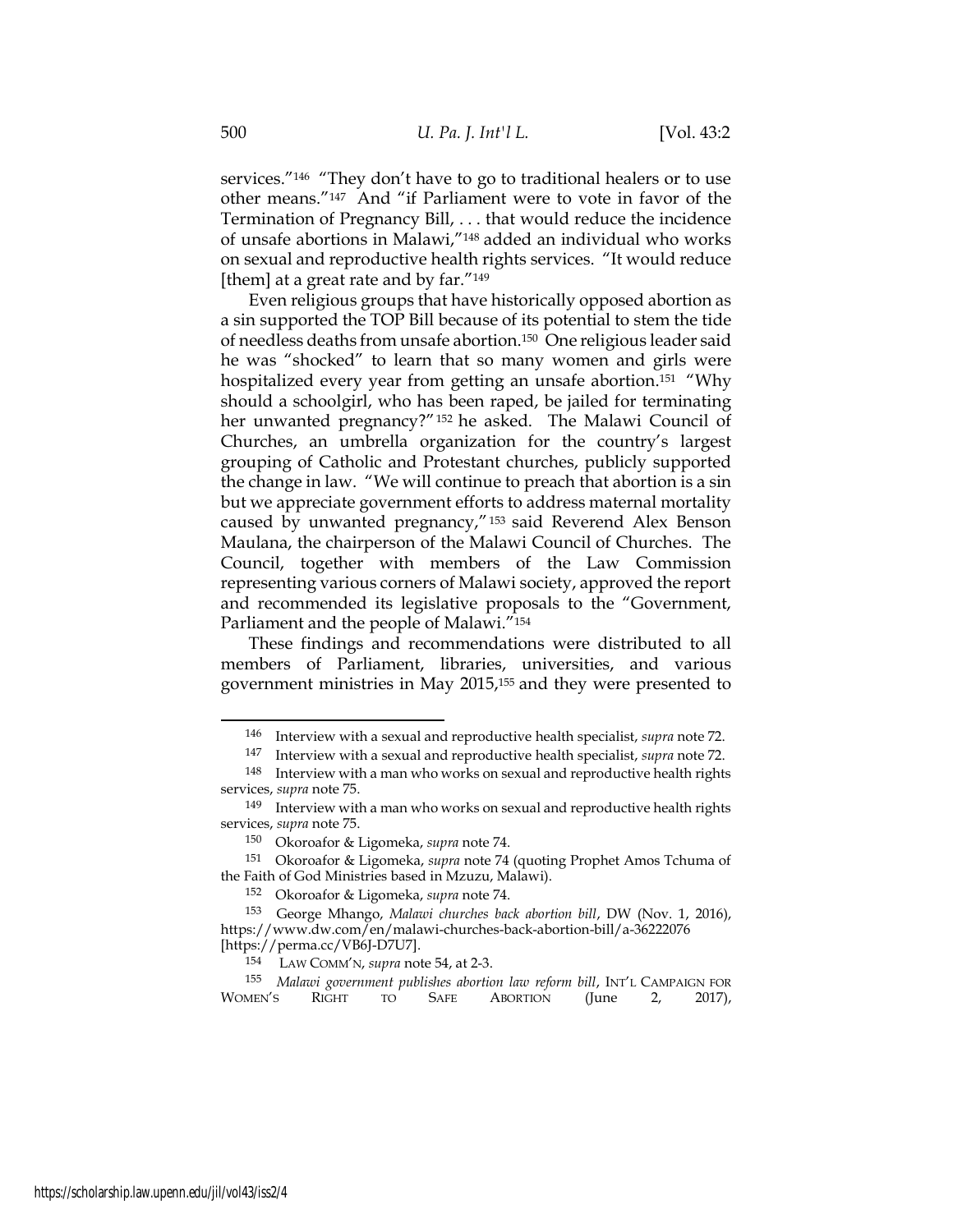the general public by press conference in July.156 Even top faith leaders from around the country convened over two days in July 2016 to understand the magnitude of unsafe abortion and to explore how other African countries have addressed the problem through law.157 Bishop Dr. Gilford Immanuel Matonga, the Acting General Secretary of the Malawi Council of Churches, stated that the dialogue was "timely and important."158 "We cannot stand aside and watch when the many women and girls that are [being] affected are our own congregation members,"159 he added. "We need to appreciate the law and the situation and make informed decisions."160 The Acting Chairperson for COPUA, Simon Sikwese, said that "seeing the contents of the bill will help Malawians to fully understand it and will correct any misconceptions."<sup>161</sup>

Nevertheless, much work remained to get lawmakers and the broader society on board. A lack of knowledge as well as misinformation contributed to an "aggressive stance" on the subject of abortion and a stubborn refusal to change the law, especially by some religious leaders. <sup>162</sup> "Human life is sacred," <sup>163</sup> said Archbishop Thomas Luke Msusa of Blantyre in November 2016. "[F]rom its beginning until [its] end, no one can under any circumstance claim for himself the right directly to destroy an innocent human being."164 Furthermore, many lawmakers were

https://www.safeabortionwomensright.org/news/malawi-governmentpublishes-abortion-law-reform-bill/ [https://perma.cc/6TWV-Q6KW] (citing the original article published in Malawi Nation by James Chavula (May 30, 2017)).

<sup>156</sup> Unpacking Malawi Special Law Commission final review findings and recommendations on abortion law, SEXUALITY POL'Y WATCH (July 28, 2015), https://sxpolitics.org/unpacking-malawi-special-law-commission-final-reviewfindings-and-recommendations-on-abortion-law/13151 [https://perma.cc/V96Z-UC73] (citing the original source published by the Maravi Post).

<sup>157</sup> Mtheto Lungu, Malawi Churches discuss maternal health, rights and abortion law reform, NYASA TIMES (July 29, 2016), https://www.nyasatimes.com/malawichurches-discuss-maternal-health-rights-abortion-law-reform/ [https://perma.cc/B65S-358X].

<sup>158</sup> Id.

 $159$  *Id.* 

 $160$  Id.

<sup>161</sup> Malawi government publishes abortion law reform bill, supra note 155.

<sup>162</sup> Facts and figures lead more of Malawi's religious leaders to support abortion law reform, supra note 74.

<sup>163</sup> How a Malawi bishop argues against abortion, CNA NEWSLETTER (Nov. 11, 2016, 00:08 AM), https://www.catholicnewsagency.com/news/how-a-malawibishop-argues-against-abortion-25306 [https://perma.cc/6DPW-Q34S].  $164$  Id.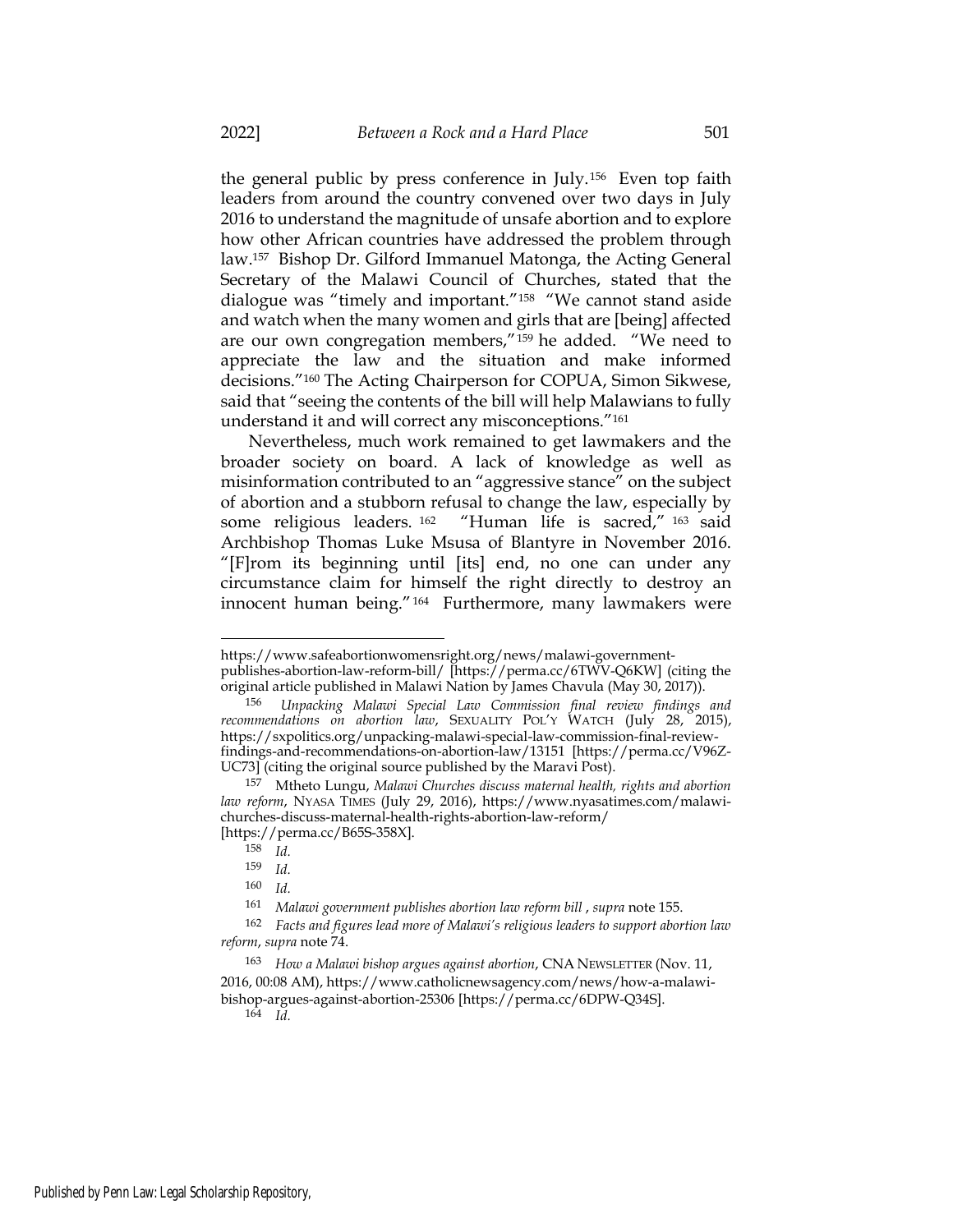"shy" to speak of the TOP Bill and openly relied on civil society groups for more education and sensitization of the issue in their constituencies.<sup>165</sup>

Around this same time, the political winds in the United States were changing. While Malawi's NGOs on sexual and reproductive health (and other stakeholders) were free to lobby and advocate for law reform without the risk of losing health funding from the United States during the duration of the special Law Commission's review, that quickly changed upon Donald Trump's election as President.

## V. DERAILMENT OF MALAWIAN ABORTION LAW BY THE 2017 REINSTATEMENT OF THE GLOBAL GAG RULE

"We have come so far. We have research on abortion in the country, and a draft law sitting with the Ministries of Health and Justice. But we need this bill to be passed."<sup>166</sup>

## a. The Malawian Abortion Law Reform Effort Came to a Halt After 2016 Despite Initial Momentum

At the beginning of 2017, a nascent abortion law reform effort was underway in Malawi—the Law Commission had affirmed the serious problem of unsafe abortion in Malawi and had put forward the draft TOP Bill to address the need for liberalization of the existing abortion law.167 Indeed, national policy change "usually begins with documentable evidence of the problem and clear articulation of solutions," as one 2016 report put it, noting "Malawi . . . [has] active efforts underway for abortion law reform, with

<sup>165</sup> Politicians, academia, and civil society organisations call for speedy abortion law reforms in Malawi, INT'L CAMPAIGN FOR WOMEN'S RIGHT TO SAFE ABORTION (July 20, 2016), https://www.safeabortionwomensright.org/news/politicians-academiaand-civil-society-organisations-call-for-speedy-abortion-law-reforms-in-malawi/ [https://perma.cc/7VXX-WYR3] (citing the original source published in the Maravi Post by John Saukira (Jul. 15, 2016)).

<sup>&</sup>lt;sup>166</sup> Safe Abortion Action Fund, My Hope to Save Lives Through Abortion Law<br>
<sup>166</sup> Since 24, 2020), CIRLS' GLOBE (Sept. 24, 2020), Reform in Malawi, GIRLS' GLOBE (Sept. 24, 2020), https://www.girlsglobe.org/2020/09/24/my-hope-to-save-lives-throughabortion-law-reform-in-malawi/ [https://perma.cc/537Q-GWC3].

<sup>167</sup> See supra Section IV.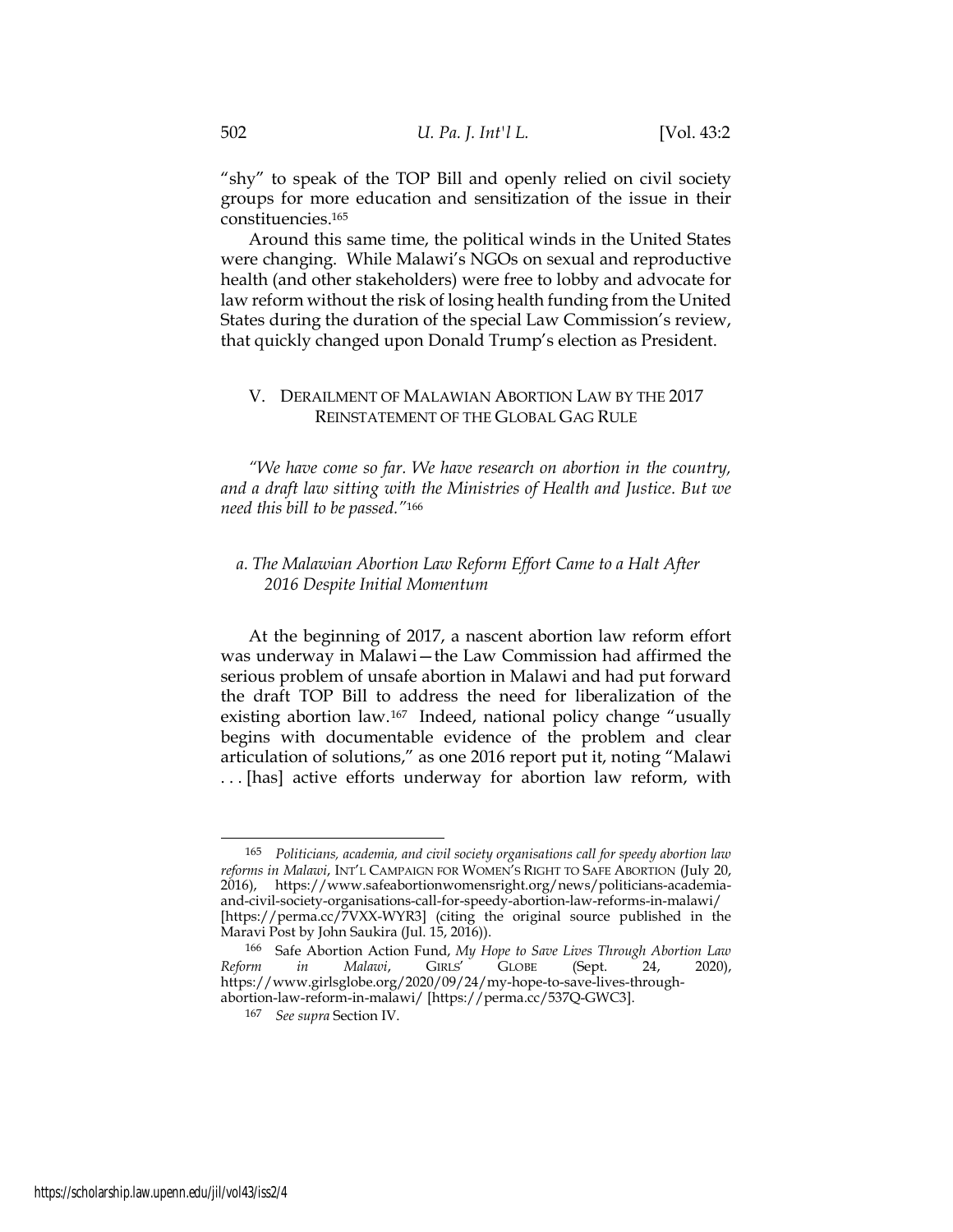engaged networks of civil society and strong support from key government actors."<sup>168</sup>

To become law, the TOP Bill needed to be approved by Cabinet, tabled and enacted by Parliament, and assented to by the President.169 Civil society groups lobbied for the TOP Bill to be presented to Parliament during the fall of 2017, and it was expected that the bill would have been tabled at this time, but it was not.<sup>170</sup>

The TOP Bill was not tabled for debate in subsequent years, either, though government actors continued to voice sporadic support for the draft bill.<sup>171</sup> In 2018, a spokesperson for the Ministry of Health stated that "the due process of scrutinising the bill is underway," meaning that Cabinet was reviewing the bill, after which it would be tabled in Parliament.<sup>172</sup> A presidential advisor on civil society organizations expressed similar optimism about the bill's prospects, stating "the government is committed to ending maternal deaths in Malawi . . . one of the ways is to address the problem of unsafe abortions through law reform."173 There was also support for the TOP Bill within the Ministry of Health. As a female official in the Ministry of Gender, Children, Disability and Social Welfare noted, "we know that our colleagues in the Ministry of Health support [the TOP Bill], very much because they have seen how women, how they are getting complications through the

<sup>168</sup> IPAS, MAKING CHANGE HAPPEN: A REVIEW OF PROGRESSIVE ABORTION POLICY CHANGE IN AFRICA 13 (2016) [hereinafter MAKING CHANGE HAPPEN], https://ipas.azureedge.net/files/POLCAFE16-

MakingChangeHappenPolicyChangeAfrica.pdf [https://perma.cc/4XQ2-6ELA].

<sup>&</sup>lt;sup>169</sup> See MALAWI'S CONSTITUTION OF 1994 WITH AMENDMENTS THROUGH 2017, \$\$ 48(1) and 49,

https://www.constituteproject.org/constitution/Malawi\_2017.pdf?lang=en [https://perma.cc/5MNE-Q82W] (The Parliament, which comprises the National Assembly and the President, holds all legislative power); id. § 48(3) (the National Assembly makes decisions through a majority of the votes); id.  $\S$  66(1)(a) (National Assembly has the power to receive, amend, accept, or reject bills laid before it); id. § 73(1) (President either assents or withholds assent to bills laid before him or her); *id.* §  $96(1)(c)$  (Cabinet has the function to initiate bills).

<sup>&</sup>lt;sup>170</sup> Daire, Kloster & Storeng, *supra* note 47, at 232 (noting that national groups lobbied for the bill to be presented to Parliament during the autumn of 2017).

 $171$  See, e.g., Interview with a female official in the Ministry of Gender, Children, Disability and Social Welfare in Lilongwe, Malawi (Mar. 11, 2020) (noting support for the TOP Bill amongst Ministry of Health officials).

<sup>172</sup> Emily Banda, Malawi: Authorities optimistic on enactment of new abortion law, CSJ NEWS (Aug. 27, 2018), https://csjnews.org/2018/08/27/malawi-pledgesenact-new-abortion-law/ [https://perma.cc/Y8XF-S6WY].

 $173$  *Id.*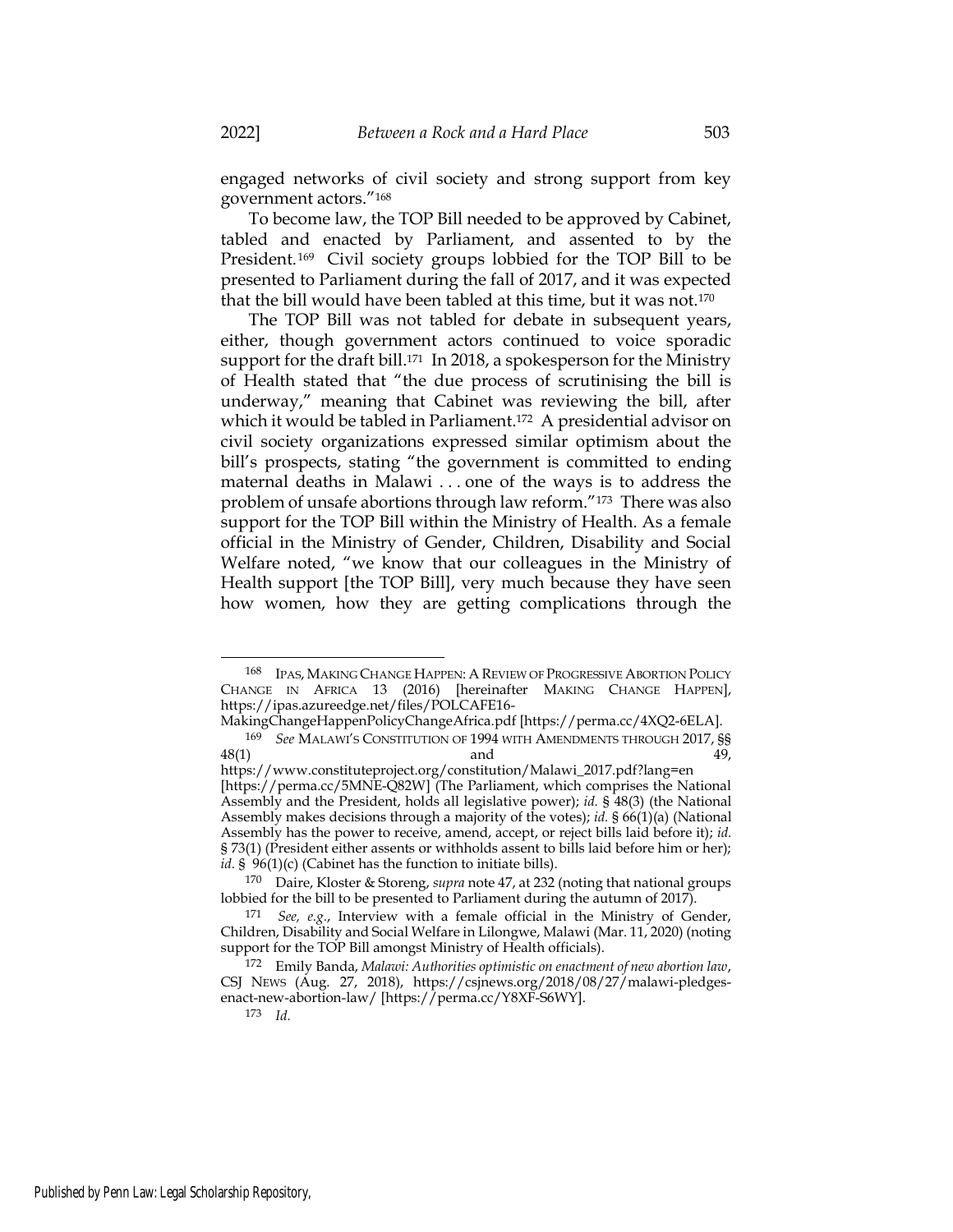untraditional means of abortion and they do agree openly that they support this and it's taking too long to pass."<sup>174</sup>

However, as of January 2021, the TOP Bill had still not been tabled in Parliament and was languishing in the same draft status it had been in since its proposal in 2015. As a gender activist put it:

[N]ow we have a proposed bill. That is lying somewhere. And the government is . . . pretending that they don't know this bill, when the whole exercise of consultation was sanctioned by government .... And then later on, government . . . just completely withdraw[s] and you don't see them speaking to it. You speak to them: they pretend they don't hear you.<sup>175</sup>

The sudden lack of movement on the TOP Bill dismayed stakeholders and observers. A women's rights lawyer and a member of COPUA expressed chagrin about the standstill, noting that the process of setting up the Law Commission and the eventual proposal of the TOP Bill finished around 2016—"and it's now 2020. Nothing has moved yet. And our women are still dying . . . . We have wanted this issue to change yesterday."<sup>176</sup>

What accounts, then, for the derailment of Malawi's legal reform effort, which had previously enjoyed "engaged" civil society and "strong support" from government actors $177 -$ why was the TOP Bill never tabled in 2017 as expected, nor in subsequent years? Nearly 8,000 miles away from Malawi, at the beginning of 2017, newlyelected President Trump was sworn into office. One of Trump's first acts as president was to reinstate an expanded version of the global gag rule—the "Protecting Life in Global Health Assistance" policy which drastically extended the rule's reach, applying the policy to foreign NGOs receiving global health funds from all U.S. departments and agencies.<sup>178</sup>

Upon the implementation of this policy in 2017, Malawian NGOs were now faced with a difficult choice: accept the conditions on aid, which would mean ceasing all abortion-related services and advocacy programs (funded with money from any source), but

<sup>174</sup> Interview with a female official in the Ministry of Gender, Children, Disability and Social Welfare, supra note 171.

<sup>175</sup> Interview with a gender activist, supra note 38.

<sup>176</sup> Interview with a women's rights lawyer and a member of COPUA, supra note 73.

<sup>177</sup> MAKING CHANGE HAPPEN, supra note 168.

<sup>178</sup> Memorandum Regarding the Mexico City Policy, supra note 34.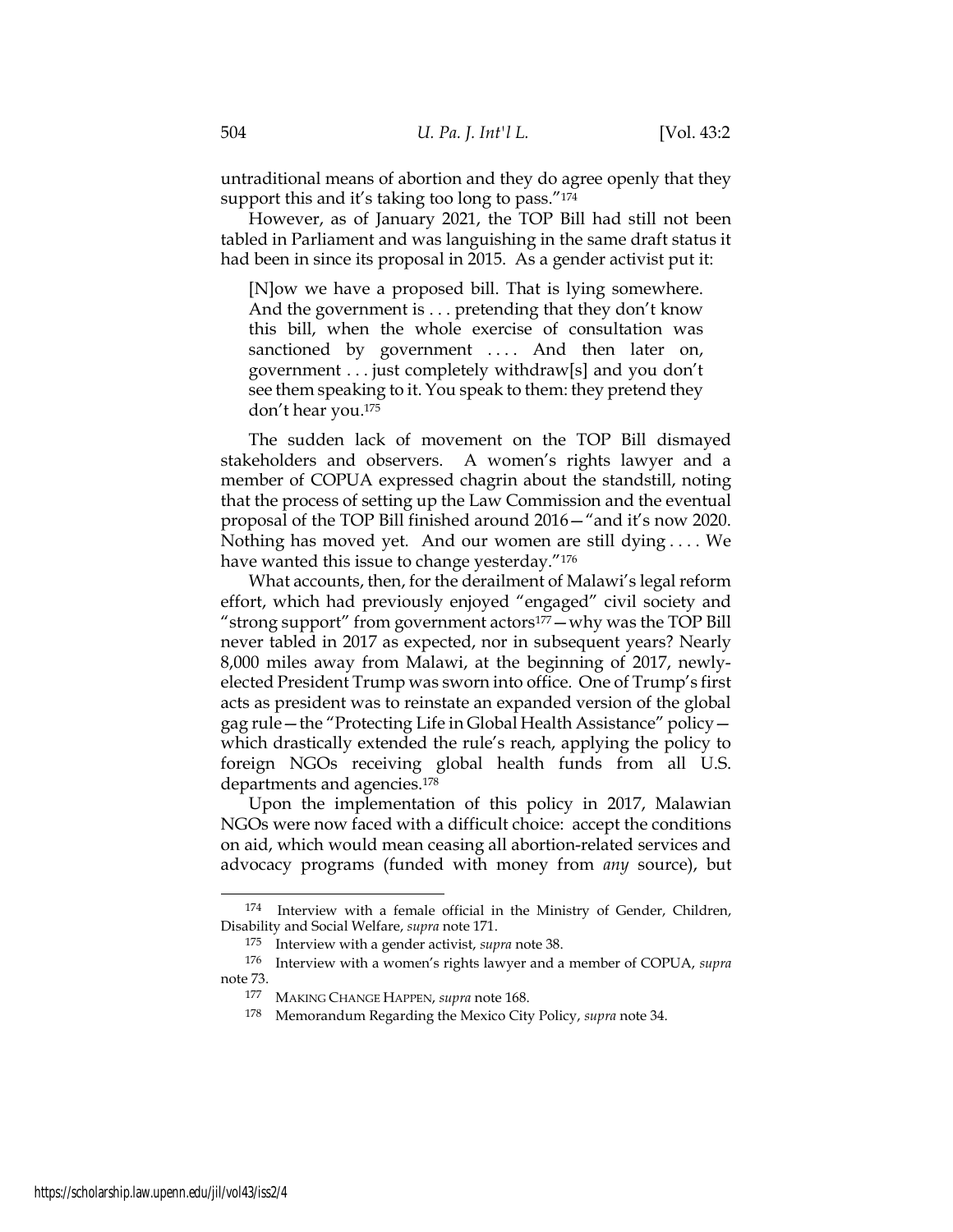maintain eligibility to receive much-needed U.S. funds for other initiatives, or reject the conditions on aid, which would allow them to continue abortion-related programming but would mean forgoing potentially significant amounts of U.S. foreign aid. Faced with this thorny choice, of the Malawian NGOs that were set to receive funding under existing awards in 2018, all chose to comply with the policy rather than lose funding.<sup>179</sup> Compliance with the policy, however, also meant that these NGOs were no longer permitted to lobby the Malawian government for abortion law reform or to sensitize community stakeholders about the TOP Bill and the need to liberalize the existing law. The reintroduction of the global gag rule in 2017—after eight years of its absence during the Obama administration—thus demonstrates why the policy has earned its colloquial moniker. It effectively gagged Malawian stakeholders from their advocacy and lobbying efforts around the TOP Bill and contributed to bringing legal reform efforts to a screeching halt.

- b. The Global Gag Rule Contributed to the Curtailment of Malawi's Legal Reform Effort by Prohibiting Lobbying by NGOs and Forcing Difficult Funding Choices
	- i. The Global Gag Rule Restricted Malawian NGOs from Advocating or Lobbying for Abortion Law Reform and Maintaining Momentum for the TOP Bill's Passage.

Prior to reenactment of the global gag rule, advocacy and lobbying by Malawian NGOs had been a critical piece of the abortion law reform effort in the country. As one study notes, COPUA and its allies "worked concertedly to generate political momentum for safe abortion, such as by lobbying [Members of Parliament] and other state institutions,"<sup>180</sup> engaging in advocacy efforts aimed at government officials as well as the general public in the form of training workshops, debates, social media discussions, radio shows, newspaper articles, TV appearances, concerts, and public rallies. <sup>181</sup> Prior to the 2014 general election in Malawi,

<sup>179</sup> U.S. GOV'T ACCOUNTABILITY OFF., supra note 34, at 23.

<sup>180</sup> Daire, Kloster & Storeng, supra note 47, at 231.

<sup>181</sup> Daire, Kloster & Storeng, supra note 47, at 229.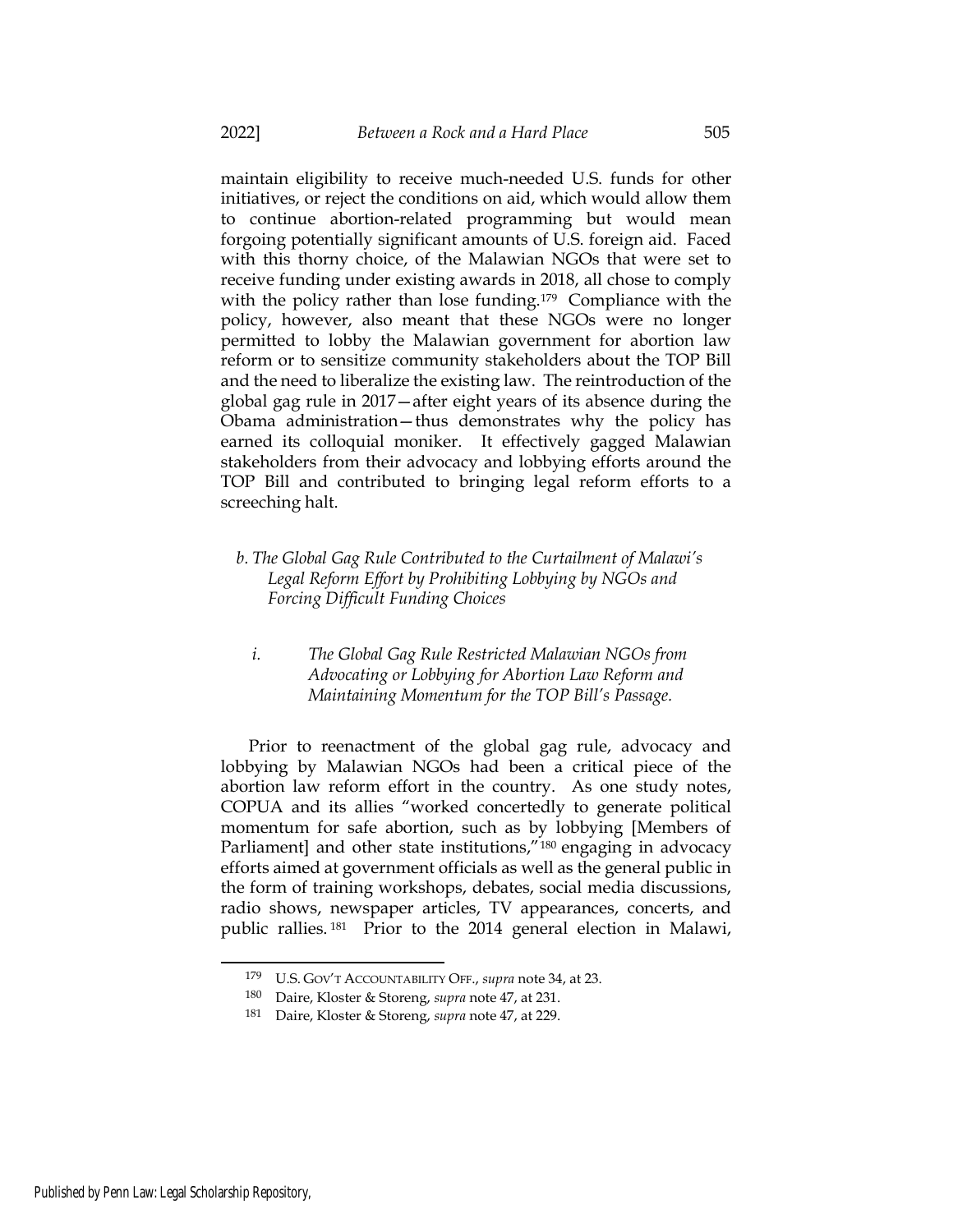COPUA's targeted lobbying had even secured support to pass the TOP Bill among a majority of MPs, though the subsequent general election and turnover of seats resulted in the need for renewed lobbying efforts.<sup>182</sup>

Advocacy and lobbying efforts are essential to informing the Malawian public about the TOP Bill and what it aims to do—that is, end unsafe abortion, reduce maternal mortality rates, and save lives. Beyond this educational benefit, engaged and informed constituents also help further the legal reform process by pushing governmental actors toward change. In other words, passage of the TOP Bill rests in part on grassroots, community-level support that can pressure governmental actors to see through the legal reform process they started.

Passage of the bill, after all, requires governmental action and receptiveness by MPs to change. As a manager of the Center for Advancement of Human Rights and Development in Malawi put it, "Very few Members of Parliament talk in Parliament . . . . You need to keep noise outside Parliament . . . as soon as you organize a protest and we want you to pass the bill and all that, they will feel safe that they are being supported by the public."<sup>183</sup> COPUA's strategy, for instance, had been to "bring in as many stakeholders as possible to have a common front and cushion abortion law reform advocacy from any backlash. In early discussions, the government indicated clearly that we will need as many voices as possible to move the Bill forward."<sup>184</sup>

Sensitization programs by NGOs help combat misinformation, address religious opposition, and generate popular support. In response to religious opposition, for example, COPUA "intensified its advocacy activities before [Members of Parliament], religious leaders, and traditional leaders" between 2016 and 2017, conducting countrywide meetings to explain the bill and its contents to such leaders and work to gain their support.<sup>185</sup>

<sup>182</sup> Daire, Kloster & Storeng, supra note 47, at 231.

<sup>183</sup> Interview with a manager of the Center for Advancement of Human Rights and Development in Malawi in Blantyre, Malawi (Mar. 12, 2020).

<sup>184</sup> CHANGE, A POWERFUL FORCE: U.S. GLOBAL HEALTH ASSISTANCE AND SEXUAL AND REPRODUCTIVE HEALTH AND RIGHTS IN MALAWI 18 (2020) [hereinafter A POWERFUL FORCE], https://srhrforall.org/download/a-powerful-force-u-s-globalhealth-assistance-and-sexual-and-reproductive-health-and-rights-inmalawi/?wpdmdl=2254&refresh=5ff5ca51199371609943633

<sup>[</sup>https://perma.cc/ZA3J-88JU] (quoting interview with Ipas Malawi).

<sup>185</sup> Daire, Kloster & Storeng, supra note 47, at 232.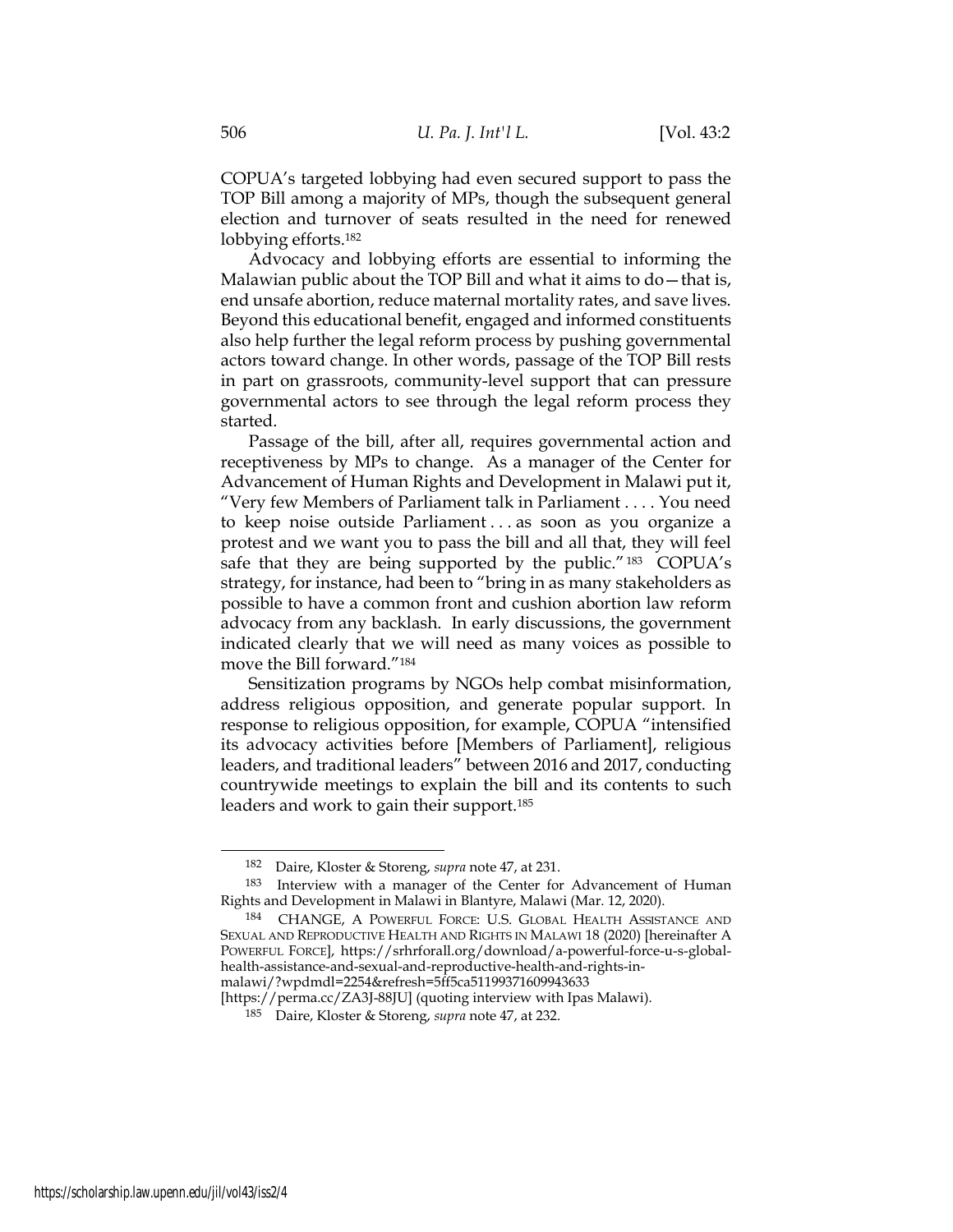Unfortunately, however, the political lobbying and advocacy efforts that had proved crucial to building momentum for abortion law reform were brought to a standstill by the reinstatement of the global gag rule in 2017. The policy by its terms prohibits "perform[ing] or actively promot[ing] abortion . . . abroad," and

restricted activities include "promoting changes in a country's laws or policies related to abortion as a method of family planning"—that is, engaging in lobbying.186 As a youth advocate put it, "a lot of people aren't saying everything . . . since the gag rule has been reinstated. So, a lot of other major players in the game are also U.S. funded and as a result, they end up just being worried . . . because they don't want to lose their funding." <sup>187</sup> A safe motherhood advocate expressed a similar sentiment: "[We get] backlash from the government because [abortion] is not legal . . . and gagged as well with USAID because they've made it clear that organizations that are getting funding from [] USAID are not supposed to talk about issues to do with abortion."<sup>188</sup>

<sup>186</sup> Memorandum of March 28, 2001—Restoration of the Mexico City Policy, supra note 32; see also KAISER FAM. FOUND., supra note 17. Under USAID's Standard Provisions for Non-U.S. Nongovernmental Organizations, abortion is a method of family planning when it is for the purpose of spacing births (such as abortions performed for the physical or mental health of the mother or abortions performed for fetal abnormalities). See USAID, supra note 17. USAID's Standard Provisions also provide that abortion as a method of family planning does not include abortions performed if the life of the mother would be endangered if the fetus were carried to term, or abortions performed following rape or incest. Thus, applying these provisions, it appears that two of the grounds permitting abortion in the TOP Bill would not be considered "abortion as a method of family planning," and therefore that activities related to these grounds technically would not be restricted by the global gag rule. See LAW COMM'N, supra note 54, at 78, § 3(1)(a)–(d) (ground (a) provides for termination of pregnancy where continued pregnancy would endanger the life of the pregnant woman, and ground (d) provides for termination where the pregnancy is a result of rape, incest, or defilement). However, two of the other grounds for termination in the TOP Bill fall squarely within USAID's definition of "abortion as a method of family planning." See id. (ground (b) provides for termination where necessary to prevent injury to the physical or mental health of a pregnant woman, and ground (c) provides for termination where severe malformation of the fetus would affect its viability). Lobbying efforts are obviously aimed at the TOP Bill as a whole, and the relevant grounds that do or do not pass muster under USAID's provisions cannot be separated in the overall legal reform effort. Further, as is discussed below, there is little transparency for NGOs as to application of the gag rule's scope and relevant requirements, which leads to many organizations adopting the broadest interpretation of the rule to avoid running afoul of its requirements. In effect, then, the gag rule restricted lobbying efforts around the TOP Bill as a whole.

<sup>&</sup>lt;sup>187</sup> Interview with a youth advocate in Lilongwe, Malawi (Mar. 9, 2020).

<sup>188</sup> Interview with a safe motherhood advocate in Lilongwe, Malawi (Mar. 9, 2020).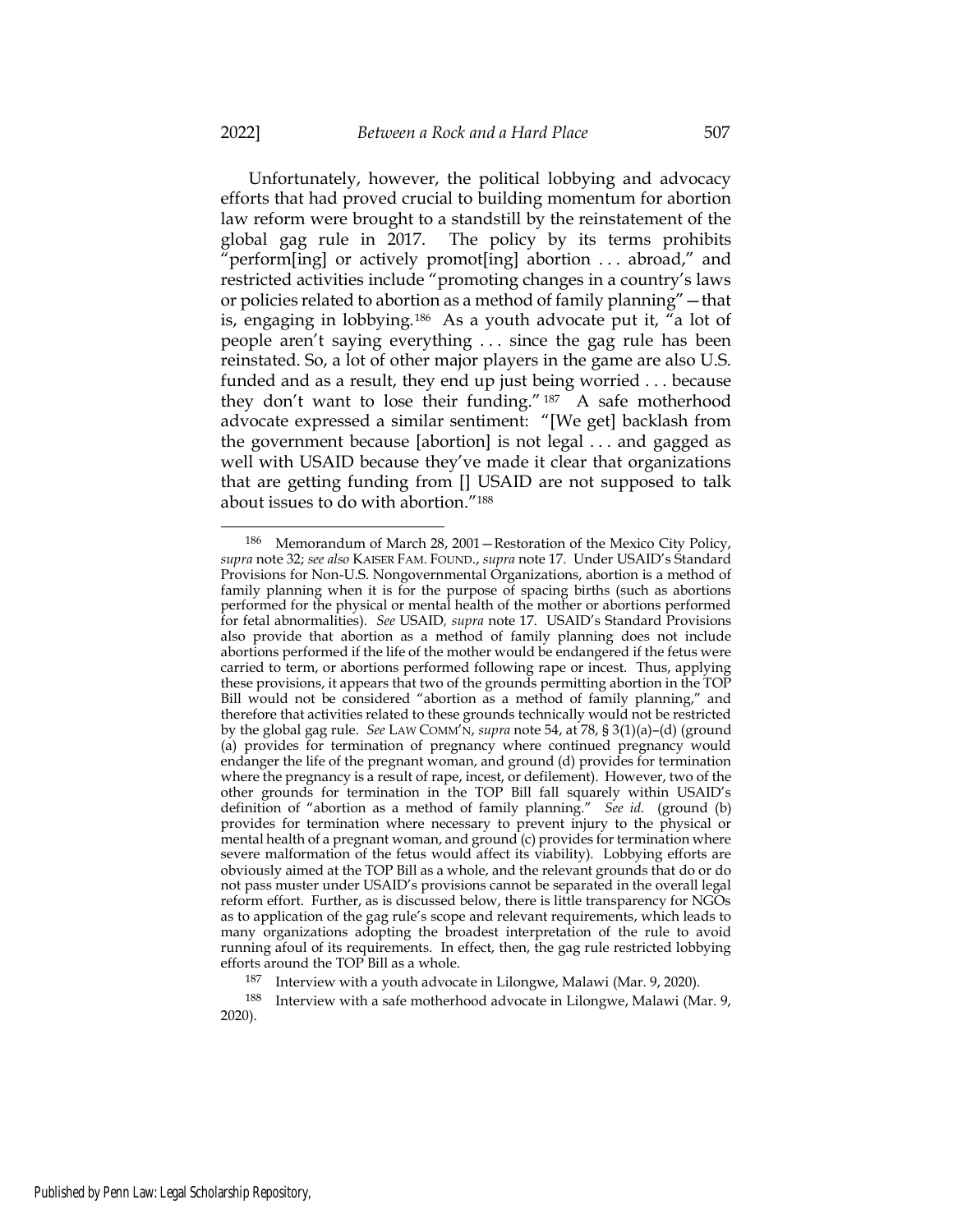Further, in cutting short political momentum for reform, the reinstatement of the rule also left political support "vulnerable" and "fragile."189 As has been noted earlier, Malawi and Malawian NGOs receive a significant amount of foreign aid from the United States. From 2017 onwards, while NGOs receiving U.S. funds were no longer permitted to engage in abortion law reform advocacy efforts, opponents of reform could continue their activities unimpeded. The rule thus "suppresses the speech and political participation of non-U.S. actors in their own countries [and] . . . gives a distinct advantage to antiabortion advocates in public debates on the issue, by not imposing the same limitations on [them]."190 And in the meantime, the problem of unsafe abortion and the need for sensitization efforts in the country persists.

As an official from Women and Law in Southern Africa-Malawi noted, thus far there "hasn't been enough sensitization on the ground for having the TOP Bill passed with the general public . . . [a Member of Parliament] would be in Parliament to pass a vote, but then if he goes back to his constituency, his people would say, 'why did you pass this Bill' [in a district that is predominantly pro-life] . . . he would have to face them. And if he knows that his people are not sensitized enough, then he ... wouldn't want to."<sup>191</sup> Another interviewee stated that "very few know about [the TOP Bill] . . . eighty percent of [the country], they don't have any knowledge about . . . this bill."192 A manager of the Centre for Alternatives for Victimized Women and Children echoed the lack of awareness, noting, "one reason why we're not having the community coming

<sup>189</sup> Daire, Kloster & Storeng, supra note 47, at 231.

<sup>190</sup> Sneha Barot, When Antiabortion Ideology Turns into Foreign Policy: How the Global Gag Rule Erodes Health, Ethics, and Democracy, 20 GUTTMACHER POL'Y REV. 73, 76 (2017). The Siljander Amendment does prohibit the use of U.S. foreign assistance funds to lobby against abortion. See USAID, USAID GUIDANCE FOR IMPLEMENTING THE SILJANDER AMENDMENT (2014), https://www.usaid.gov/sites/default/files/documents/1864/USAID%20Guida nce%20for%20Implementing%20the%20Siljander%20Amendment.pdf

<sup>[</sup>https://perma.cc/3AL7-FMRS]. However, this Amendment only covers U.S. government-funded activities; in other words, it does not prohibit an organization from engaging in advocacy against abortion with its own funds or other non-U.S. government funds, even if it is receiving U.S. assistance. Id. The gag rule, however, does prohibit an organization from using its own funds or non-U.S. government funds to lobby for abortion.

<sup>191</sup> Interview with an official from Women and Law in Southern Africa-Malawi in Lilongwe, Malawi (Mar. 8, 2020).

<sup>192</sup> Interview with a manager of Chipembere Community Development Organization, supra note 67.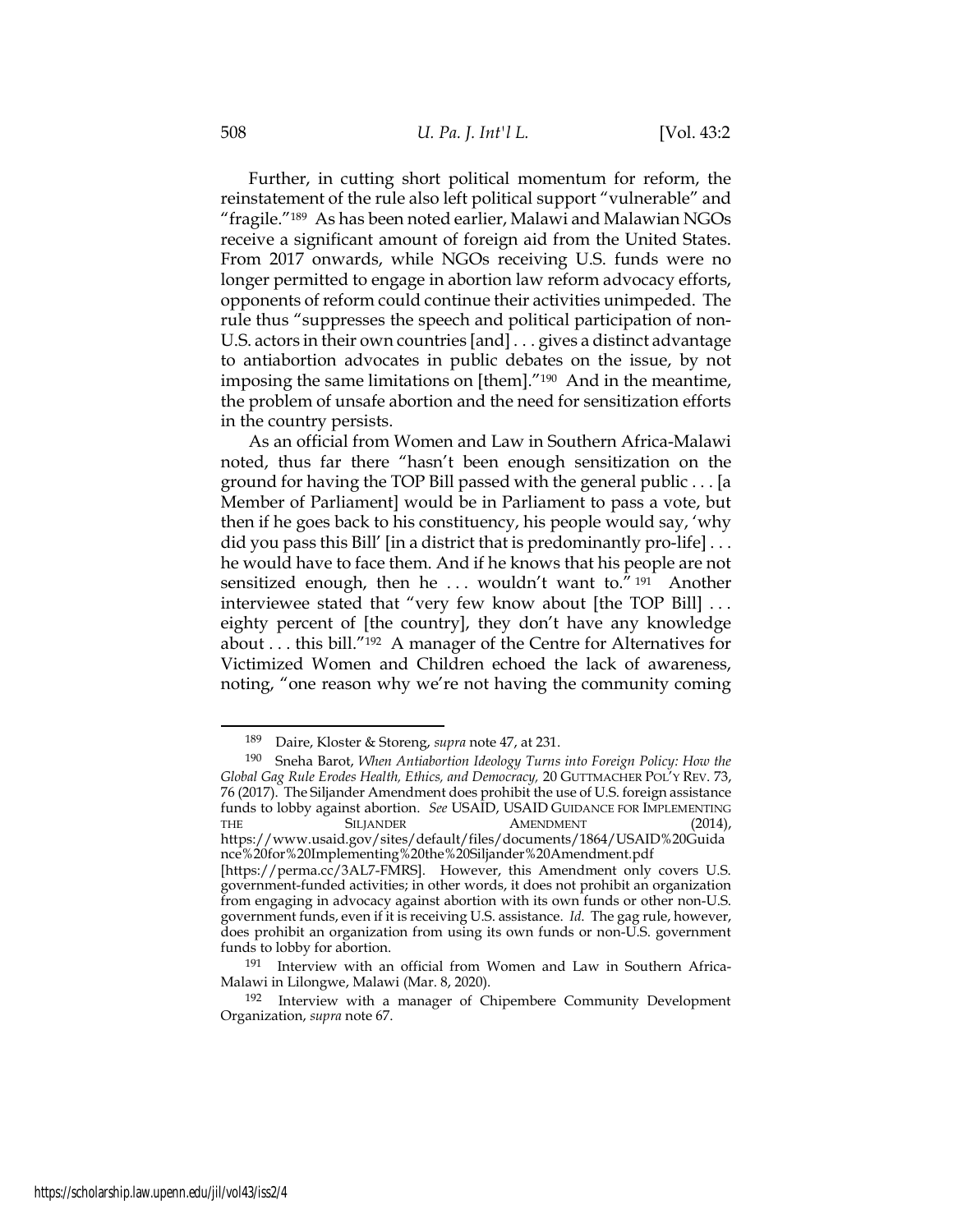up in support of the TOP Bill [is] because, to them, they feel or they don't know [the issue of unsafe abortion] is happening and it's affecting them."<sup>193</sup>

When sensitization efforts are conducted, they can be effective in changing mindsets. As a manager of Chipembere Community Development Organization, an organization that empowers rural women and youth and facilitates economic development, noted, "One approach we have taken is to, at least, disseminate the statistics . . . and [show that] a lot of people are dying because of unsafe abortion . . . . When you have shared the statistics . . . [then] they are coming to their senses."194 A senior inspector of schools attended a Banja La Mtsogolo ("BLM") workshop about the TOP Bill and stated that beforehand, he "had an idea" of unsafe abortion, but until the workshop "I didn't know to what extent the women are dying," remarking, "It's a painful thing . . . . Why should people die? Why should they do unsafe abortion?"<sup>195</sup>

Advocacy efforts are also critical to combating the spread of misinformation. One manager at Medical Rights Watch stated, "When you ask someone about the abortion law reforms in Malawi, they just think it's abortion on demand. And most church leaders who are opposing the bill think it's abortion on demand."<sup>196</sup> Noting that more advocacy work was needed, he added, "The local people ... should be empowered with information—the right information—to demand for abortion services." <sup>197</sup> Sensitization efforts are thus a vital component of addressing cultural and religious resistance to liberalization of the law as well combating misinformation about the issues the TOP Bill seeks to address. However, the gag rule's reinstatement meant a significant number of NGOs receiving U.S. funds could no longer conduct such activities, severely undermining the reform effort.

<sup>193</sup> Interview with a manager of the Centre for Alternatives for Victimized Women and Children in Blantyre, Malawi (Mar. 13, 2020).

<sup>194</sup> Interview with a manager of Chipembere Community Development Organization, supra note 67.

<sup>195</sup> Interview with a senior inspector of primary schools in Blantyre, Malawi (Mar. 12, 2020).

<sup>196</sup> Interview with a manager at Medical Rights Watch in Blantyre, Malawi (Mar. 13, 2020).

<sup>197</sup> Id.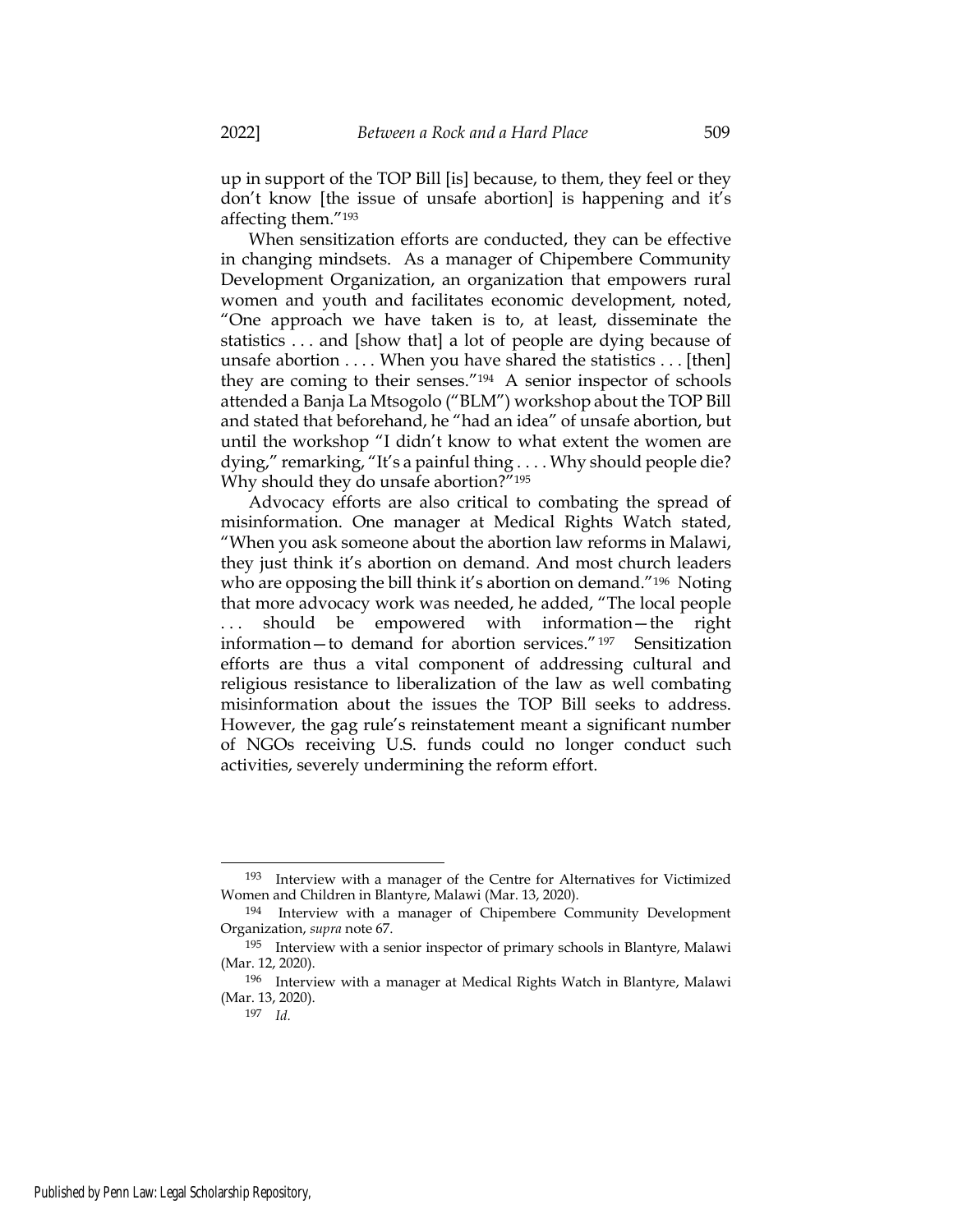# ii. The Global Gag Rule Occasioned a Funding Crunch for Family Planning Services, Exacerbating the Problems of Unintended Pregnancies and Unsafe Abortion

Another effect of the global gag rule's reinstatement has been that numerous programs related to reproductive health or family planning were shut down or paused in light of the new restrictions. For example, for the period from 2014 to 2016, the U.S. government issued between seven and nine awards to Malawi each year which were categorized as for "Maternal and Child Health, Family Planning." <sup>198</sup> For the period from 2017 to 2020, these awards dropped to between one to two each year.<sup>199</sup>

The fact of this diminishment is affirmed by members of Malawian NGOs and other stakeholders working with these programs on the ground. As a manager of Chipembere Community Development Organization put it, "it's a problem of scarce family planning materials because Trump restricted funds for family planning in Malawi . . . . There is no family planning services in the village. So young girls [] have nowhere to go."200 A social science researcher based out of Chancellor College, University of Malawi, also described a project that was terminated due to the global gag rule:

I've seen [this] since Trump came to power. I was involved in a project that was looking at youth as drivers of change . . . and one of the key issues was looking at how the youth can be agents of change in as far as population growth is concerned . . . . It started in the last years of the Obama administration and it was supposed to run for five years and it only ran for a year and it was terminated.<sup>201</sup>

The pattern of reinstatement and rescission of the global gag rule leaves organizations in the lurch with regard to funding. Programs require time and investment to be effective, but the specter of the global gag rule ensures the continued operation of these programs

<sup>198</sup> Malawi, U.S. FOREIGN ASSISTANCE https://www.foreignassistance.gov/cd/malawi/[https://perma.cc/VS59- TQST].

<sup>199</sup> Id.

<sup>200</sup> Interview with a manager of Chipembere Community Development Organization, supra note 67.

 $201$  Interview with a social science researcher, supra note 86.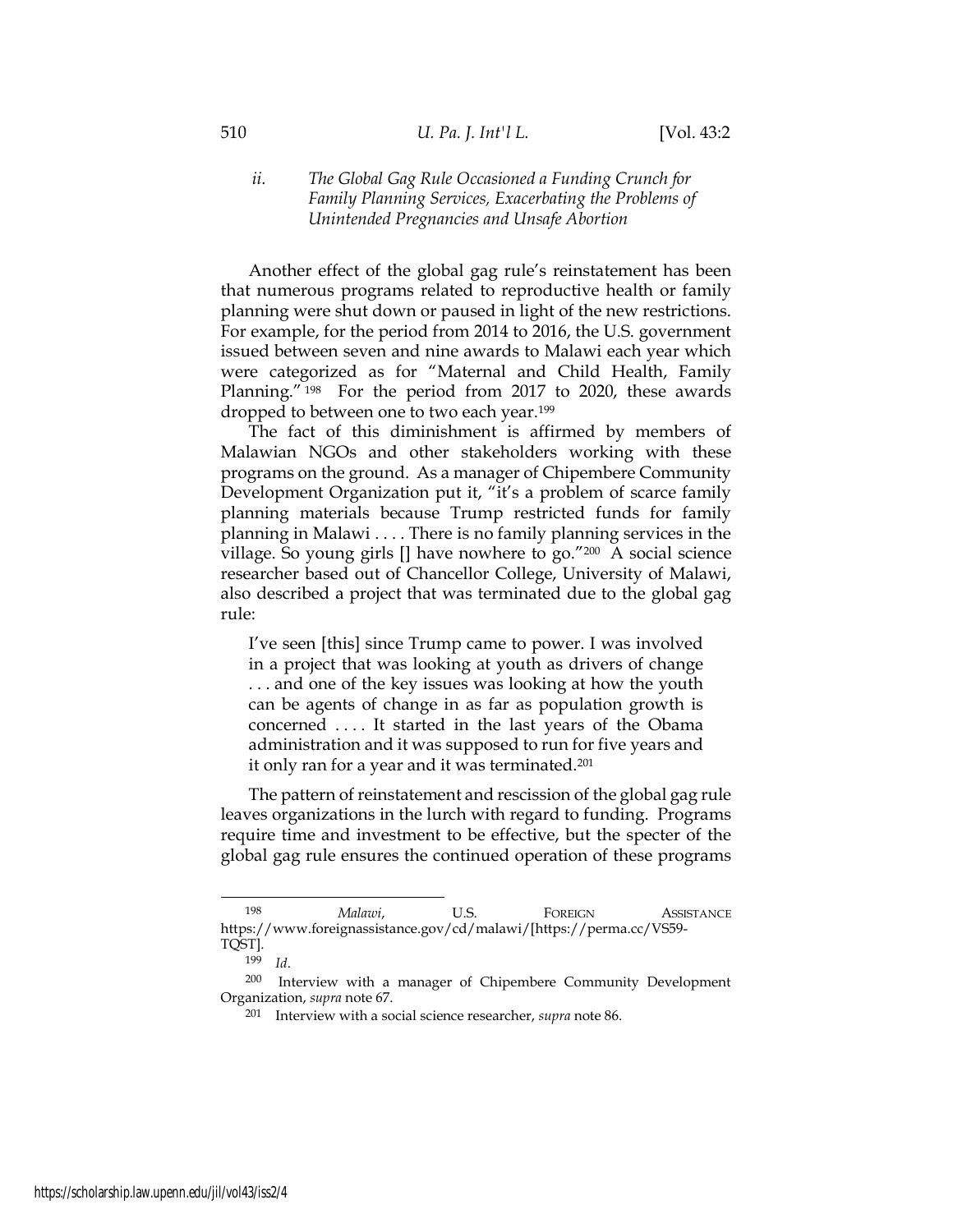cannot be relied upon. Organizations are forced to make difficult decisions and the resultant pulling of United States or other donors' funding can have far-reaching and damaging effects.

For example, the Family Planning Association of Malawi ("FPAM"), along with BLM, are two of the primary private clinic providers of sexual and reproductive health services in Malawi.<sup>202</sup> BLM was unable to comply with the reinstated global gag rule in 2017 and was forced to close clinics in Malawi due to the loss in funding.203 Similarly, when the global gag rule was most recently reinstated, the U.S. government asked FPAM to choose whether to continue their activities or lose funding from the United States (via PEPFAR). One activist describes the consequence of having to make this choice:

So, there's a case that we know about a young girl [that] was raped in that area, a teenage girl. And then because she could not go to any facility — there was now [nowhere] to go and [get] the [emergency contraceptive] .... With this facility that was being run by FPAM that had been closed down . . . it's a bit far: 20 kilometers away from the main health facility, so this girl just stayed without the emergency contraceptive . . . so she ended up being pregnant and then when she realized, she went and committed suicide. You think that you are punishing an organization, you end up punishing the whole community for other services, as well.<sup>204</sup>

In short, then, the reinstatement of the global gag rule in 2017 has had devastating direct impacts on Malawi: it stymied the country's abortion law reform process by prohibiting advocacy and lobbying efforts by NGOs who were forced to make the difficult choice to comply with the rule and maintain much-needed U.S. funding. Further, the rule resulted in the shut down or diminishment of critical reproductive health programs, which continues to leave women and girls vulnerable to unintended pregnancies and unsafe abortion.

<sup>202</sup> A POWERFUL FORCE, supra note 184, at 22.

<sup>203</sup> A POWERFUL FORCE, supra note 184, at 22.

<sup>&</sup>lt;sup>204</sup> Interview with a gender activist, *supra* note 38.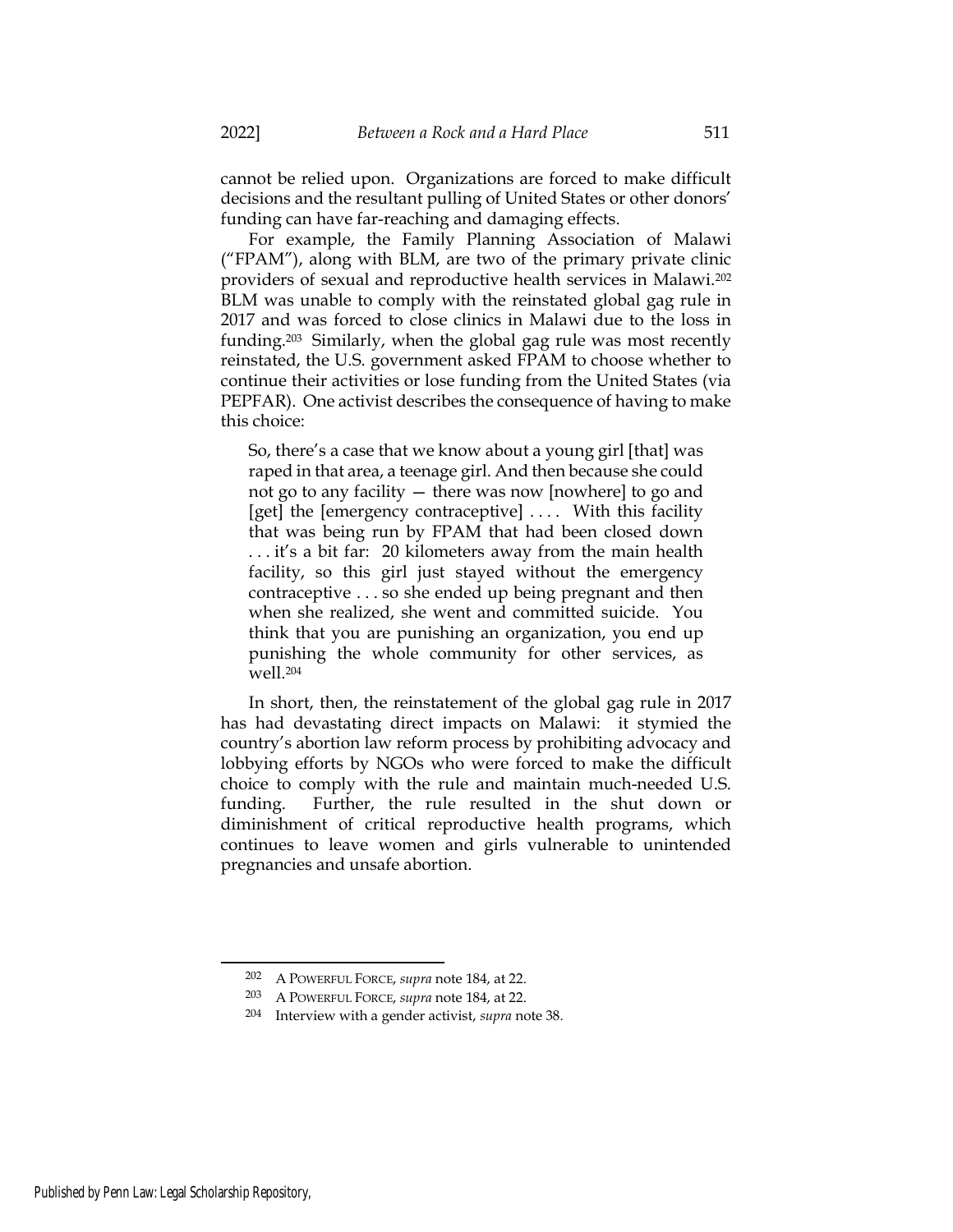# c. The Global Gag Rule Had an Indirect Negative Impact on Malawi's Abortion Law Reform Effort by Exerting Pressure on NGOs and Government Officials to Not Challenge U.S. Policy

In addition to the global gag rule's direct negative impact on NGO lobbying and advocacy for abortion law reform—activities expressly prohibited by the rule—the policy has also had detrimental indirect effects in Malawi. These indirect effects stem from the hostile U.S. political climate surrounding reproductive rights that underpins reinstatement of the global gag rule. The reinstatement of the rule thus exerted a chilling effect on Malawian NGOs and caused apprehension among governmental officials about upsetting an important foreign aid relationship with the United States.

# i. The Global Gag Rule Creates a Culture of Uncertainty that Resulted in a Chilling Effect on Malawian NGOs.

The global gag rule's chilling effect has been well documented. Organizations "tend to over-interpret the global gag rule for fear of being found non-compliant," and this existing chilling effect has been "compounded" by the political climate surrounding the Trump administration and sexual and reproductive rights, "namely [the administration's] broader efforts to defund women's and global health programs."<sup>205</sup>

The chilling effect is likely due at least in part to the lack of transparency around decision-making and requirements when the global gag rule is reintroduced; much is left unspoken, creating a culture of uncertainty. After the global gag rule's reinstatement, for example, some foreign NGOs reported receiving a short email that the global gag rule would be included in the next standard terms, while other organizations received only an email with the new standard provision agreement attached, with no mention of the

<sup>205</sup> CHANGE, PRESCRIBING CHAOS IN GLOBAL HEALTH: THE GLOBAL GAG RULE FROM 1984-2018, at 36-37 (2018) [hereinafter PRESCRIBING CHAOS IN GLOBAL HEALTH], https://srhrforall.org/download/prescribing-chaos-in-global-health-the-globalgag-rule-from-1984-2018/?wpdmdl=1064&refresh=5ff5cec1236121609944769 [https://perma.cc/K6QZ-8EDV].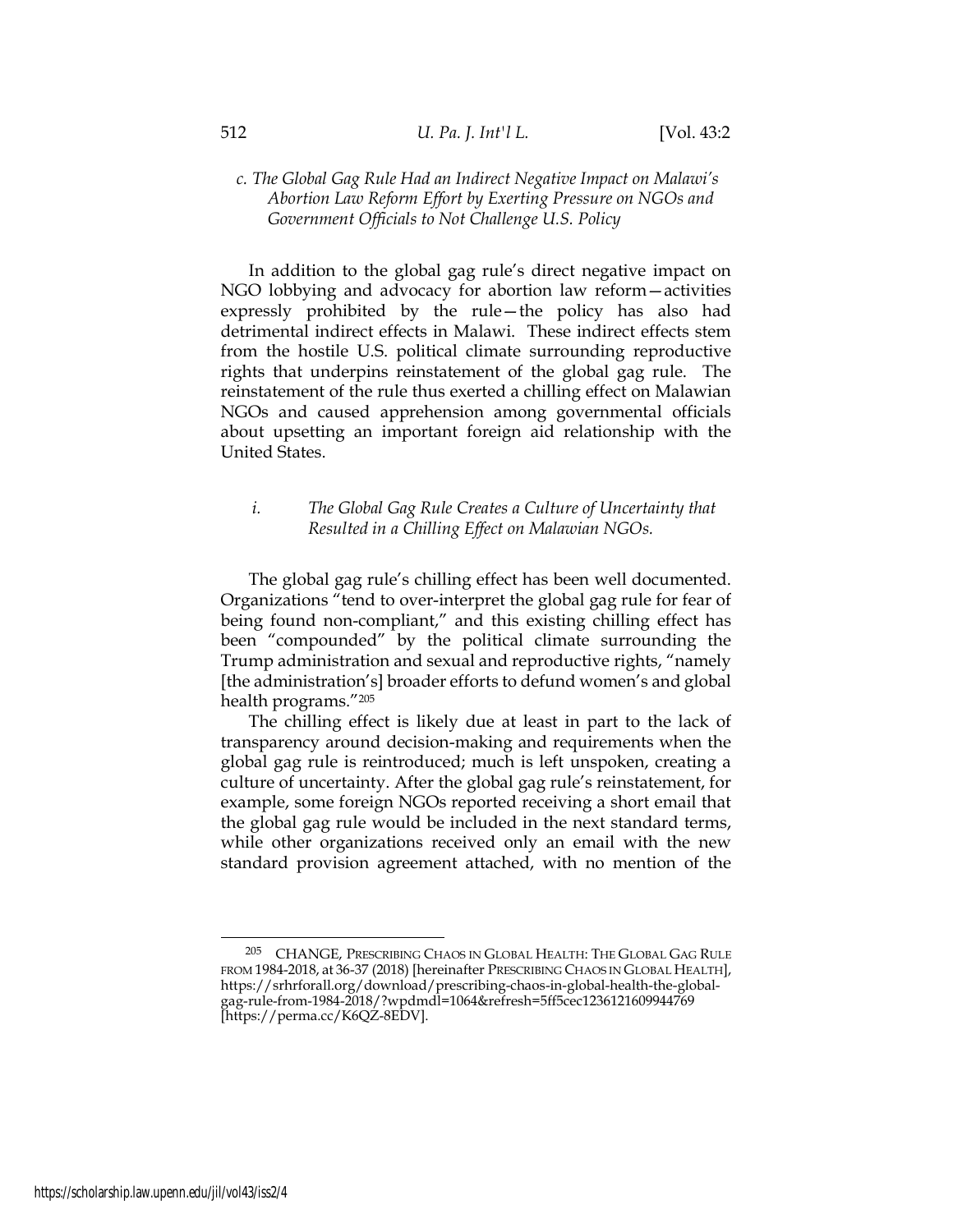global gag rule. <sup>206</sup> The provision itself is buried on page 83 of USAID's standard provisions.207 This lack of openness about the global gag rule hinders the ability of organizations to make clearsighted planning and budgetary decisions.

The global gag rule also hampers coalition-building and partnerships among NGOs. NGOs feel uncertain about whether they can enter into new partnerships or maintain existing relationships once the global gag rule has been reinstated.208 Indeed, after the gag rule was reinstated in 2017, COPUA lost partners (often without explanation), and the resultant shrinking of COPUA's membership and budget "'weakens the voice calling for reform on termination of pregnancy' in Malawi."<sup>209</sup>

One organization that is the prime partner of a key U.S. global health assistance program in Malawi "shared that staff from their organization have to 'run away from those networks' that advocate for abortion and 'cannot attend a meeting where people would advocate for abortion.'"210 This in turn limits the ability of NGOs to apply necessary pressure to governments and hold them accountable. As an officer of Every Girl in School Alliance noted, "It's about social accountability in the government . . . . I think if we could just band together as organizations, we'd have more power, we'd make more noise, and we'd actually get people to listen."<sup>211</sup>

## ii. The Global Gag Rule is Part of a Broader Funding Relationship that Made Malawian Government Leaders Reluctant to Challenge U.S. Policy Priorities.

Though the global gag rule does not directly restrict the actions of foreign governments, it is likely the Malawian government's sudden silence in relation to the proposed TOP Bill was due in part to indirect pressure exerted by the reinstatement of the policy. As

<sup>206</sup> GLOB. JUST. CTR. & CHANGE, CENSORSHIP EXPORTED: THE IMPACT OF TRUMP'S GLOBAL GAG RULE ON THE FREEDOM OF SPEECH AND ASSOCIATION 4 (2019), https://globaljusticecenter.net/files/Censorship\_Exported\_Impact\_of\_Trumps\_ GGR.pdf [https://perma.cc/9TWJ-TQKJ].

 $207$  *Id.* 

<sup>208</sup> PRESCRIBING CHAOS IN GLOBAL HEALTH, supra note 205, at 35.

<sup>209</sup> A POWERFUL FORCE, supra note 184, at 24.

<sup>210</sup> A POWERFUL FORCE, supra note 184, at 24.

<sup>211</sup> Interview with an officer of Every Girl in School Alliance in Lilongwe, Malawi (Mar. 9, 2020).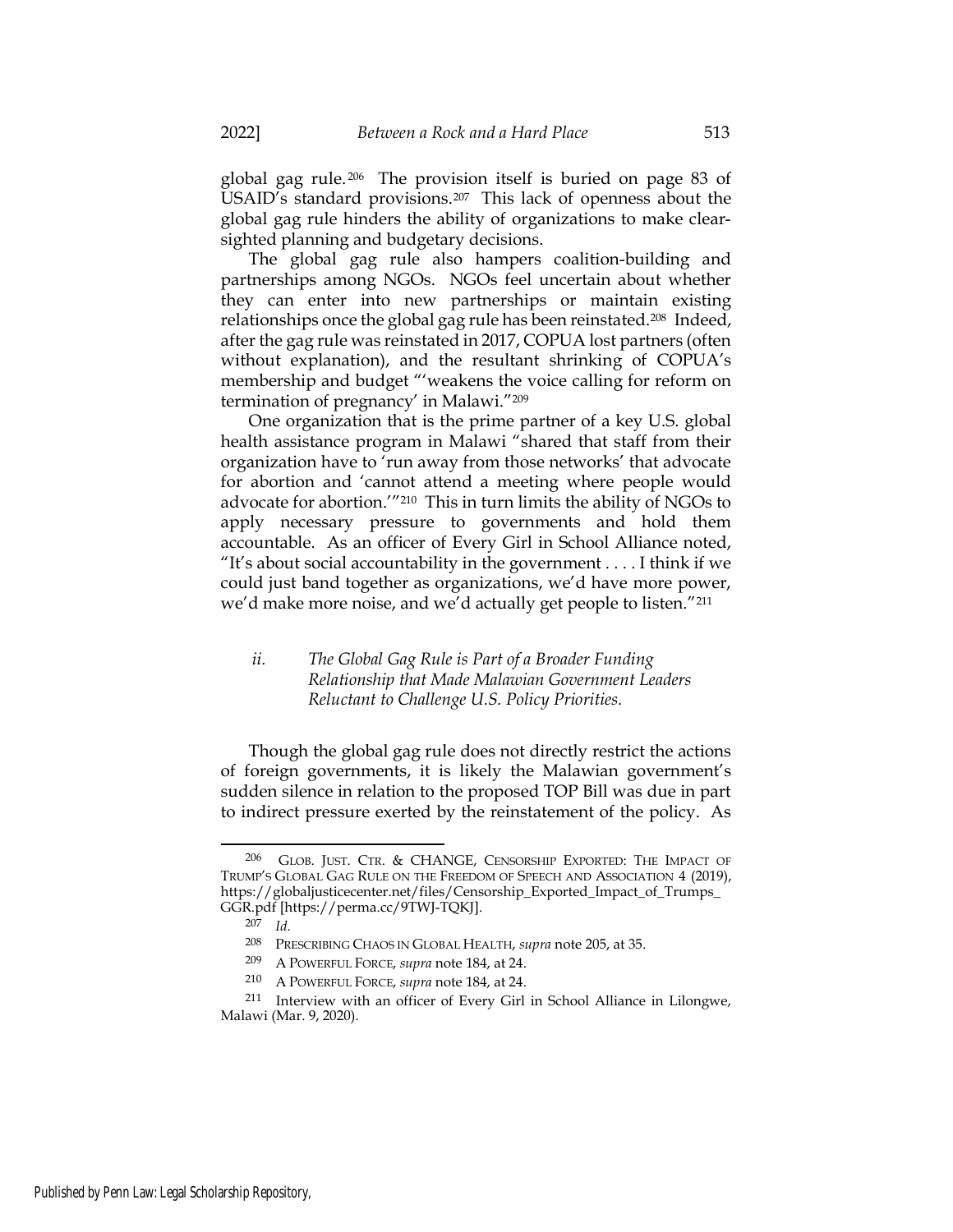one gender activist put it, "the coincidence with the global gag rule is very easy to connect . . . . I think, government now has gone to sleep and they don't want to speak."212 A scholar on women's reproductive health similarly remarked, "[i]t's political . . . . It is not national but also at the international level . . . there's pressure from other governments, like [the] U.S. saying, '[y]ou shouldn't . . . take this route.'"<sup>213</sup>

Malawi receives a significant amount of funding from foreign donors. As of 2018, Malawi received approximately \$1.2 billion in net official development assistance, which accounted for eighteen percent of the country's gross national income and eighty-six percent of the central government's expenses.214 A major portion of these funds derive from the U.S. government: the United States is the largest bilateral donor to Malawi.215 Between 2012 and 2020, for example, appropriated funding from the United States to Malawi ranged from approximately \$183 million to \$299 million, of which funding for health-related activities accounted for between 70%- 100% of these totals.<sup>216</sup>

Malawi's dependence on development assistance, particularly from the United States, has an important impact on the relationship between the countries' governments. The U.S. government is seen as a "big brother" to the government of Malawi, and the Malawian government "looks up to" the United States.217 As a result, "the government of Malawi is hesitant to pass laws that would directly contradict the policy and funding stipulations that come with U.S. global health funding."<sup>218</sup>

The global gag rule is a "prime example" of a restrictive U.S. global health assistance policy that the Malawian government might be hesitant to challenge through the passage of domestic legislation like the TOP Bill.219 As one study noted, after 2017, "the government

<sup>212</sup> Interview with a gender activist, supra note 38.

<sup>213</sup> Interview with a scholar on women's reproductive health in Lilongwe, Malawi (Mar. 8, 2020).

<sup>214</sup> Net ODA received (% of central government expense)—Malawi, WORLD BANK, https://data.worldbank.org/indicator/DT.ODA.ODAT.XP.ZS?locations=MW&vi ew=chart [https://perma.cc/SWV7-B8K2].

<sup>215</sup> Country Development Cooperation Strategy, USAID, https://www.usaid.gov/malawi/cdcs [https://perma.cc/YTF6-82LQ].

<sup>216</sup> U.S. FOREIGN ASSISTANCE, supra note 198.

<sup>217</sup> A POWERFUL FORCE, supra note 184, at 18.

<sup>218</sup> A POWERFUL FORCE, supra note 184, at 17.

<sup>219</sup> A POWERFUL FORCE, supra note 184, at 18.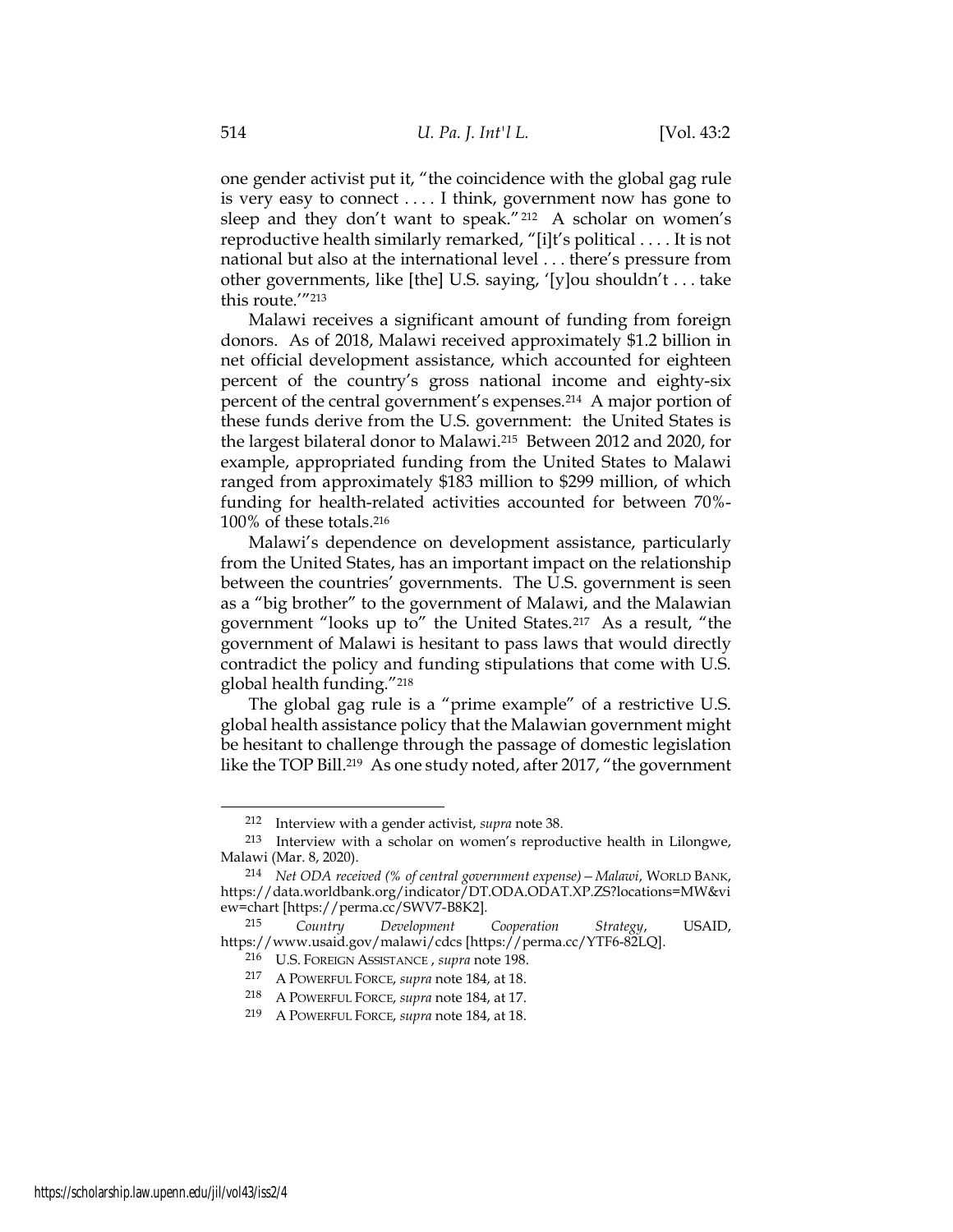need[ed] to play its cards carefully given that passage of the [abortion] law [could] threaten its development relationship with [USAID]."220

Indeed, the Centre for Solutions Journalism reported that the former Minister of Health slowed the bill in Parliament "due to its potential to negatively impact the government of Malawi's relationship with the U.S. government."<sup>221</sup> In making its policy decisions, the Malawian government must weigh a funding situation in which "if they make [a] mistake," they could jeopardize their relationship with the United States and risk losing critical funds.222 The significant funding at stake—necessary in a country like Malawi, which depends on foreign aid—exerts implicit pressure on government officials to comply with U.S. policy priorities.

As one gender activist put it, if you were an official in a situation like this, "what do you do? . . . we will crash if we don't accept. You'd rather accept the global gag rule than crashing as a country."223 Thus, though the gag rule does not apply to foreign governments, it is deemed by foreign officials to represent a hostile U.S. administration stance toward abortion that should not be challenged. In Malawi, this had led NGOs and activists to conclude that the government decided to suddenly keep quiet on the issue of abortion and delay convening and meeting on the TOP Bill because of the global gag rule: "They don't want to speak . . . . They would rather see people die [than] lose this money."<sup>224</sup>

### VI. ASSESSING THE HARMS CAUSED BY THE GLOBAL GAG RULE

It is too late now to undo Malawi's legal reform trajectory, disrupted as it has been by the reinstatement of the global gag rule; and it remains to be seen whether a renewed lobbying effort after revocation of the rule under the Biden administration will lead to the TOP Bill's eventual passage.225 In assessing the harms caused in

<sup>220</sup> Daire, Kloster & Storeng, supra note 47, at 232.

<sup>221</sup> A POWERFUL FORCE, supra note 184, at 19.

<sup>222</sup> Interview with a gender activist, supra note 38.

<sup>223</sup> Interview with a gender activist, supra note 38.

<sup>224</sup> Interview with a gender activist, supra note 38.

<sup>225</sup> In autumn 2020, there was some increased movement and discussion about tabling the TOP Bill in Malawi. Lawmakers were "expected to debate the bill before the current sitting of parliament end[ed] on October 23." Lameck Masina,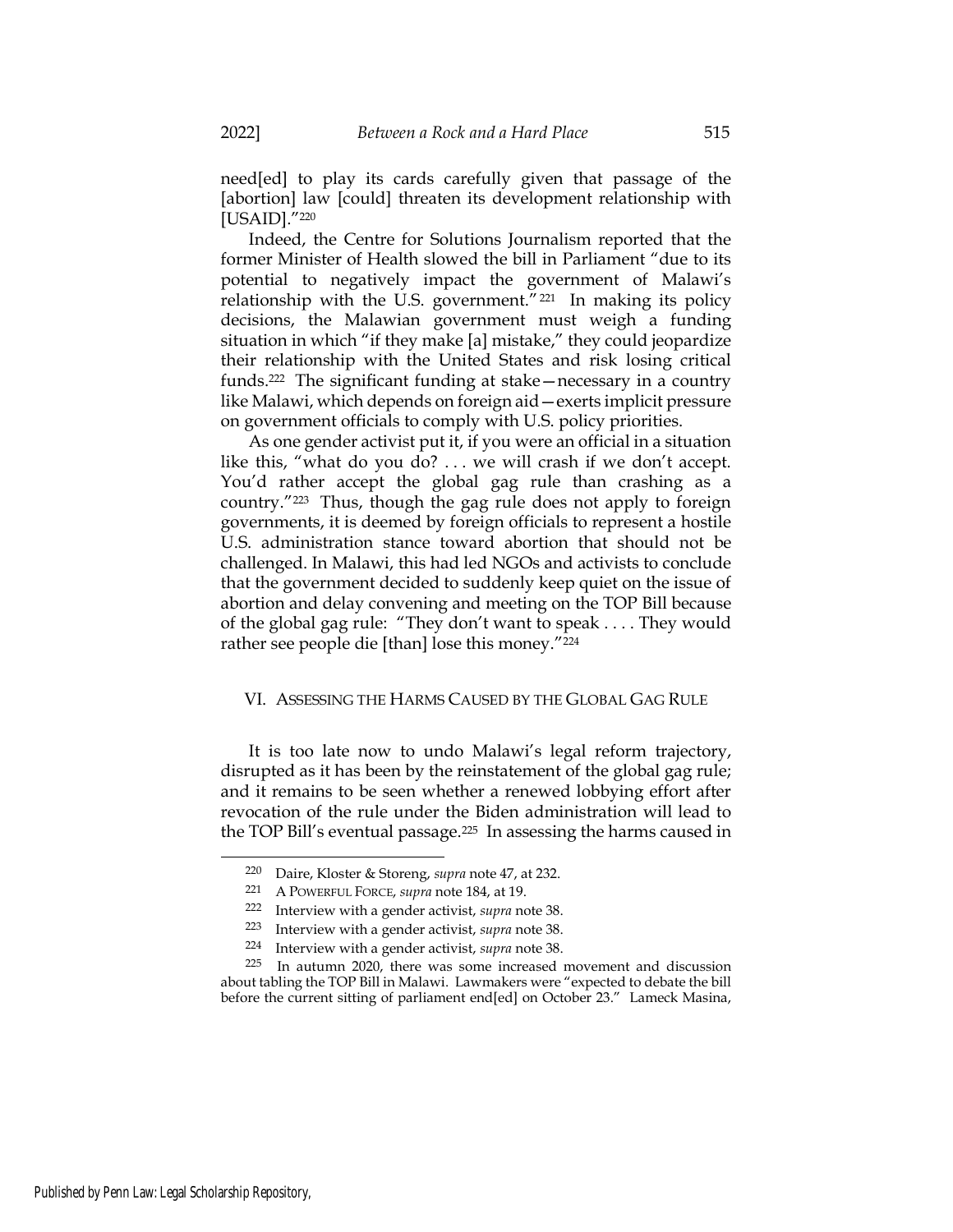Malawi, though, it may be possible to prevent such a situation from occurring in other countries in the future. What is needed is a permanent end to the global gag rule.

## a. The Global Gag Rule Leads to Poor Health Outcomes for Women and Girls

It is evident that the global gag rule has a serious, detrimental effect when in place, not only in terms of life-threatening health impacts for women and girls, but also intrusion into foreign countries' own legislative agendas. In Malawi, as this Article has discussed, the 2017 reinstatement of the global gag rule silenced voices that would have been critical to the passage of the TOP Bill. Enactment of the global gag rule made it impossible for many NGOs to sustain lobbying campaigns, educational workshops, and community outreach in support of abortion law reform. The global gag rule—and the funding crunch its reinstatement occasioned thus contributed to halting vital community momentum that could have helped propel legislative change in Malawi.<sup>226</sup> In addition, many women and girls who are at risk of unintended pregnancies are unable to access services they need due to essential clinical programs being forced to shut down.

In a sense, the costs of this reform effort being derailed are immeasurable. Hundreds of women and girls continue to die in Malawi every year due to unsafe abortion. But one way of assessing the scale of the harm might be to imagine a parallel timeline, one in which the gag rule was not reinstated in 2017 and stakeholder momentum and lobbying efforts had been allowed to continue unabated. What if this had helped lead to the Malawian government's enactment of the TOP Bill in 2017, as once anticipated?

Malawi's Liberalized Abortion Law Sparks New Debate, VOICE OF AM. NEWS (Sept. 15, 2020, 12:16 PM), https://www.voanews.com/africa/malawis-liberalizedabortion-bill-sparks-new-debate [https://perma.cc/ZM2W-4H5L]. However, this did not occur, and the bill still has not been debated in Parliament, a necessary step towards its passage. See, e.g., Archangel Nzangaya, Youths Urged to Show Strong<br>Support for Abortion Bill, MALAWI 24 (Dec. 12, 2020). Support for Abortion Bill, MALAWI 24 (Dec. 12, 2020), https://malawi24.com/2020/12/12/youths-urged-to-show-strong-support-forabortion-bill/ [https://perma.cc/8T6G-FL7Y] (noting that according to the chairperson for the Parliamentary Health Committee, "the bill has not been discussed in the Parliament").

<sup>226</sup> See supra Section V.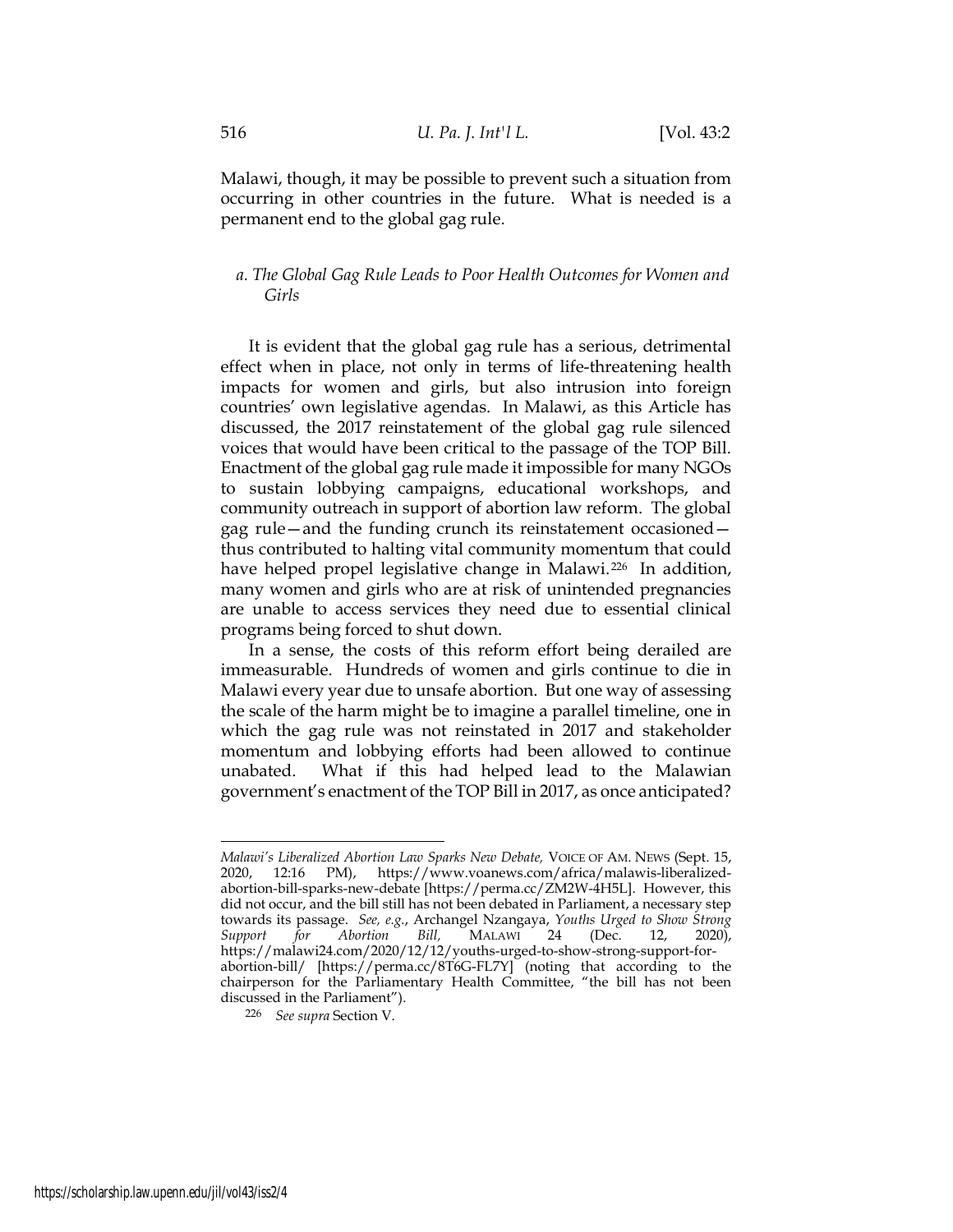In South Africa, for instance, enactment of a new, liberalized abortion law in 1996 led to a ninety-one percent decrease in deaths related to unsafe abortion in the years following the law's enactment.227 While Malawi's TOP Bill is not the same as South Africa's law, some significant decrease in deaths could still be expected, likely enough to put the Malawian government's target maternal mortality rate of seventy deaths per 100,000 live births by the year 2030 within reach.<sup>228</sup>

One study, which examined the association between abortion laws and maternal mortality in 162 countries between 1985 and 2013, found that maternal mortality is lower when abortion laws are less restrictive.229 In Malawi, if the global gag rule had not been in place and a less restrictive abortion law had been enacted, it is possible that up to 384 women's lives could have been saved each year, or a total of up to 1,152 lives from 2017 to 2020.<sup>230</sup>

The regrettable irony is that the global gag rule's purpose, as reflected in the name of the Trump administration's most recent iteration of the policy, is "protecting life."231 The policy aims to restrict funding for abortion-related services and in so doing, presumably saves fetal lives. However, the policy thus far has done

<sup>227</sup> Janie Benson, Kathryn Andersen & Ghazaleh Samandari, Reductions in Abortion-Related Mortality Following Policy Reform: Evidence from Romania, South Africa and Bangladesh, 8 REPROD. HEALTH., DEC. 22, 2011, at 6, https://reproductivehealth-journal.biomedcentral.com/articles/10.1186/1742-4755-8-39 [https://perma.cc/W9SC-EX4S].

<sup>228</sup> Interview with an official in the Ministry of Health, Reproductive Health Directorate, supra note 126; see also Transforming Our World: The 2030 Agenda for Sustainable Development, supra note 126, at Goal 3.1.

<sup>&</sup>lt;sup>229</sup> Su Mon Latt, Allison Milner & Anne Kavanagh, Abortion Laws Reform May Reduce Maternal Mortality: An Ecological Study in 162 Countries, 19 BMC WOMEN'S HEALTH, Jan. 5, 2019, at 2-5, https://link.springer.com/article/10.1186/s12905- 018-0705-y [https://perma.cc/HDP2-TARQ].

<sup>230</sup> These figures have been extrapolated by combining data from several sources. According to 2017 data, Malawi had an estimated maternal mortality rate of 349 per 100,000 live births and an average of 612,000 live births per year. Maternal Mortality in 2000-2017, WORLD HEALTH ORG., https://www.who.int/gho/maternal\_health/countries/mwi.pdf?ua=1 [https://perma.cc/USS9-G3SJ]. Using these two figures, one can estimate an average of 2,135 maternal deaths in Malawi per year. The National Statistical Office of Malawi has separately estimated that unsafe abortion contributes up to eighteen percent of all maternal deaths. NAT'L STAT. OFF. OF MALAWI, Malawi MDG Endline Survey 2014 Report (2015), cited in Daire, Kloster & Storeng, supra note 47, at 226 (applying the National Statistical Office's percentage to maternal deaths per year, one can estimate an average of 384 deaths per year due to unsafe abortion in Malawi).

<sup>&</sup>lt;sup>231</sup> Memorandum Regarding the Mexico City Policy, supra note 34.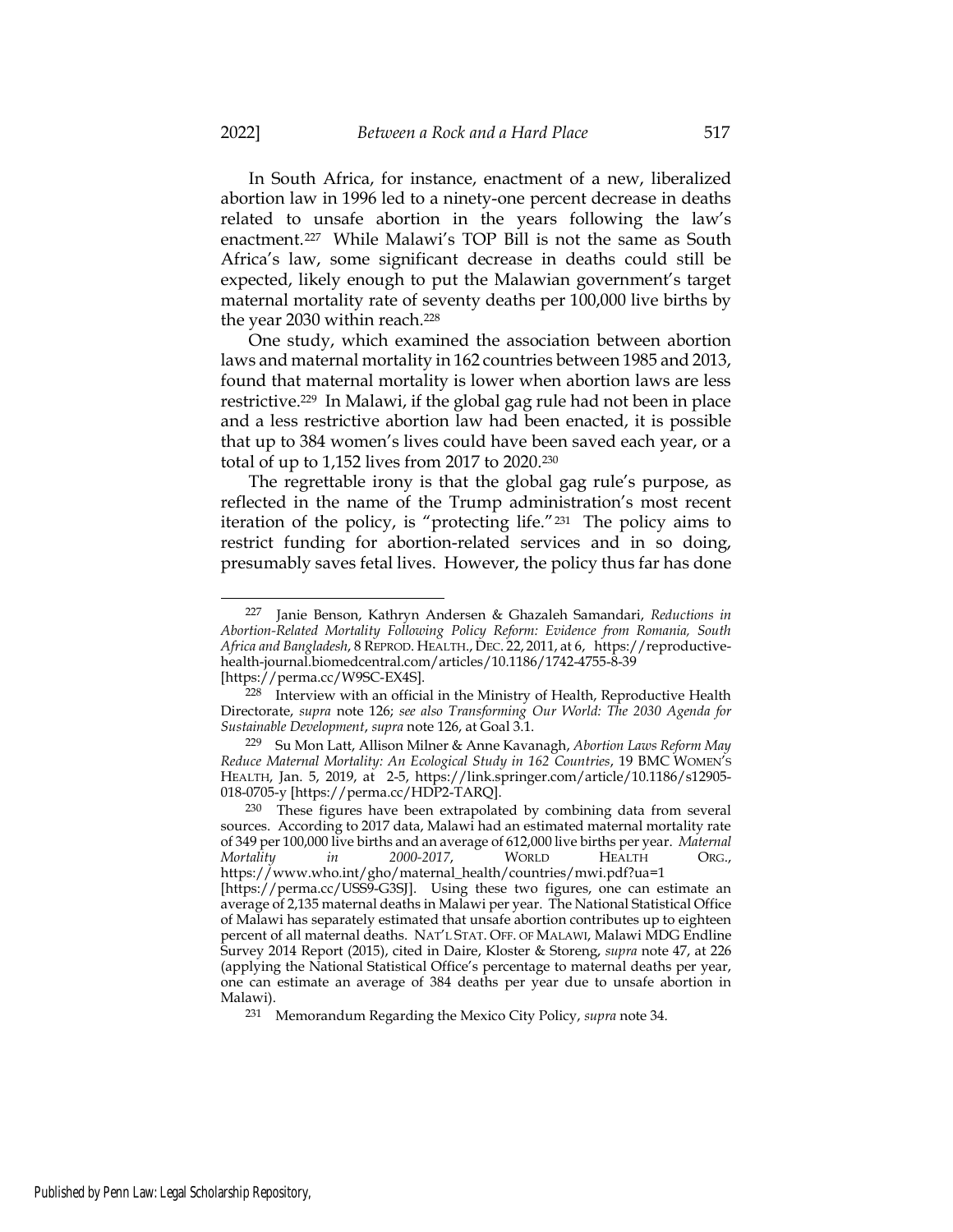little to reduce rates of abortion during its periods of implementation and in fact has had the opposite effect.<sup>232</sup>

In Malawi, too, what has occurred is the derailment of a legal reform effort that now continues to leave the country's restrictive abortion law in force. As determined by the Law Commission, the existing law has not prevented abortion from taking place; rather, it has driven women and girls to seek unsafe and clandestine abortions, often at risk of life-threatening complications or even death.233 The global gag rule, in blocking NGOs' efforts to liberalize the existing law, aids preservation of a status quo that not only fails to save fetal lives, but also puts maternal lives in grave jeopardy.

This deleterious outcome is at odds with the United States' own broader foreign aid objectives on global health. The architects of the Trump gag rule have "created a policy that will disrupt and reverse the United States' long-held development goal of improving health worldwide."234 USAID, for example, lists global health as a key sector on its website, and preventing maternal deaths as a strategic priority.235 It is of course difficult to achieve such priorities with antithetical policies such as the global gag rule in place.

### b. The Global Gag Rule Intrudes on Foreign Nations' Sovereignty

The pattern of implementation and rescission of the global gag rule leaves NGOs trapped in a cycle of uncertainty as to whether their programs and efforts around abortion-related issues and legal reform can continue for any extended period of time. For example, even if the TOP Bill were passed during 2021—after the Biden administration's rescission of the global gag rule—advocates could not rely on potential funding sources beyond January 2025, when it is possible the administration could change, and the global gag rule could be instituted again. Such uncertainty hampers the sustained commitment that is necessary to effect meaningful legal change and successful implementation.<sup>236</sup>

<sup>232</sup> See supra Section II.C.

<sup>233</sup> See supra Section IV.B.

<sup>234</sup> Sneha Barot, supra note 190, at 73.

<sup>235</sup> Global Health, USAID, https://www.usaid.gov/global-health [https://perma.cc/ZUH2-HVJS].

<sup>236</sup> Latt, Milner & Kavanagh, supra note 229, at 6 ("Successful implementation of abortion law reform requires public awareness of changes in the law. . . ."); see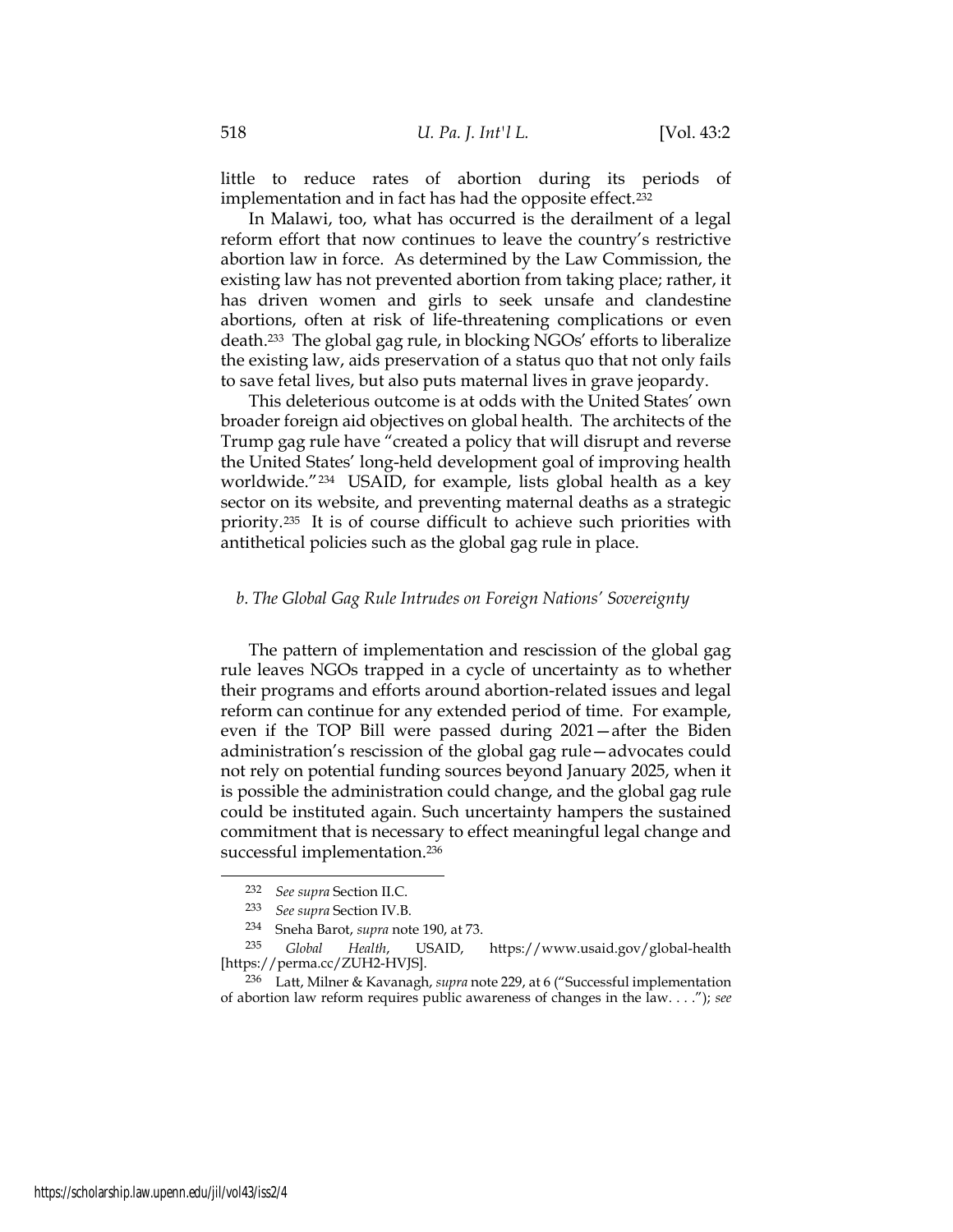Put another way, the global gag rule subjects NGOs in foreign countries to the vagaries of the U.S. electoral process and the policies of leaders chosen by U.S. voters. As stated in the Foreign Assistance Act, "every country has the right to determine its own policies with respect to population growth."237 In restricting U.S. donees from using funds from any source to lobby for abortion, the global gag rule dictates not only how U.S. funds must be used, but also those from international donors. Donor countries that have placed no such restriction on the use of their funds—or who may in fact wish their funds to be used for abortion law reform—are thus made subject to a wholly United States-made policy.

In Malawi, the global gag rule has already hampered the country's legal reform effort, a process begun by the Malawian government and lobbied for by its own citizens. Such cross-border interference in domestic affairs is not only anathema to basic principles of international law—namely, sovereignty<sup>238</sup> —but also the Malawian constitution.

As section 1 of the Malawian constitution states, "Malawi is a sovereign State." <sup>239</sup> Further, the constitution is founded on the principle that "all legal and political authority of the State derives from the people of Malawi and shall be exercised in accordance with this Constitution solely to serve and protect their interests."240 The global gag rule intrudes on this fundamental constitutional tenet by inserting U.S. political authority, interests, and concerns where the interests of the Malawian people should be paramount.

Such Malawian interests include a right to choice, and to be free from state regulation of women and girls' bodies. As a sexual and reproductive health specialist at the Centre for Reproductive Health at the University of Malawi College of Medicine put it, "I believe

also GUTTMACHER INST., MAKING ABORTION SERVICES ACCESSIBLE IN THE WAKE OF LEGAL REFORMS: A FRAMEWORK AND SIX CASE STUDIES 33 (April 2012), https://www.guttmacher.org/sites/default/files/report\_pdf/abortion-serviceslaws\_0.pdf [https://perma.cc/Q4BL-99E4] ("Successful implementation of abortion law reform can take years, and requires ongoing commitment from government, providers and advocates for women's health and rights.").

<sup>&</sup>lt;sup>237</sup> Foreign Assistance Act of 1961 (as amended through 2002), supra note 5, § 104.

<sup>&</sup>lt;sup>238</sup> See, e.g., U.N. Charter art. 2,  $\P$  1 ("This Organization is based on the principle of the sovereign equality of all of its Members.").

<sup>239</sup> MALAWI'S CONSTITUTION OF 1994 WITH AMENDMENTS THROUGH 2017, § 1, https://www.constituteproject.org/constitution/Malawi\_2017.pdf?lang=en [https://perma.cc/5MNE-Q82W].

<sup>240</sup> *Id.* at § 12(1)(a).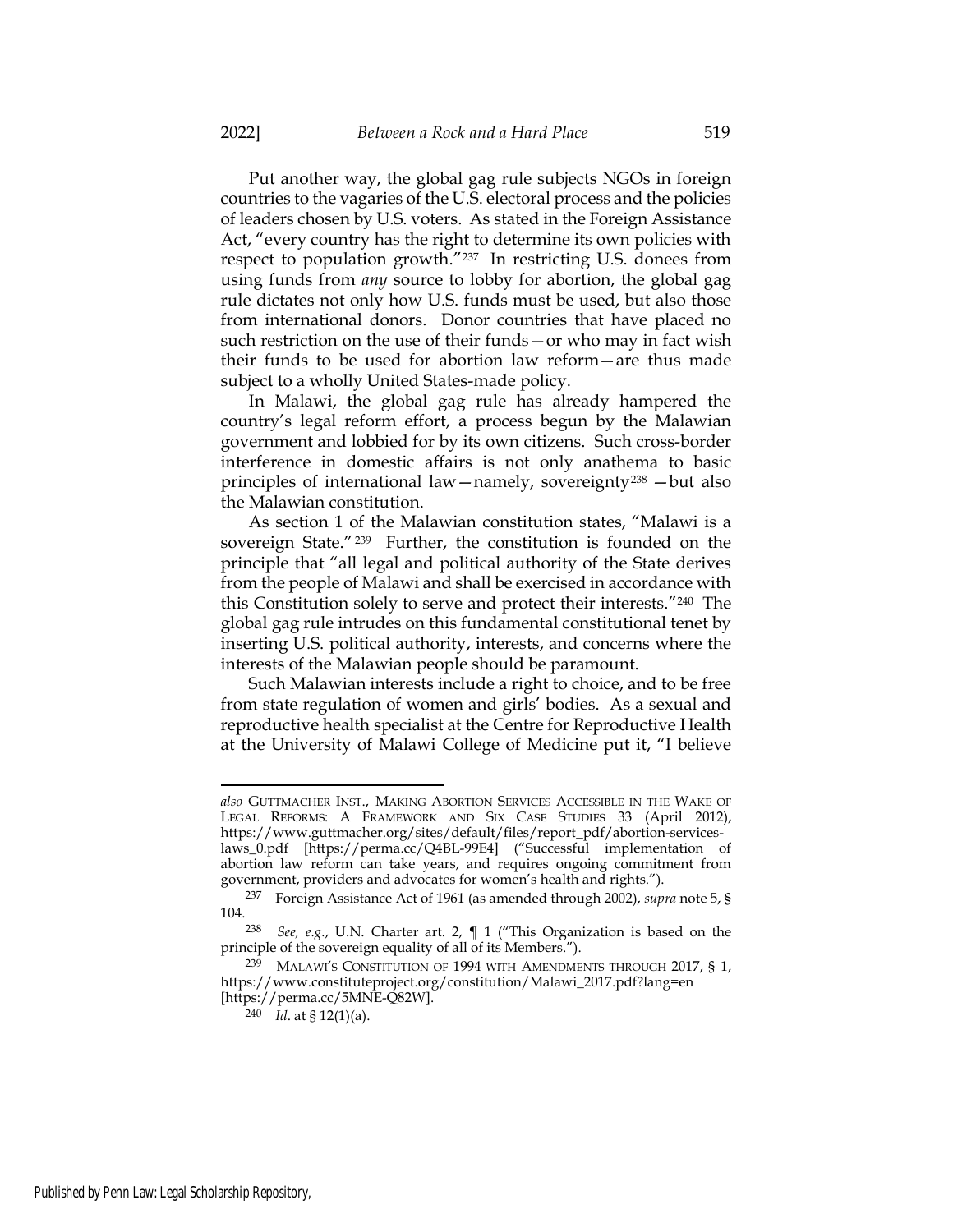that women and girls have rights .... They should be given opportunity for choice. Choice is a right. It's an individual's right. It's a human right." <sup>241</sup> And as a legal intern noted, "the state shouldn't have a say in what happens to your body."<sup>242</sup>

These interests also include promoting the health and well-being of the Malawian people. The constitution guarantees the right to life, and it requires the state to "actively promote" the welfare of the people of Malawi by "progressively adopting and implementing policies and legislation aimed at achieving" goals such as providing adequate health care.243 As discussed above, the Law Commission noted that Malawi's current restrictive abortion law threatened several fundamental human rights—including the right to life and the right to health—accorded to women and girls under international law. <sup>244</sup> The global gag rule can thus be seen as hampering Malawi's efforts to bring itself into compliance with both international law and its domestic obligations under its constitution.

## VII. U.S. LEGISLATION TO PERMANENTLY PREVENT THE GLOBAL GAG RULE FROM BEING REINSTATED IN THE FUTURE

Though the dream of legal reform in Malawi has been irrevocably deferred, what can still be changed is the path of other countries that may embark upon similar efforts to reform restrictive abortion laws in the future. As this Article has illustrated, the global gag rule restricts lobbying and sensitization efforts that are essential to pushing for government action. It is not enough that the global gag rule is at times rescinded and activities may resume; concerns about unreliable funding and which U.S. political party might win the next election persist beyond each four-year cycle. The global gag rule—and the policy's erratic implementation—results in a drastically uncertain funding landscape for NGOs conducting activities that are crucial to ensuring the long-term success of legal reform. The delay the global gag rule can cause to abortion law

<sup>241</sup> Interview with a sexual and reproductive health specialist, supra note 72.

<sup>242</sup> Interview with a legal intern at a law firm in Lilongwe, Malawi (Mar. 8, 2020).

<sup>&</sup>lt;sup>243</sup> MALAWI'S CONSTITUTION OF 1994 WITH AMENDMENTS THROUGH 2017, SS 13(c).  $13(c),$  13(c),

https://www.constituteproject.org/constitution/Malawi\_2017.pdf?lang=en [https://perma.cc/5MNE-Q82W].

<sup>244</sup> See supra Section IV.B.2.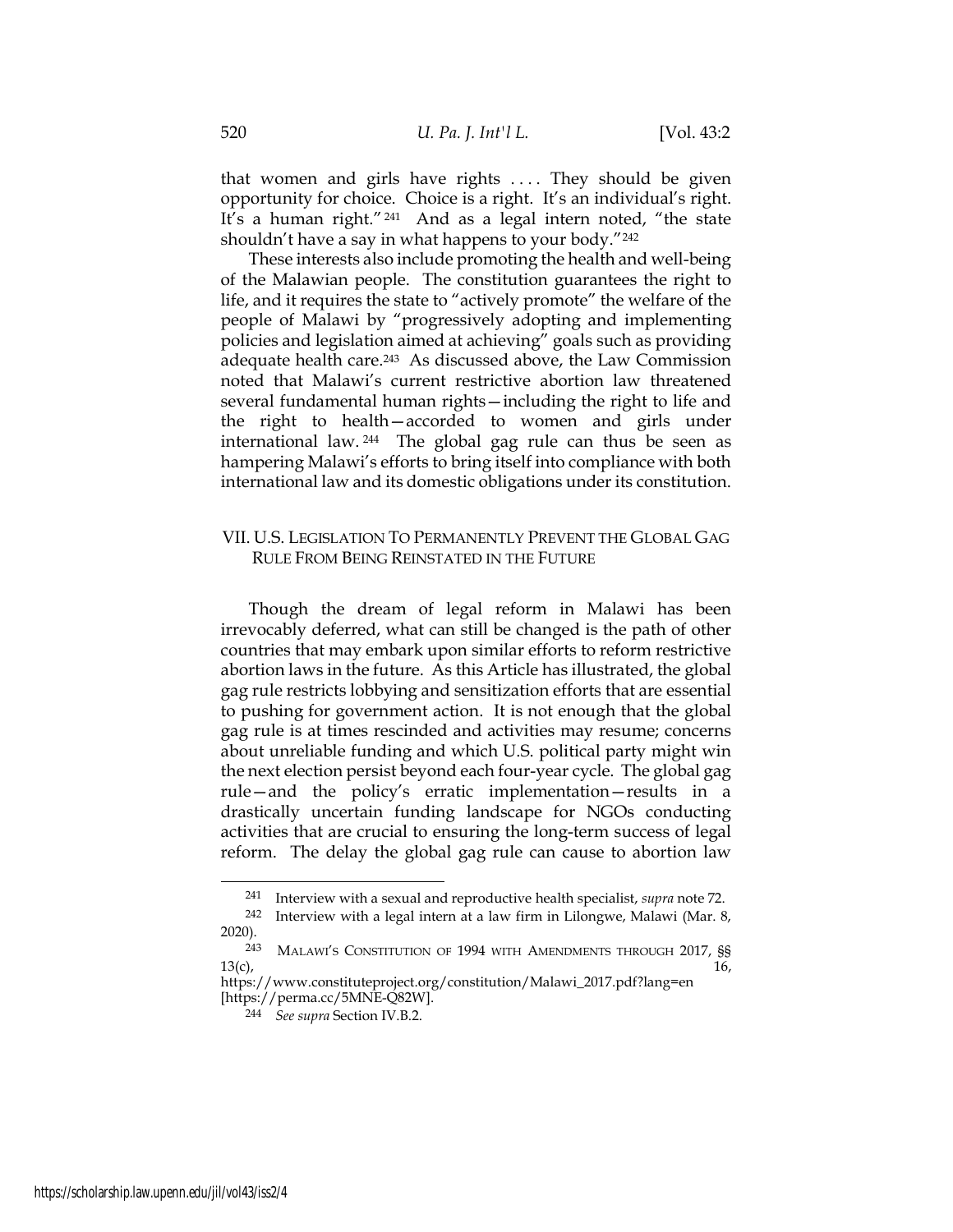reform efforts is also deadly to women and girls, who continue to die under a restrictive law the country itself was trying to change.

Breaking the cycle of uncertainty and ensuring countries can undertake abortion law reform efforts without interference requires permanently eliminating the global gag rule. What is needed is legislative change in the United States in the form of a statute that recognizes other countries' rights to sovereignty and the United States' own democratic process, which cannot be reversed by presidential whim or fiat.

Such a statute might look, for example, like the Global Health, Empowerment and Rights Act ("Global HER Act"), which was introduced in the House and Senate in February 2019. <sup>245</sup> That proposed bill establishes that a foreign NGO may not be disqualified from receiving U.S. international assistance solely because the organization provides medical services, such as abortion, using non-U.S. government funds, and that such organizations may not be subject to requirements relating to their use of non-United States funds for advocacy or lobbying activities.246 One of the bill's goals is to "guarantee that foreign NGOs will not be forced to sacrifice their right to free speech in order to participate in U.S.-supported programs abroad," and to "expand access to health programs for women around the world to improve health and development outcomes."<sup>247</sup>

Whether legislative change takes the specific form of the Global HER Act or not, what is undoubtedly needed is a de-linking of the United States' fickle gag rule and periodic hostility toward reproductive rights with foreign countries' own policy priorities on these issues. It is self-evident that the United States may do as it wishes with its own money. Indeed, the Helms and Siljander Amendments have long put restrictions on the use of U.S. funds for abortion-related services and activities abroad, including advocacy and lobbying efforts.248 What is different about the Siljander and Helms Amendments, however, is that they were promulgated

<sup>245</sup> See Global Health, Empowerment and Rights Act, H.R. 1055, 116th Cong. (2019).

<sup>246</sup> Id.

<sup>247</sup> See, e.g., Press Release, Jeanne Shaheen, Shaheen Leads Bipartisan Group of Senators to Introduce Global HER Act to Permanently Repeal the Global Gag Rule (Jan. 24, 2017), https://www.shaheen.senate.gov/news/press/shaheen-leadsbipartisan-group-of-senators-to-introduce-global-her-act-to-permanently-repealthe-global-gag-rule [https://perma.cc/YPP5-HG96].

<sup>248</sup> See, e.g., KAISER FAM. FOUND., supra note 13, at Table 1.